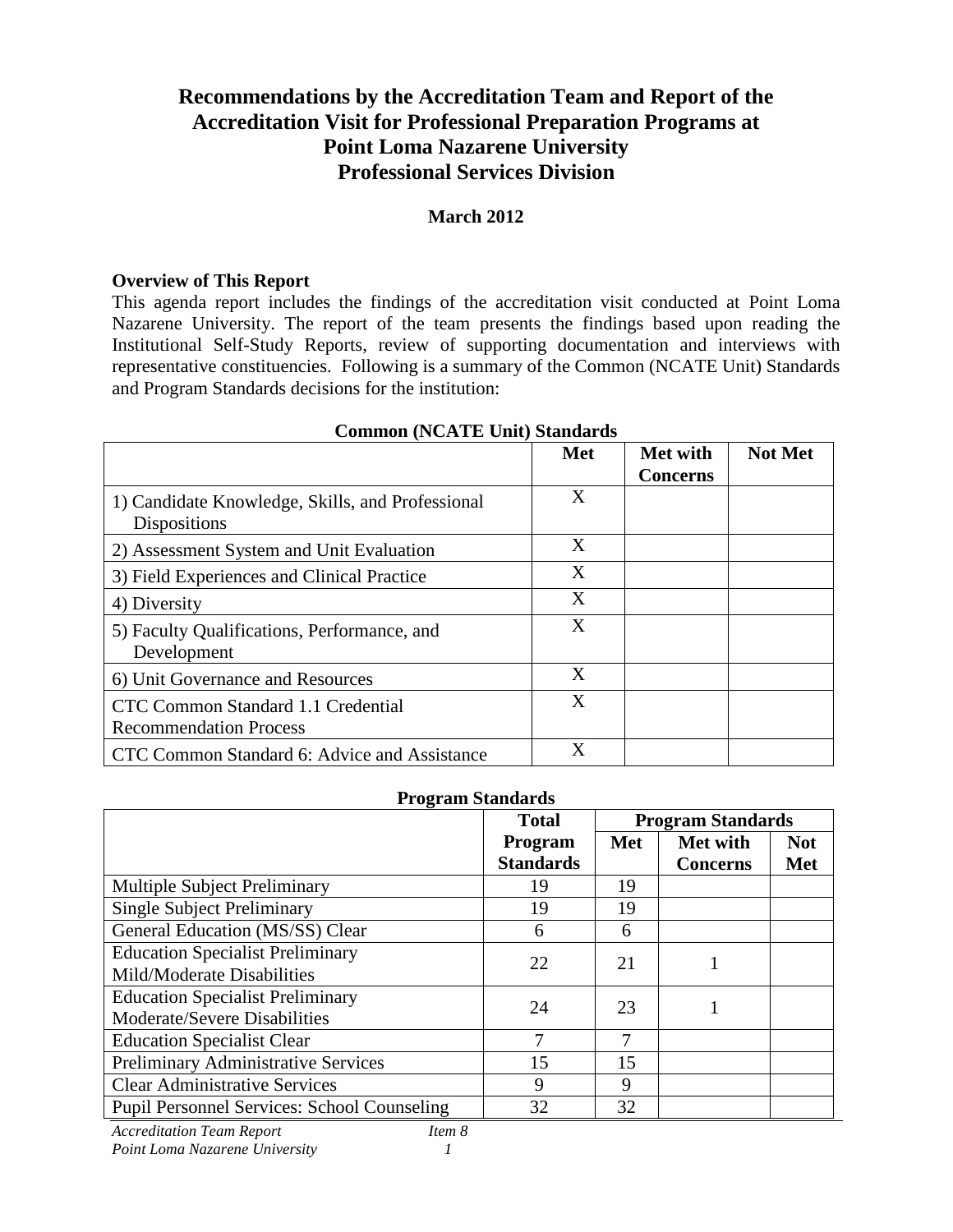|                                                | <b>Program Standards</b><br><b>Total</b> |     |                             |                   |
|------------------------------------------------|------------------------------------------|-----|-----------------------------|-------------------|
|                                                | Program<br><b>Standards</b>              | Met | Met with<br><b>Concerns</b> | <b>Not</b><br>Met |
| Pupil Personnel Services: Child Welfare & Att. |                                          |     |                             |                   |
| Reading Language Arts Certificate              | 15                                       |     |                             |                   |
| <b>CTEL Certificate</b>                        | 10                                       |     |                             |                   |

On the basis of findings of the team and its report, a recommendation of **Accreditation** is made for the institution. On the basis of that recommendation, the institution is authorized to recommend candidates for the following credentials:

| <b>Initial/Teaching Credentials</b>     | <b>Advanced/Service Credentials</b>     |
|-----------------------------------------|-----------------------------------------|
| Multiple Subject                        | California Teachers of English Learners |
| Multiple Subject                        | (CTEL) Certificate                      |
|                                         |                                         |
| Single Subject                          | General Education (MS/SS) Clear         |
| Single Subject                          |                                         |
| <b>Education Specialist Preliminary</b> | <b>Education Specialist Clear</b>       |
| Mild/Moderate Disabilities              |                                         |
| Moderate/Severe Disabilities            |                                         |
| (Both with Intern option)               |                                         |
|                                         | <b>Administrative Services</b>          |
|                                         | Preliminary                             |
|                                         | Clear                                   |
|                                         |                                         |
|                                         | <b>Pupil Personnel Services</b>         |
|                                         | <b>School Counseling</b>                |
|                                         | Child Welfare and Attendance            |
|                                         |                                         |
|                                         | Reading                                 |
|                                         | <b>Reading Certificate</b>              |
|                                         |                                         |

Further, staff recommends that:

- 1. The institution's response to the preconditions be accepted.
- 2. Point Loma Nazarene be permitted to propose new credential programs for approval by the Committee on Accreditation.
- 3. Point Loma Nazarene University continue in its assigned cohort on the schedule of accreditation activities, subject to the continuation of the present schedule of accreditation activities by the Commission on Teacher Credentialing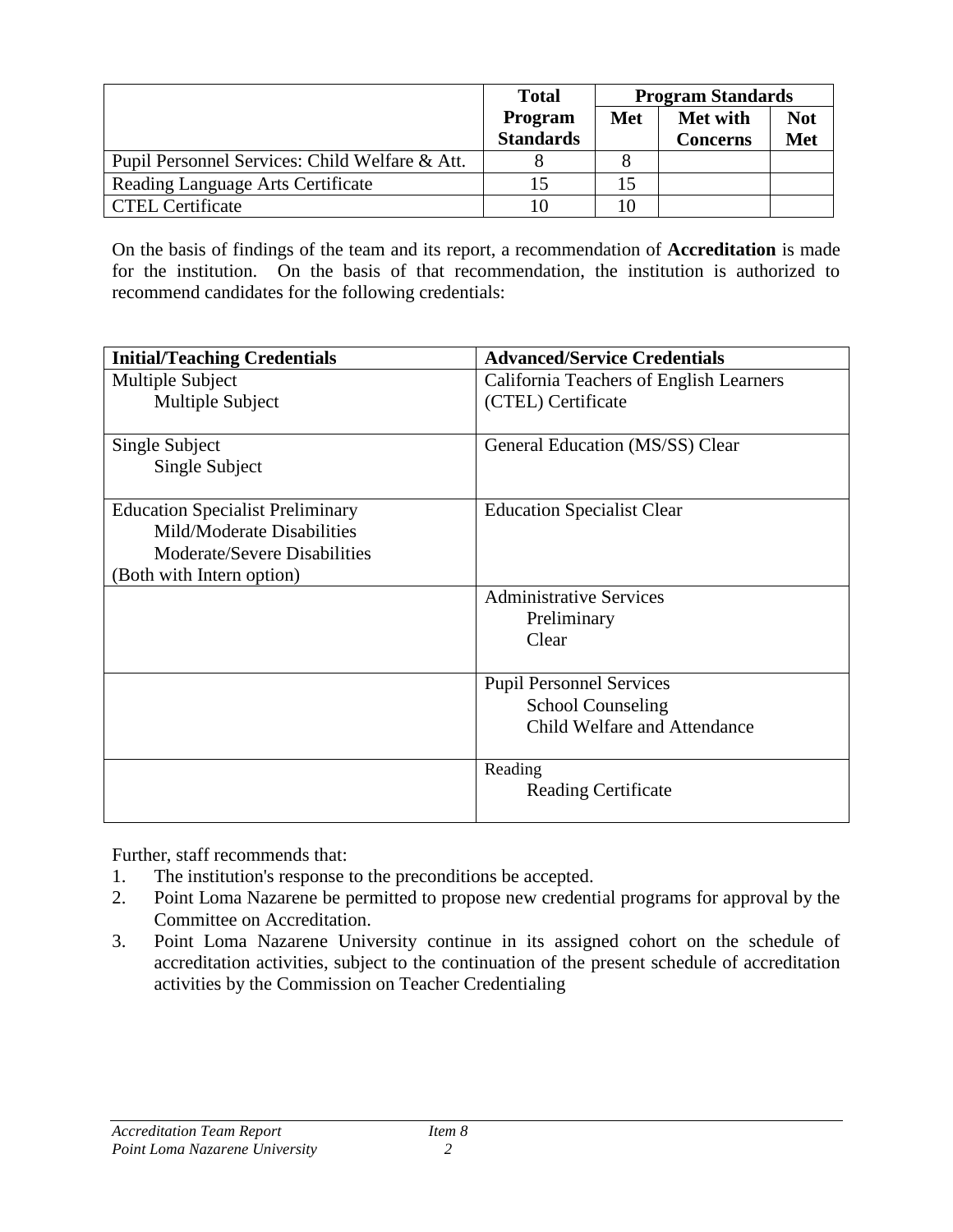#### **The Visit**

The site visit was completed in accordance with the procedures approved by the Committee on Accreditation regarding the activities of the site visit:

- Preparation for the Accreditation Visit
- Preparation of the Institutional Self-Study Report
- Selection and Composition of the Accreditation Team
- Intensive Evaluation of Program Data
- Preparation of the Accreditation Team Report

The Point Loma Nazarene University site visit was held on the campus in San Diego from February  $5 - 8$ , 2012. This was a joint NCATE/CTC accreditation visit, and was an initial accreditation visit for NCATE. The site visit team consisted of an NCATE Co-Chair, a State Co-Chair, two members from the NCATE Board of Examiners, and two members from the California Board of Institutional Reviewers (BIR) who served on the group reviewing the NCATE Unit Standards (Common Standards) and, four members of the California BIR who were reviewing programs. The team members worked together, sharing equal roles and responsibilities in all functions of the review. The NCATE team, with input from the CTC team, made a single recommendation for each NCATE standard resulting in one BOE report. The team made decisions about all standards for the Committee on Accreditation report. Two Commission consultants accompanied the visit. The team members arrived at the hotel by Sunday morning February 5, 2012. The team met on Sunday at noon, and participated in an afternoon orientation session and interviews with faculty and staff. Interviews continued throughout the day on Monday. A mid-visit report was completed on Tuesday morning. The exit report was conducted at 11:00 a.m. on Wednesday, February 8, 2012.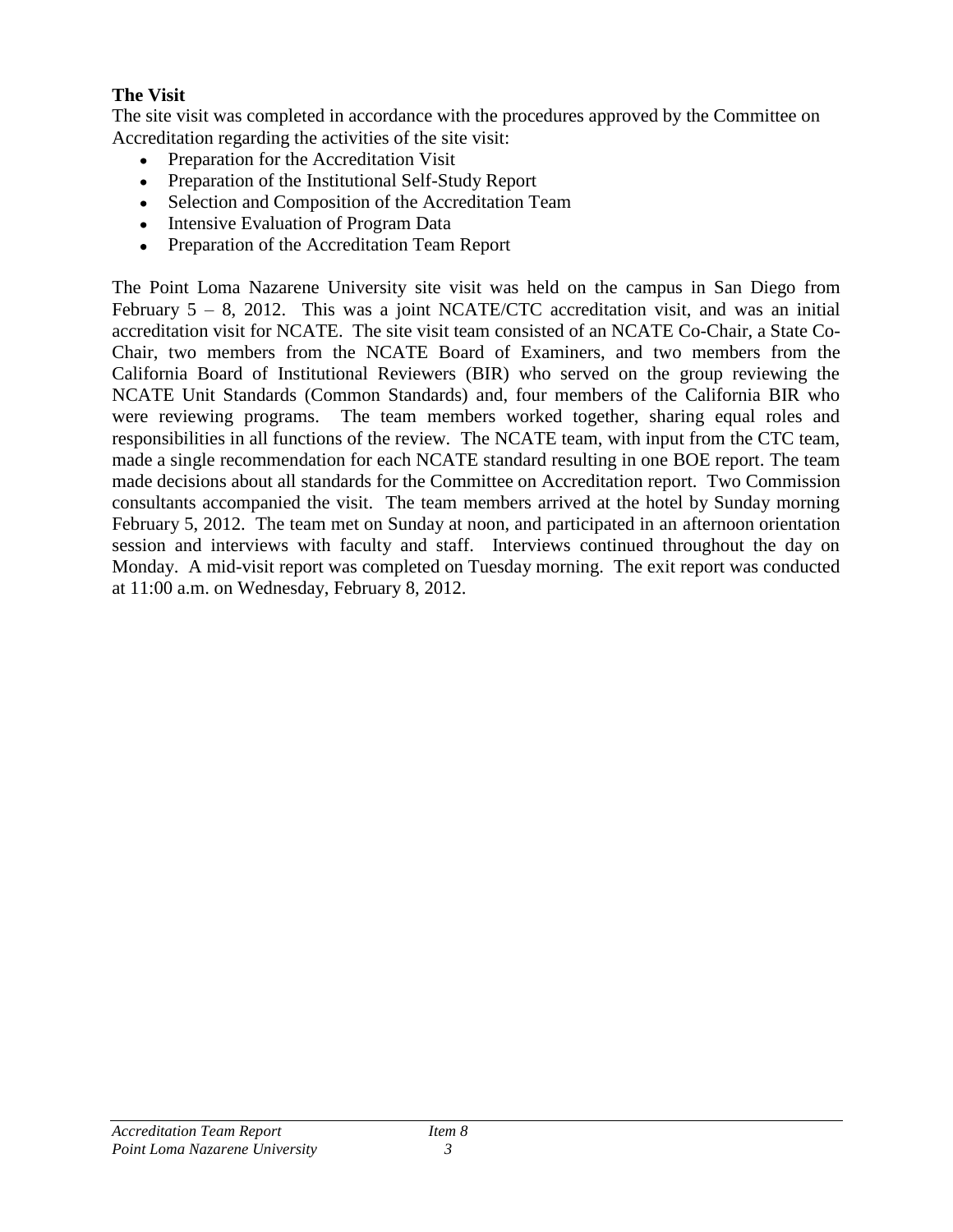# **Commission on Teacher Credentialing Committee on Accreditation Accreditation Team Report**

| <b>Institution:</b>       | <b>Point Loma Nazarene University</b> |
|---------------------------|---------------------------------------|
| <b>Dates of Visit:</b>    | February $5-8$ , 2012                 |
| <b>Accreditation Team</b> |                                       |
| <b>Recommendation:</b>    | <b>Accreditation</b>                  |

#### **Rationale:**

The unanimous recommendation of **Accreditation** was based on a thorough review of the institutional self-study; additional supporting documents available during the visit; interviews with administrators, faculty, candidates, graduates, and local school personnel; along with additional information requested from program leadership during the visit. The team felt that it obtained sufficient and consistent information that led to a high degree of confidence in making overall and programmatic judgments about the professional education unit's operation. The decision pertaining to the accreditation status of the institution was based upon the following:

#### Common Standards

The decision of the team regarding the six Common Standards (NCATE Unit Standards) is that all standards are **Met** at both the initial and advanced level. The decision of the team regarding the sentences of California's two Common Standards that are not required of NCATE accredited institutions is that both standards are **Met.**

#### Program Standards

The total team discussed the findings and appropriate input by individual team members for all credential programs at Point Loma Nazarene University. Following discussion, the team considered whether the program standards were met, met with concerns, or not met. The team found that all standards are **Met** in all programs, with the exception that one program standard in the Education Specialist Mild/Moderate, and one in the Education Specialist Moderate/Severe are **Met with Concerns**.

#### Overall Recommendation

The team completed a thorough review of program documents, program data, and interviewed institutional administrators, program leadership, faculty, supervising instructors, master teachers, candidates, completers, and Advisory Board members. Based on the fact that all Common Standards are **Met,** and that all program standards are **Met**, with the exception of the two program standards referenced earlier that are **Met with Concerns**, the team unanimously recommends a decision of **Accreditation.**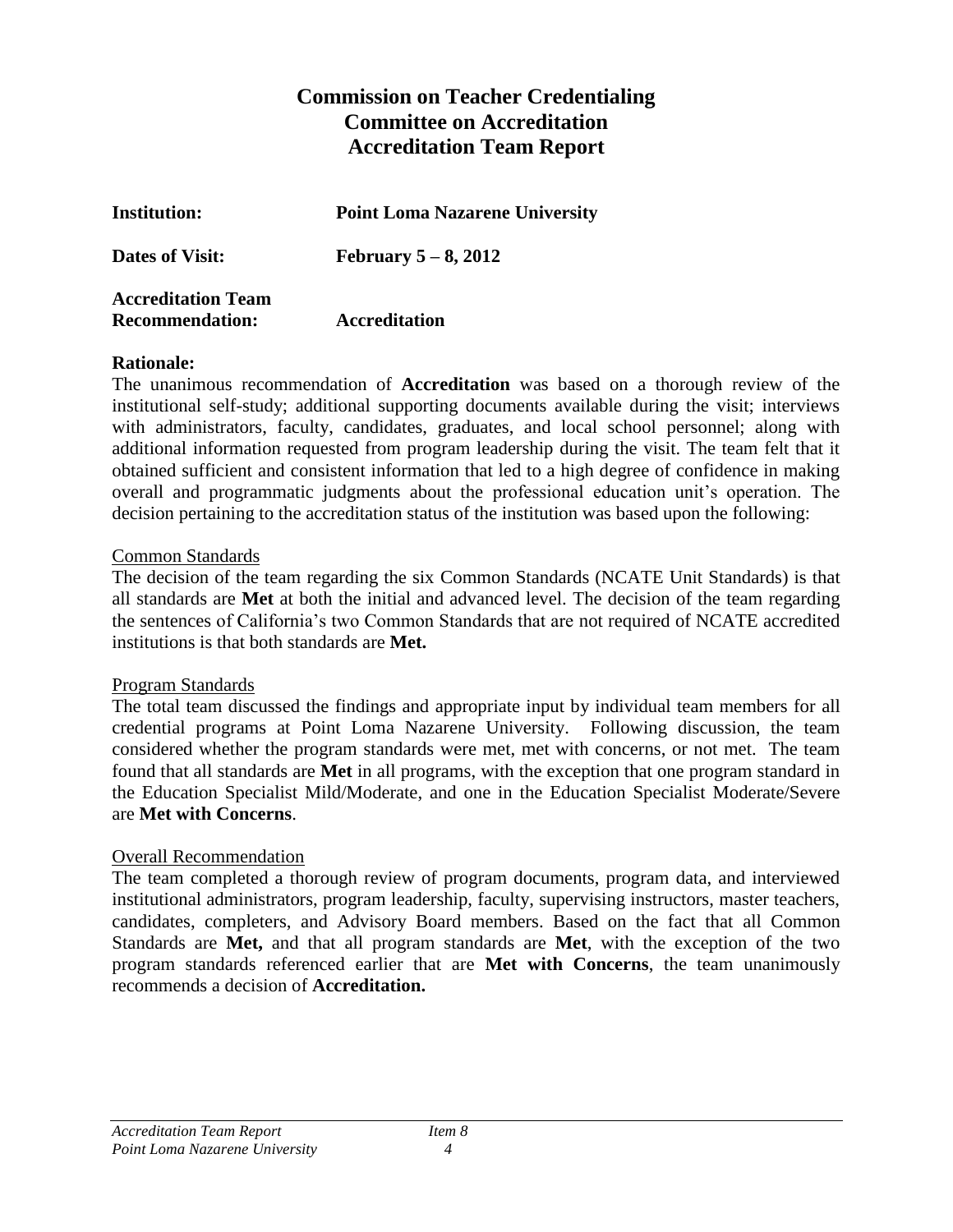|                                        | <b>Accreditation Team</b>                                                    |
|----------------------------------------|------------------------------------------------------------------------------|
| <b>NCATE Team Leader/Co-Chair:</b>     | <b>John Rhodes</b><br>Friends University (Kansas)                            |
| <b>State Team Leader/Co-Chair:</b>     | <b>Joel Colbert</b><br><b>Chapman University</b>                             |
| <b>NCATE/ Unit Standards:</b>          | <b>Bonnie Beach</b><br><b>Ohio Dominican University</b>                      |
|                                        | <b>Cheryl Shintani</b><br>Hawaii State Department of Education               |
|                                        | <b>Mark Cary</b><br>Davis Joint Unified School District (Retired)            |
|                                        | <b>Maggie Payne</b><br>California State University, Chico                    |
| <b>Program Standards:</b>              | <b>Denise Fleming</b><br>California State University, East Bay               |
|                                        | <b>Shawna Draxton</b><br>Westside Innovative SchoolHouse (WISH)              |
|                                        | <b>Thierry Kolpin</b><br>University of La Verne                              |
|                                        | <b>Stephen Davis</b><br>California State Polytechnic University, Pomona      |
| <b>Staff to the Accreditation Team</b> | <b>Larry Birch</b><br><b>Consultant, Commission on Teacher Credentialing</b> |
|                                        | <b>Gay Roby</b><br>Consultant, Commission on Teacher Credentialing           |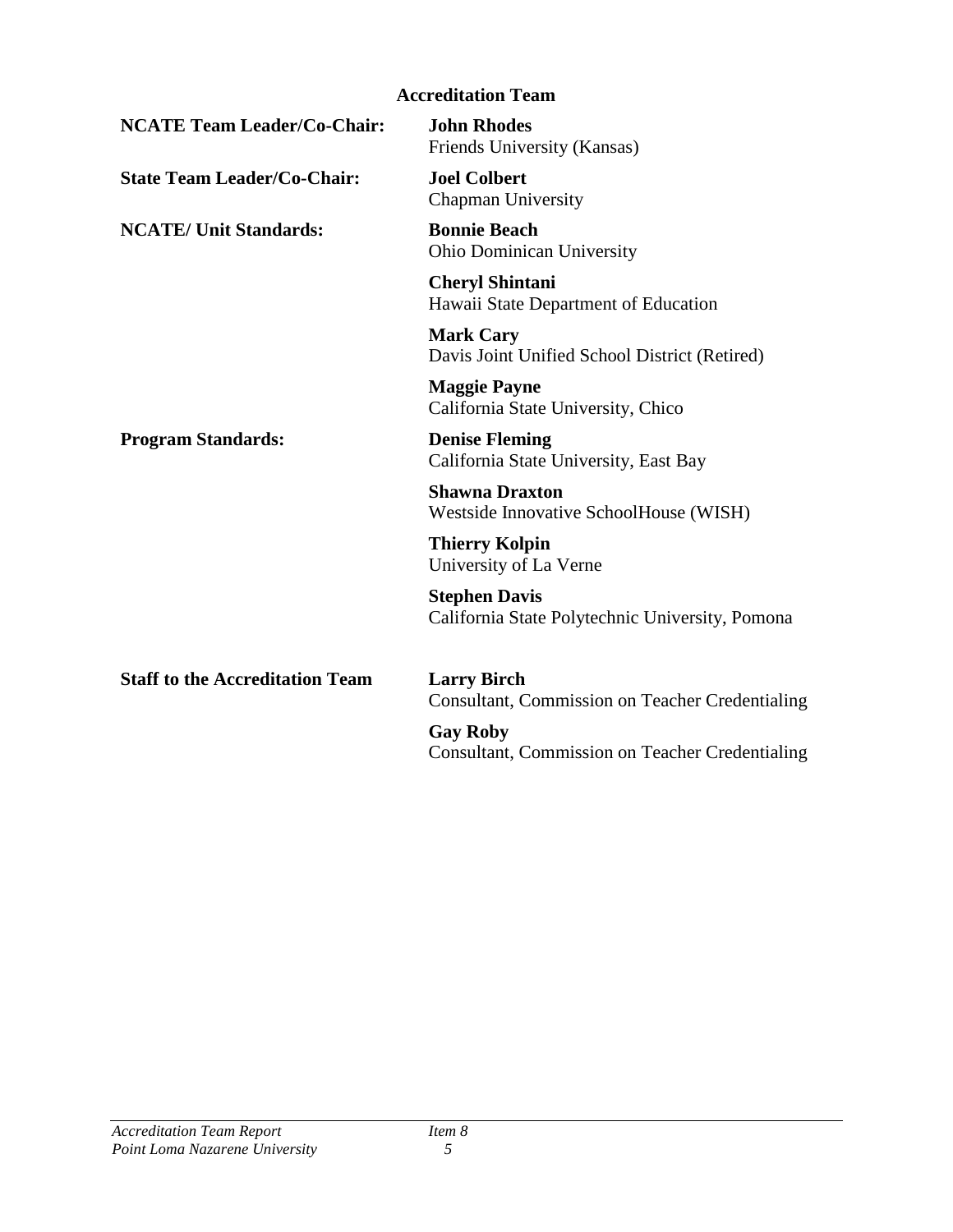#### **Documents Reviewed**

| <b>Institutional Report</b>     |
|---------------------------------|
| Course Syllabi                  |
| <b>Candidate Files</b>          |
| Program Handbooks               |
| <b>Follow-up Survey Results</b> |
| <b>University Catalog</b>       |
| Meeting Agendas and Minutes     |
| <b>Faculty Vitae</b>            |
| <b>Biennial Report Response</b> |
| <b>TPA Data</b>                 |
| <b>NCATE Off-Site Report</b>    |
|                                 |

Field Experience Notebooks Schedule of Classes **Advisement Documents** Program Assessment Feedback Student Handbooks Assessment Protocol and Data University Budget Information Program Evaluations **Program Summaries** PLNU Website Program Documents

# Common Standards Program Standards **TOTAL** Candidates 103 156 Completers 15 15 23 38 Employers 2 11 13 Institutional Administration 10 10 15 25 Program Coordinators 13 25 38 Faculty/Adjunct 146 TPA Coordinators 2 2 4 Field Supervisors – University-Employed 14 51 65 Field Supervisors – District-Employed 9 9 8 17 Credential Analysts and Staff 3 3 6 Advisory Board Members **8** 16 24 **Totals** 180 352 532

#### **Interviews Conducted**

*Note: In some cases, individuals were interviewed by both Common Standards and Program Standards team members because of multiple roles or for different purposes. Thus, the number of interviews listed exceeds the actual number of individuals interviewed.*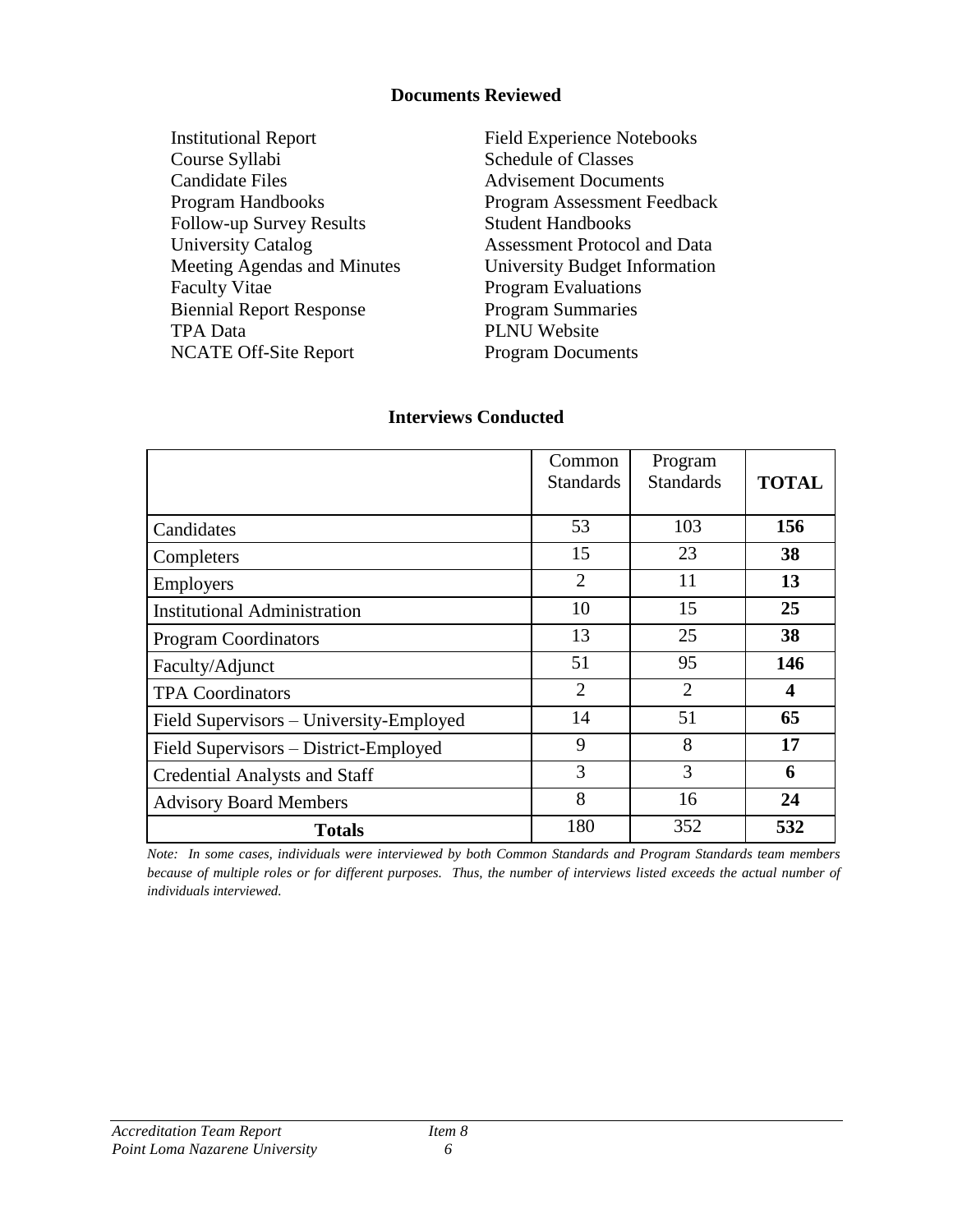#### **Brief Overview of the Institution and the Unit**

#### Historical Context of the Institution

On July 28, 1902, Dr. Phineas F. Bresee founded and became the first president of the Pacific Bible College, which would become Pasadena College and later Point Loma Nazarene University (PLNU). Bresee's vision was for a liberal arts institution where spiritual and academic learning went hand-in-hand. That legacy is still with the institution today, as PLNU remains committed to the liberal arts and to whole-person education. Bresee was also responsible for the founding of the Church of the Nazarene denomination in 1908 that looks to the 18th century English theologian and reformer John Wesley.

Pacific Bible College began with 41 students. In 1910, Bresee purchased the Hugus Ranch property in Pasadena and fulfilled his dream of creating not just a Bible college but a holiness university. Nazarene University opened in 1910 and from its beginning included women students. By 1919, the name of the school had changed again to Pasadena College. In 1964, W. Shelburne Brown became president of Pasadena College. He was instrumental in moving the college from its original location in Pasadena to its new Point Loma, San Diego home in 1973.

Dr. Bob Brower, PLNU‗s current president, was inaugurated in 1998. In 1999, graduate programs in education were launched at regional centers in Bakersfield and Mission Valley. A graduate program in education has remained in the Pasadena area since the move in 1973. In 2002 this program moved to Arcadia. PLNU now has four regional centers in Arcadia, Bakersfield, the Inland Empire, and Mission Valley, San Diego.

#### Mission of the University

Point Loma Nazarene University exists to provide higher education in a vital Christian community where minds are engaged and challenged, character is modeled and formed, and service becomes an expression of faith. Being of Wesleyan heritage, the institution aspires to be a learning community where grace is foundational, truth is pursued, and holiness is a way of life.

#### Background

Point Loma Nazarene University serves as a private thriving liberal arts institution sponsored by the Church of the Nazarene. PLNU offers degree programs in 56 undergraduate areas of study and graduate programs in education, nursing, business, theology, and biology. A Board of Trustees, composed of an equal number of ministers and laypersons, oversees the affairs of the University. The organizational structure also includes a President (Dr. Bob Brower), a Provost (Dr. Kerry Fulcher),who is the Chief Academic Officer for Academic Affairs, and two Vice-Provosts providing oversight for academic effectiveness and graduate studies.

The college is accredited by WASC with its Senior Commission granting of a ten-year reaffirmation of accreditation in February, 2008. Within the School of Education, each of its 13 programs with supporting licensures is fully accredited by the Commission on Teacher Credentialing (CTC).

The University‗s main campus is located on the Point Loma peninsula between San Diego Bay and the shores of the Pacific Ocean with a student population of approximately 3,500 representing the five teaching locations. Graduate Studies are offered at four regional centers in Southern California: Arcadia, Bakersfield, Inland Empire (Corona), and Mission Valley (San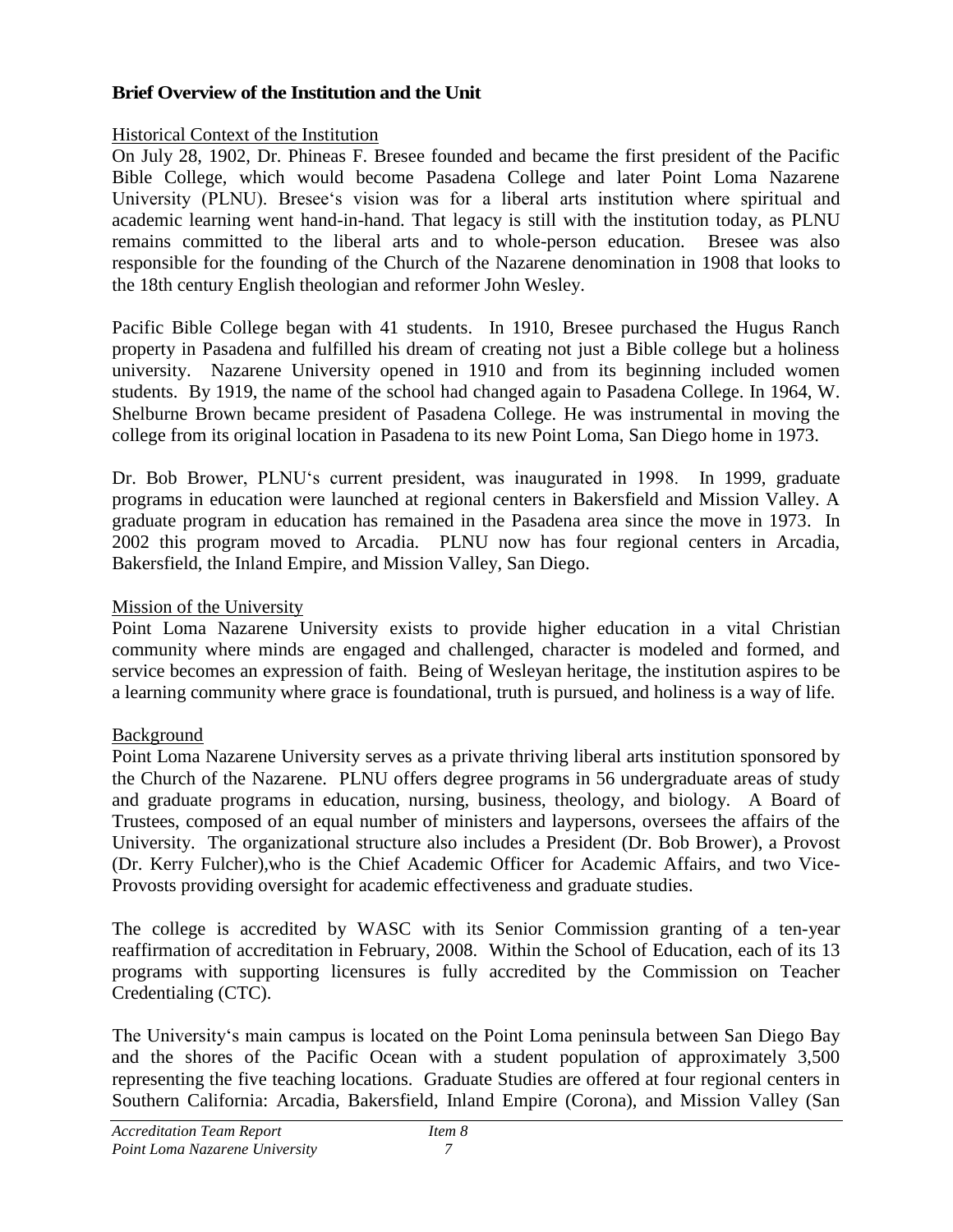## Diego).

# The Education Unit

The School of Education (SOE) is the unit of PLNU having authority over the professional education preparation programs. There are 13 different professional education programs offered which lead to initial and/or advanced licenses and master's degrees. In May of 2009, the Unit was reorganized into three major divisions: (1) Teacher Education, (2) Educational Leadership, and (3) Master of Arts in Teaching and Learning/School Counseling. Each division is under the direction of an associate dean who reports to the Dean of the SOE. The SOE supports four regional centers located in Arcadia, Bakersfield, Inland Empire (Corona) and Mission Valley (San Diego).

The Dean's Council is the primary governing body of the Unit and consists of the Dean, four Associate Deans, the NCATE Coordinator, and a Budget Analyst. Eight Program Directors support in the management and oversight of the Unit's programs to ensure the effectiveness in the preparation of professional educators.

Within the SOE, a Liberal Studies Major is offered integrating education preparation courses leading to a blended credential. The unit collaborates with five single subject departments (Math, English, Science, Art, and Music) to advise and guide candidates interested in the field of teacher preparation. A Teacher Education Committee Meeting (TEC) is held monthly to inform faculty and credential meetings are scheduled regularly with full-time faculty for advising potential candidates.

# **Conceptual Framework**

The conceptual framework establishes the shared vision for a unit's efforts in preparing educators to work effectively in P–12 schools. It provides direction for programs, courses, teaching, candidate performance, scholarship, service, and unit accountability. The conceptual framework is knowledge based, articulated, shared, coherent, consistent with the unit and institutional mission, and continuously evaluated.

## A brief overview of the unit's conceptual framework and how it is integrated across the unit**.**

The mission of the Point Loma Nazarene University School of Education is to serve as a vital Christian learning community that exists to develop high-performing, reflective educators of noble character who impact the lives of learners to influence the broader community. Its vision is to become a prominent Christian voice in higher education – looked at as a wellspring of resources and support in the areas of pedagogy, leadership, clinical practice, technology, and innovation.

The School of Education seeks to be recognized as a Christian learning community that promotes excellence in academic preparation, wholeness in personal development, and faithfulness to mission, source of expertise and resources within the surrounding communities, vital force of change in the transformation of educational landscapes, exemplary model of servant leadership and commitment to ministry, and a candidate-centered learning environment where diversity is respected, valued, and encouraged.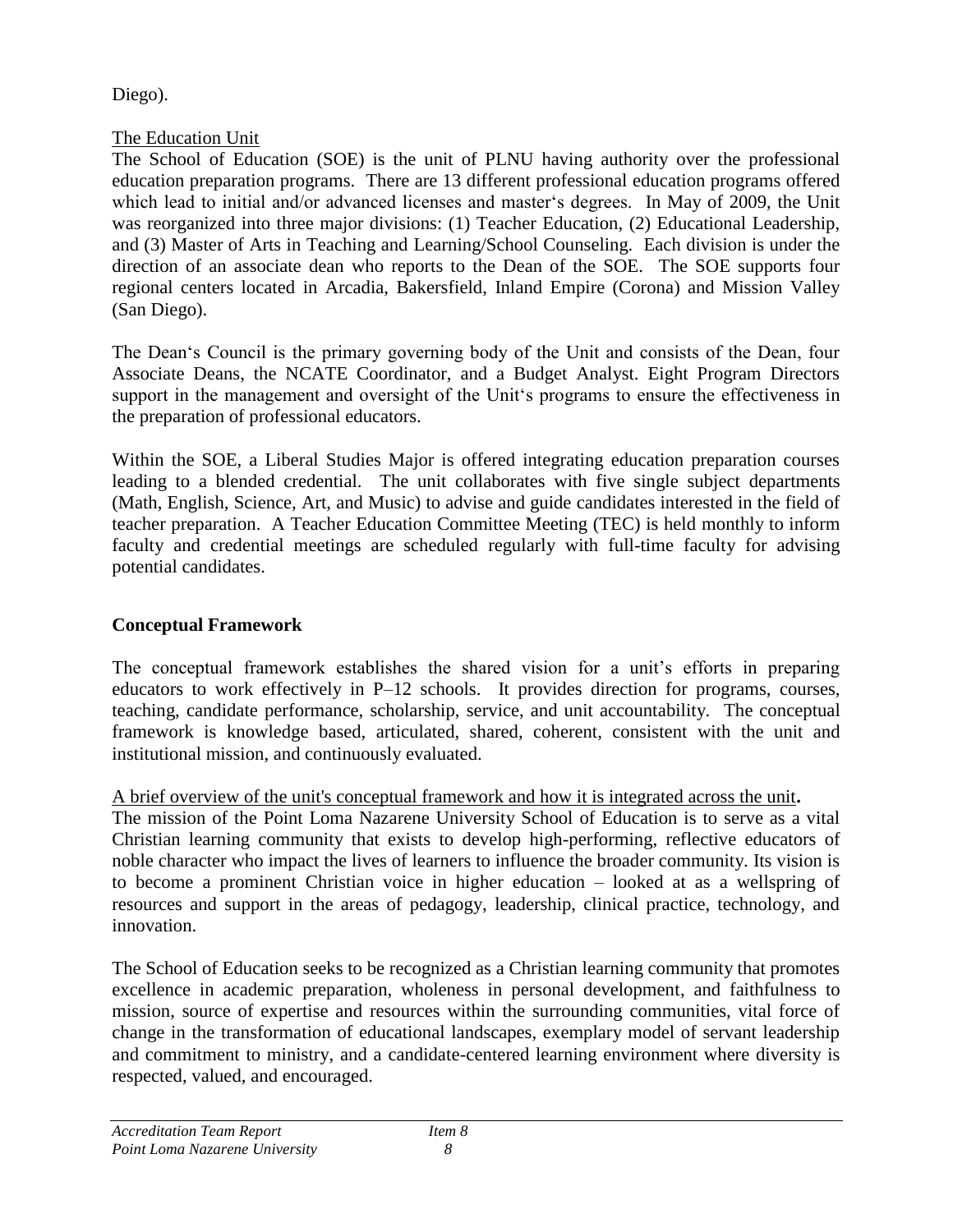As a community of faithful learners, PLNU's philosophy and purpose for learning is to engender greater and deeper love for God and all that God has created, exploring the world in the confidence of God's grace, seeking faithfulness to the Wesleyan tradition and engage in the learning process striving to live faithfully toward Jesus Christ.

Institutional Learning Outcomes (ILOs) provide three institutional themes with seven supporting goals aligned to university mission, vision, and values and are used to inform program outcomes in each of the university's academic units including the SOE:

Learning, Informed by Faith

- 1. Displays openness to new knowledge and perspectives.
- 2. Thinks critically, analytically and creatively.
- 3. Communicates effectively.

Growing, In a Faith Community

- 1. Demonstrates God-inspired development and understanding of others.
- 2. Lives gracefully within complex environmental and social contexts.
- Serving, In a Context of Faith
- 1. Engages in actions that reflect Christian discipleship in a context of communal service and collective responsibility.
- 2. Serves both locally and globally.

All candidates demonstrate program-driven proficiencies that are in alignment with the standards adopted by the Commission of Teacher Credentialing (CTC). The unit has utilized candidate proficiencies as a vehicle to realize the unit's purposes and goal-driven outcomes. Though each program encompasses different content areas and curricular design, integrity is provided through key assessments linked to university and unit outcomes proficiencies. Ethical and value-based dispositions are considered a critical factor in becoming a successful educator. The unit interprets the relationship between ethical and value-based dispositions and candidate behaviors as the underlying foundation in all of their work and endeavors. Candidates experience continuous "whole person" transformation in the context of an intentional Christian professional learning community. The SOE has adopted a set of eight dispositions in alignment with the University's mission, vision, and core values and serve as the working norms for all stakeholders who work collaboratively toward a shared vision of successful candidate learning and program effectiveness: Honesty & Integrity, Perseverance with Challenge, Flexibility and Humility, Dignity & Honor, Self-Awareness/Calling, Caring, Patience, and Respect, Diligence in Work Habits & Responsibility for Learning, and Harmony in Learning Community

The School of Education requires and supports candidate use of a variety of technologies to engage learners and supplement coursework. In all coursework, candidates use technology tools to facilitate their communication, collaboration, research, understanding, reflection, application and presentation of course content. Candidates also interact with and gain exposure to Assistive Technology, instructional software, Web 2.0 resources, and other technology tools that target the achievement needs of P-12 students in general education, special education, and those who are also English Learners.

Diversity at PLNU is a continued celebration of the blessings that emanate from different abilities, ethnic, cultural, racial, national origins, religious, and socio-economic backgrounds. As stated in the School of Education's vision, true advocacy begins with each faculty member's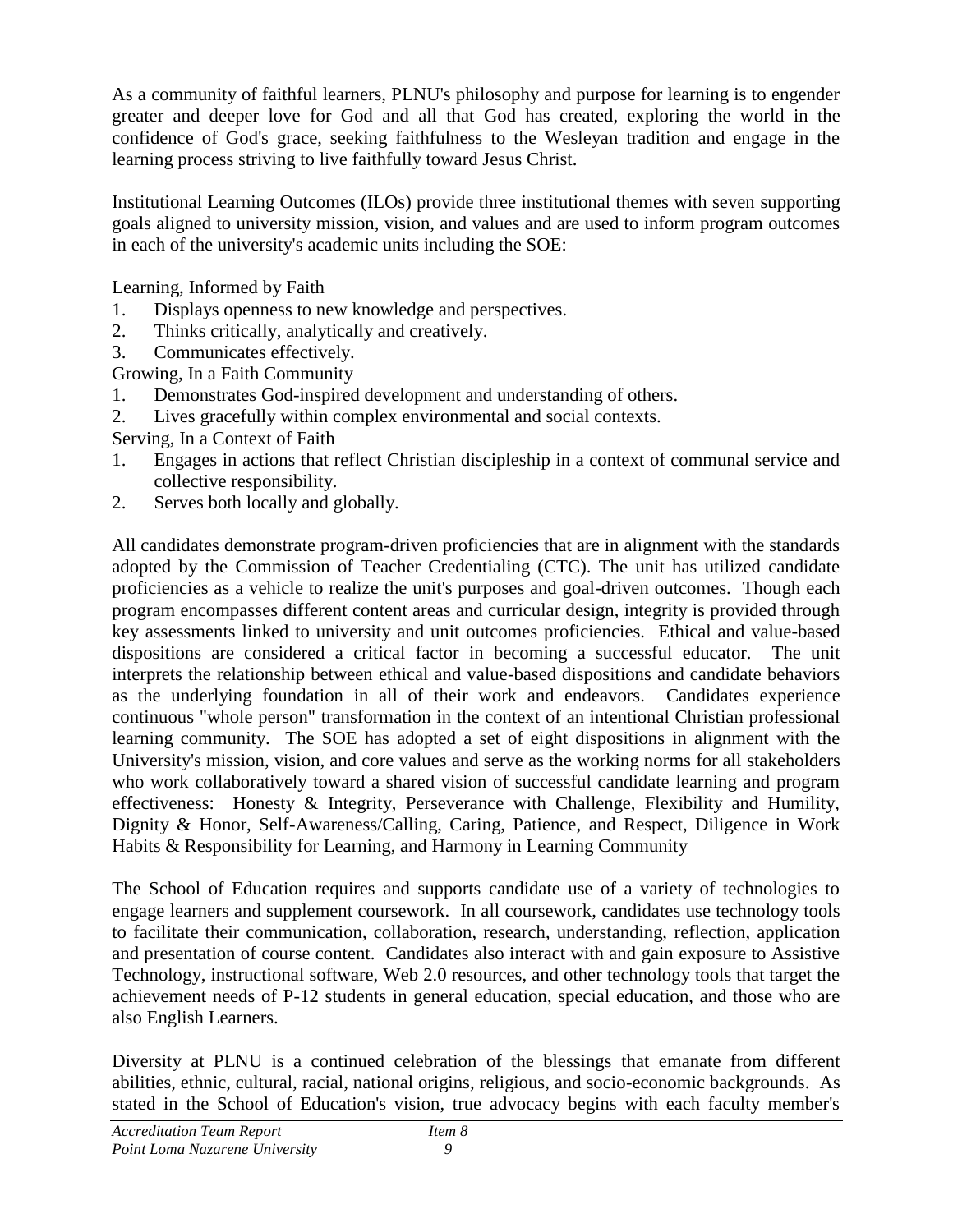understanding and belief in the positive power of diversity. Candidates are exposed to ethnic, social, cognitive, and cultural diversity within learning communities and supported in the transferring of these theoretical principles of social justice into educational practices throughout their course of study.

The Unit has identified four categories of assessments

- 1. Candidate Progress through the Program (Key Transition Point Assessments)
- 2. Candidate Performance (Key Signature Assignment Assessments in Alignment with State Standards)
- 3. Program Graduate Performance (Exit Surveys and Follow-up Surveys of Preparation and Performance)
- 4. Assessment of Unit and Program Operations

Program and unit effectiveness data come from multiple stakeholders, representing both internal and external sources. It is routinely and systematically compiled, analyzed, and reported with the intention of improving candidate performance, program quality, and unit operations. The Dean, Associate Deans, and Program Directors provide oversight for data collection. Field experiences and signature assessments are collected, stored, and analyzed by the School of Education faculty. Course-based and external data, such as admissions requirements, GPA, CBEST and CSET scores, and demographics, are obtained from the Office of Institutional Research, the Dean of the Graduate School, the Office of the Registrar, and the Admissions Office. The Dean, as head of the unit, is responsible for the aggregation and dissemination of data throughout the SOE.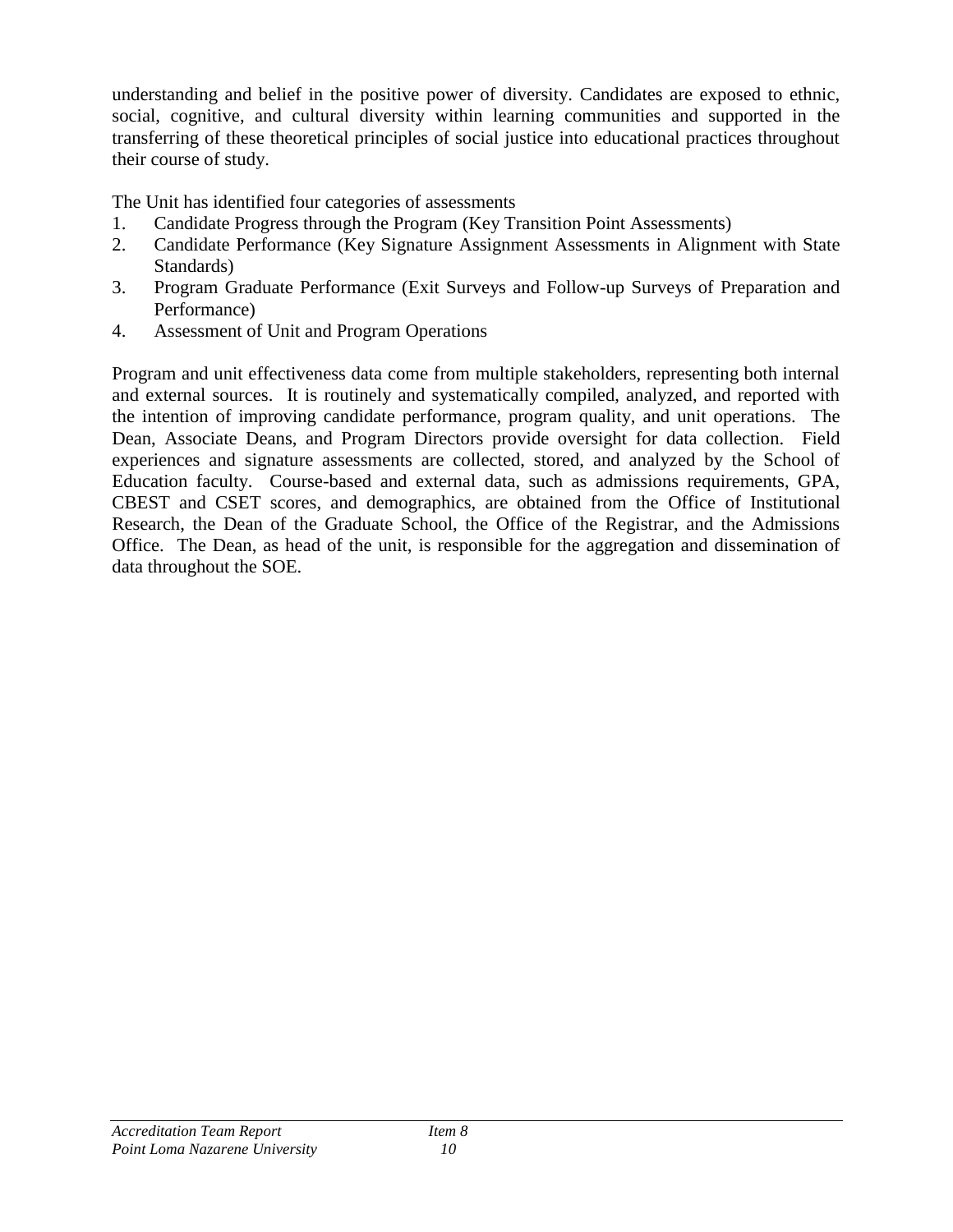# **NCATE Unit Standards/California Common Standards**

# **Standard 1: Candidate Knowledge, Skills, and Professional Dispositions**

*Candidates preparing to work in schools as teachers or other school professionals know and demonstrate the content knowledge, pedagogical content knowledge and skills, pedagogical and professional knowledge and skills, and professional dispositions necessary to help all students learn. Assessments indicate that candidates meet professional, state, and institutional standards.*

## **1.1 Statement about the evidence**

All initial teacher preparation programs (MAT Single Subject, MAT Multiple Subject, MAT Education Specialist Mild to Moderate, MAT Education Specialist Moderate to Severe) participate in a state review through the Commission on Teacher Credentialing (CTC). The CTC verifies that the teacher candidates demonstrate the content knowledge, pedagogical content knowledge and skills, pedagogical and professional knowledge and skills, and professional dispositions necessary to help all students learn. Data in the CTC reviews are disaggregated across centers. The unit systematically reviews the disaggregated data and finds apparent differences across centers in candidate performance on signature assessments and state mandated tests/assessments.

The unit has two advanced degree programs: Master of Arts in Teaching and Learning (MATL) and Master of Arts in Special Education (MSPED). There are options within each program that can facilitate candidates' moving to clear credentials. Within the MATL there is also an option to pursue a reading certificate or a cross-cultural language and academic development (CLAD) certificate. There are also options in the MSPED that lead to added authorizations.

All data reported below are substantiated by the limited graduate survey data provided. Further, interviews with candidates, alumni and faculty during the onsite visit supported the data.

Assessments of candidate knowledge of the content they plan to teach include state licensure exams, signature assignment assessments embedded within coursework, and the state's teacher performance assessments.

In 2008-2009, 109 traditional initial credential candidates took the state licensure exams, the California Subject Examinations for Teachers (CSET), with a 97 percent pass rate. Ninety five intern initial credential candidates (alternative route) took the CSET with a 96 percent pass rate. In addition, the aggregate pass rates for the CSET in academic content areas was 95 percent for regular program completers and 100 percent for alternative route completers (interns). In other content areas, the aggregate pass rates for the CSET were 100 percent for both regular program completers and alternative route completers. Passing scores on the CSET are required for admission to clinical practice indicating the pass rate for completers at 100 percent. Tutoring is available at each center to help candidates who do not pass the CSET.

Preliminary credentialing candidates also demonstrate their knowledge of the content they plan to teach through the California Teacher Performance Assessments (CalTPA) Task 1 Subject Specific Pedagogy. The unit's institutional report identifies over 90 percent of the candidates passing Task 1 on their first attempt. The pass rate for TPA Task 1 data for the most recent year (2010-2011) is 76.5 percent for preliminary candidates on the first attempt. TPA Task 1 is also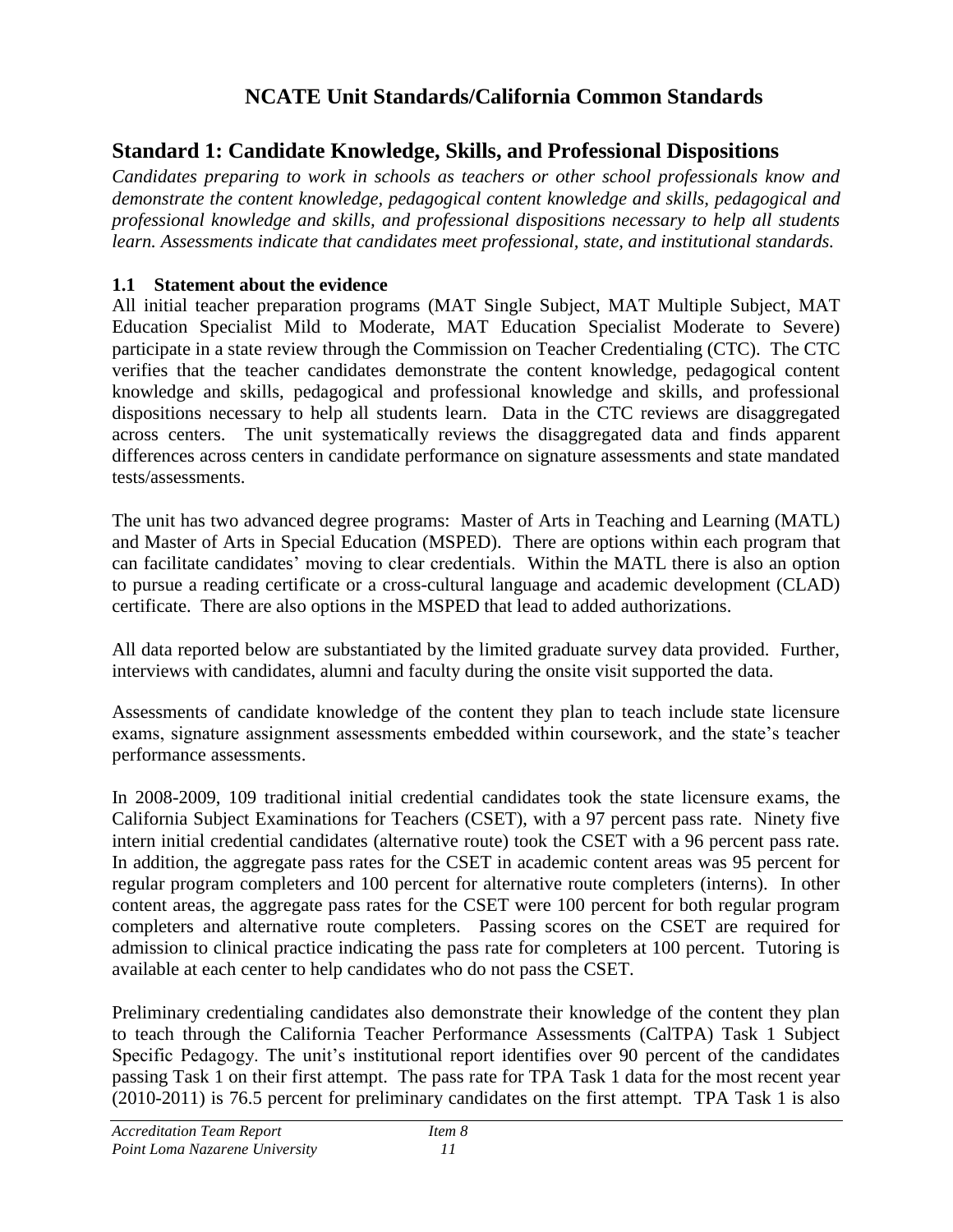required for admission to clinical practice indicating the pass rate for all program completers at 100 percent.

Preliminary credentialing candidates in the multiple subject and education specialist programs are also required to participate in the Reading Instruction Competence Assessment (RICA). For some administrations of the RICA, the pass rate was greater than 80 percent. However, the aggregate for the most recent year (2010-2011) was less than 80 percent (73 percent). The RICA is required for credentialing but is not a requirement of moving through the program. In analyzing the data, the unit noticed that the candidates who did not pass the RICA typically had postponed taking the RICA very late in the program with a time lapse between EDU 610 and taking the RICA. Candidates are now strongly encouraged to take the RICA near the end or immediately following EDU 610.

Candidate performance on signature assessments in specific courses in the programs provides the evidence that advanced candidates know the content that they teach. For example, GED 616 Curricular Development, Innovation and Evaluation is a required core course in the MATL program. The signature assignment in GED 616 is a curriculum development plan. Candidates create a plan focusing on multiple models of teaching. The plan must align the model of teaching selected to the Common Core Standards and analyze its usefulness. The analysis requires both content knowledge and pedagogical content knowledge. Data was provided during the onsite visit for 32 candidates who had participated in this assessment. Seven candidates were incorrectly scored in TaskStream. This likely was due to an instructor error in uploading scores. For the remaining candidates the range of scores on Criterion 1 California State Standards and district approved curricular resources is 2.86 to 4.00 on a 4 point scale.

For the MSPED program, the assessment used to indicate candidate content proficiency is the action research project. The MSPED program is a new program in 2010 with only four candidates in 2010 and six in 2011. Because the program is new, data is not available.

All MAT initial teacher preparation candidates demonstrate pedagogical content knowledge through the completion of CalTPA Task 1 Subject Specific Pedagogy as discussed above. Pedagogical content knowledge is also demonstrated through the completion of CalTPA Task 2 Designing Instruction. The most recent (2010-2011) data identifies that 92.8 percent of the initial candidates pass CalTPA Task 2 on the first attempt. Task 2 must be passed for admission to clinical practice; therefore, the pass rate for all completers is 100 percent.

Signature assessments in methods courses incorporate candidate planning and practicing a variety of strategies that present content in real-world context and through the integration of technology. Data indicate that all program-aggregated scores on the key assessments are higher than 3.6 on a 4 point scale.

Advanced candidates demonstrate pedagogical content knowledge through signature assessments in specific courses. For example, GED 616 Curricular Development, Innovation and Evaluation is a required core course. The signature assignment in GED 616 is a curriculum development plan. Candidates create a plan focusing on at least five of the models of teaching. The plan must align the model of teaching selected to the Common Core Standards and analyze its usefulness. The analysis requires both content knowledge and pedagogical content knowledge. Data on criterion 1 is reported above. Data provided during the onsite visit for 25 candidates indicate a range of overall scores of 3.14 to 4.00 on a 4 point scale.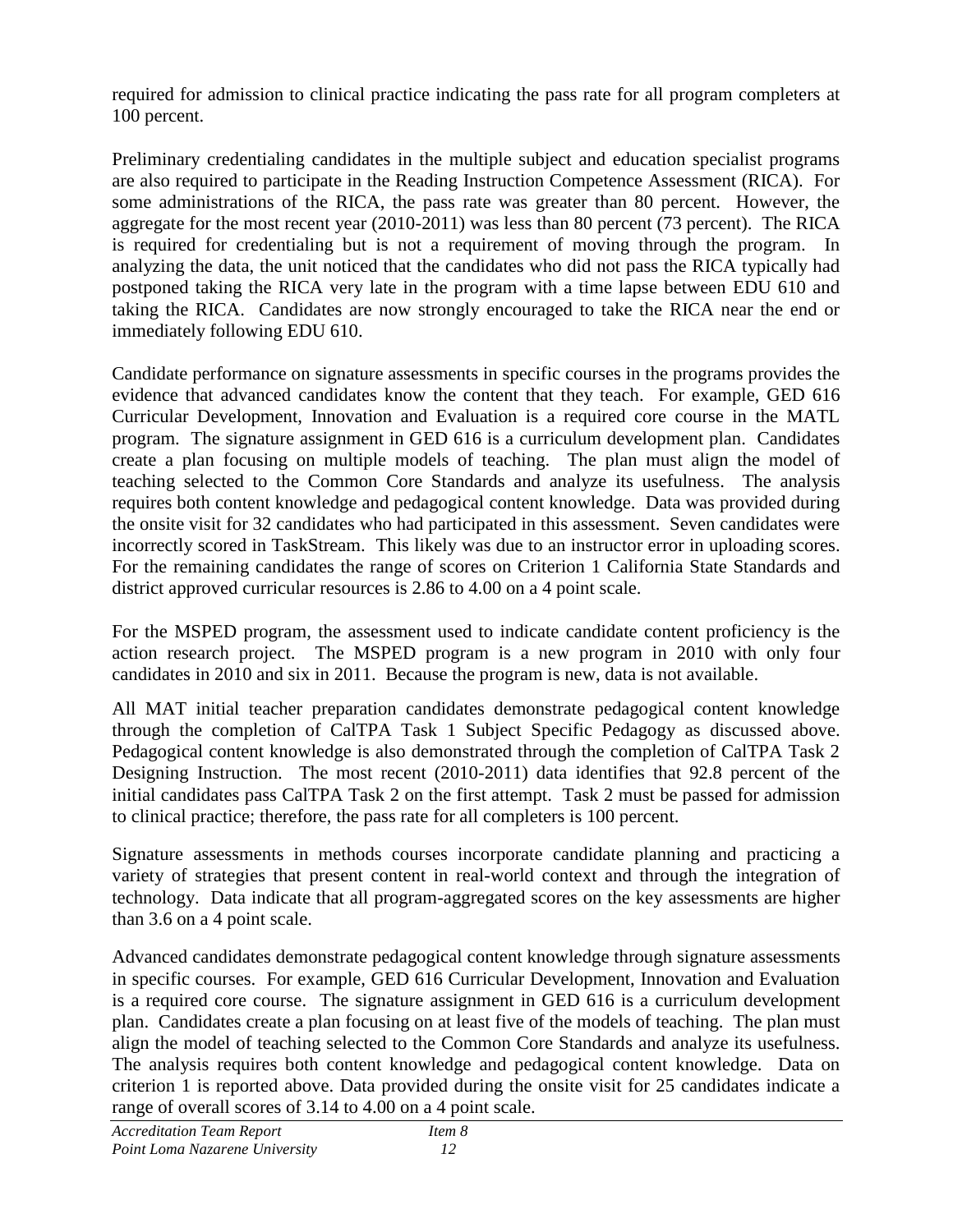The MSPED program is a new program in 2010 with only four candidates in 2010 and six in 2011. Because the program is so new, data is not available.

Professional and pedagogical knowledge and skills for initial candidates is demonstrated during clinical practice as initial candidates complete CalTPA Task 4 Culminating Teaching Experience. This task requires the candidates to plan and implement a comprehensive instructional plan. The most recent (2010-2011) data suggest that 93.4 percent of the initial candidates passed CalTPA Task 4 on the first attempt.

Key assessments have been embedded in specific courses in advanced programs to confirm that candidates possess professional and pedagogical knowledge and skills. As reported in the institutional report and verified by data presented in the exhibit room, assessments that have been implemented to a sufficient number of candidates indicate an average performance of at greater than 3.7 on a 4 point scale.

Initial and advanced candidates are also expected to consider the school, family and community contexts and the prior experiences of students; to reflect on their own practice, know major schools of thought about schooling, teaching and learning; and to analyze educational research findings. Initial candidates' performance on the signature assignment in EDU 600/600F Foundations of Education and Learning Theory provide evidence to support this statement. This assignment requires candidates to communicate and reflect their teaching philosophies related to students, learning and teaching in contemporary schools. Analyses of data for the most recent year (2010-2011) show a minimum proficiency of 3.83 on a 4 point scale across programs. Individual program data is report in the state reports.

Midterm and final clinical practice assessments provide further evidence of candidates' proficiency in professional and pedagogical knowledge and skills. For the most recent year (2010-211) the midterm evaluation average is 3.29 on a 4 point scale across programs. The final evaluation average is 3.76 on a 4 point scale.

During clinical practice, all initial candidates complete CalTPA Task 3 Assessing Learning which requires candidates to design and implement a comprehensive lesson with a focus on student assessments that responds to cultural and differentiated learning needs. Candidates analyze the data and critique the instruction and student assessment products and propose the next steps in student learning. The most recent (2010-2011) data indicates that 94.7 percent of the initial candidates passed CalTPA Task 3 on the first attempt.

Signature assessments in specific courses are used to collect data to substantiate that advanced candidates demonstrate an understanding of the major concepts and theories related to assessing student learning, regularly apply them in their practices, analyze student classroom and school performance data, make data-driven decisions about strategies for teaching and learning; and are aware of and utilize school and community resources that support student learning. The specific assessment may vary depending on the electives chosen by the candidate. For example, candidates in the multiple and single subject clear credential option participate in an assessment in GED 673 Reflective Coaching Seminar. The signature assessment uses FACT Document D-1 ―Culminating Questions and Reflections Guide‖ to answer questions about how the candidate and P-12 students have grown during the year in specified learning goals. The candidate reflects on data collected and provides next steps for future learning. Similar assignments are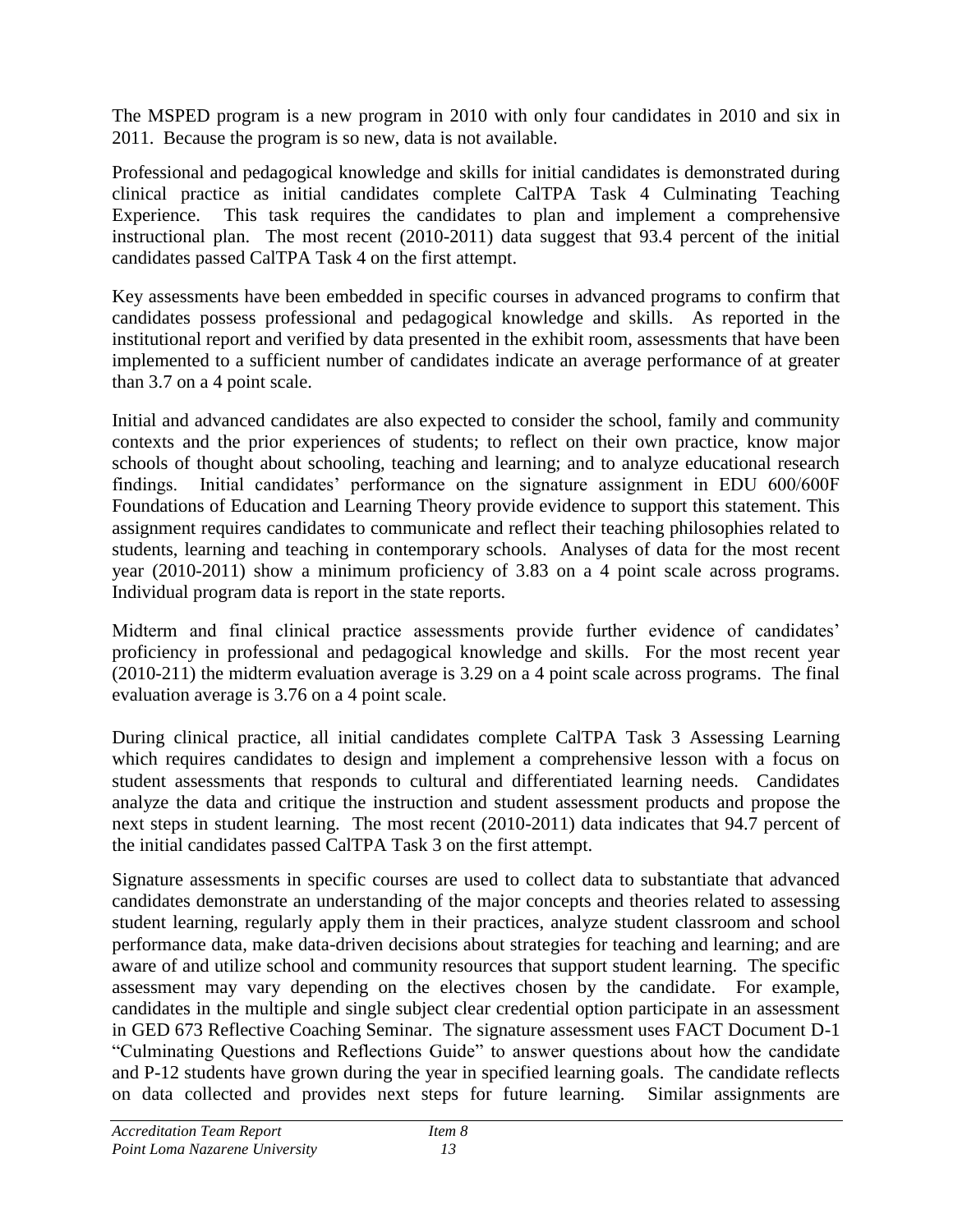strategically placed in all other options for the MATL. Sufficient data have not been compiled. However, the framework is in place to collect of data in the future

Programs to prepare other school personnel include Pupil Personnel Services (PPS) Counseling with the possibility of the Child Welfare and Attendance (CWA) Credential and Educational Leadership (Preliminary and Advanced). Candidate performance on signature assessments embedded in courses provide evidence that other school personnel know students, families and communities, use research to improve practice, use technology to improve practice, and can explain concepts in professional, state, and institutional standards. One example of signature assessments is a study of a cultural group involving library research and interviews (in GED 641 School Communities in a Pluralistic Community.) The range of average scores across the seven signature assessments for Pupil Personnel Services candidates is 3.64-3.98 on a 4 point scale. The range of average scores across the six signature assessments for Educational Leadership Preliminary Credential candidates is 3.45-3.78 on a 4 point scale. The range of scores across the four signature assessments for Educational Leadership Clear Administrative Credential candidates is 2.67-5.00 on a 5 point scale.

Signature assessments are used to provide data on the ability of other school personnel to create positive environments for student learning and candidates' understanding of the development levels of students with whom they work as well as the diversity of students, families, and communities and policy contexts. PPS candidates participate in a signature assessment in GED 667A Comprehensive Counseling and Guidance Program. This assessment involves candidates creating a comprehensive counseling and guidance program. The data recent data (2010-2011) indicates an average of 3.76 on a 4 point scale on this assessment. The signature assessment in GED 667B Comprehensive Counseling and Guidance Programs involves candidates collecting and analyzing data to create a counseling model for a local school. An average of 3.73 on a 4.00 scale is report in the most recent data (2010-2011). Educational Leadership candidates participate in a signature assessment in GED 604/604D Instructional Leadership for the Success of All Students. This assessment involves candidates' observing and analyzing classroom instruction in general education and special education classes to identify strengths and needs based on research based best practices. The most recent (2010-2011) data includes an average of 3.78 on this assessment (on a 4 point scale).

The unit has adopted eight dispositions in alignment with the University's mission and vision, serving as the working norms for all stakeholders who work collaboratively toward a shared vision of candidate success and program effectiveness. All candidates are assessed at multiple points in the program to ensure that they are developing a value-based educational philosophy. If a pattern of unacceptable dispositions emerges, a Dispositional Improvement Plan may be recommended and developed. Initial candidates demonstrate the dispositions in their coursework, field works and clinical practice experiences. Advanced candidates and other school personnel demonstrate the dispositions in their coursework, fieldwork, and supporting seminars. Three of the eight dispositions are related to fairness and the belief that all students can learn: (1) caring, patience and respect; (2) dignity and honor; (3) self-awareness/calling. Data are provided in the biennial reports but are not summarized across the unit. Dispositions are scored on the following scale: 1 Not Yet Developed; 2 Developing; 3 In evidence; 4 Exemplary. An example of the data available in the state reports follows. The data is for 98 single-subject preliminary credential candidates. The range of the average score for the eight dispositions is 3.3 to 3.74. Data for other programs is similar.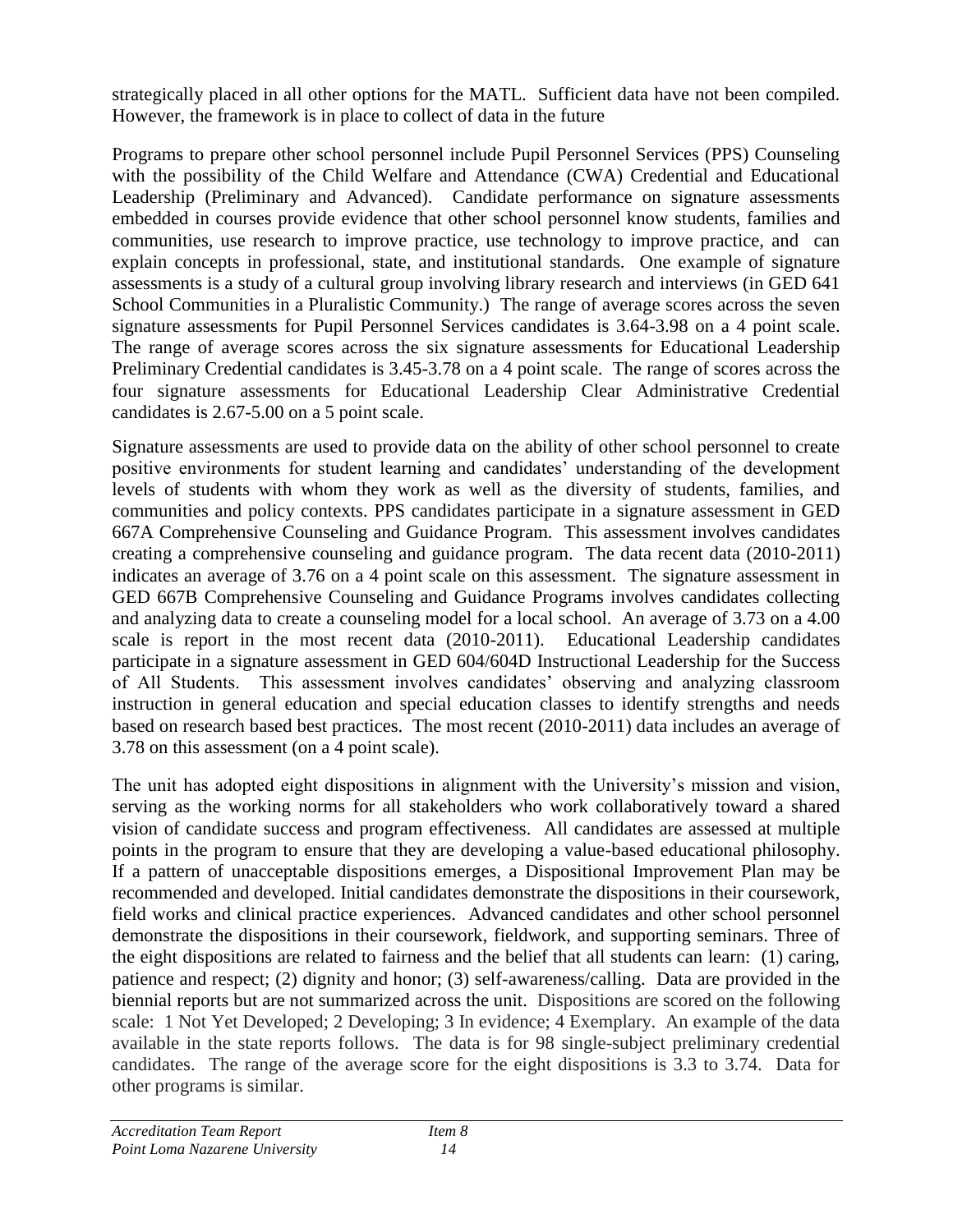- **1.2 Continuous Improvement. How has the unit engaged in continuous improvement since the previous visit?**  Not applicable
- **1.3 Movement to the Target Level. What steps has the unit taken to move to the target level (if appropriate to this standard)? What plans does the unit have to continue to move to the target level?** Not applicable
- **1.4 Strengths. What areas of the standard are being addressed at the target level?** None
- **1.5 Areas for Improvement** None
- **1.6 NCATE Team Recommendation for Standard 1 Initial Teacher Preparation – Met Advanced Preparation - Met**

**State Team Decision: Standard Met**

## **State Common Standard Findings for Information Not Included in NCATE Standard 1**

## **CTC Common Standard Language**

*The education unit implements and monitors a credential recommendation process that ensures that candidates recommended for a credential have met all requirements.*

## *Findings:*

Interviews with credential office staff provided evidence of a system that implements and monitors a recommendation process that ensures candidates have met all requirements. The process begins with either a credential advisor or faculty member who completes a program advising sheet with each candidate. Completion of items is noted throughout the program as candidates proceed through the program. Upon completion, the advising sheet is provided for the credential analyst who double checks program completion requirements prior to the recommendation being made.

## **State Team Decision: Standard Met**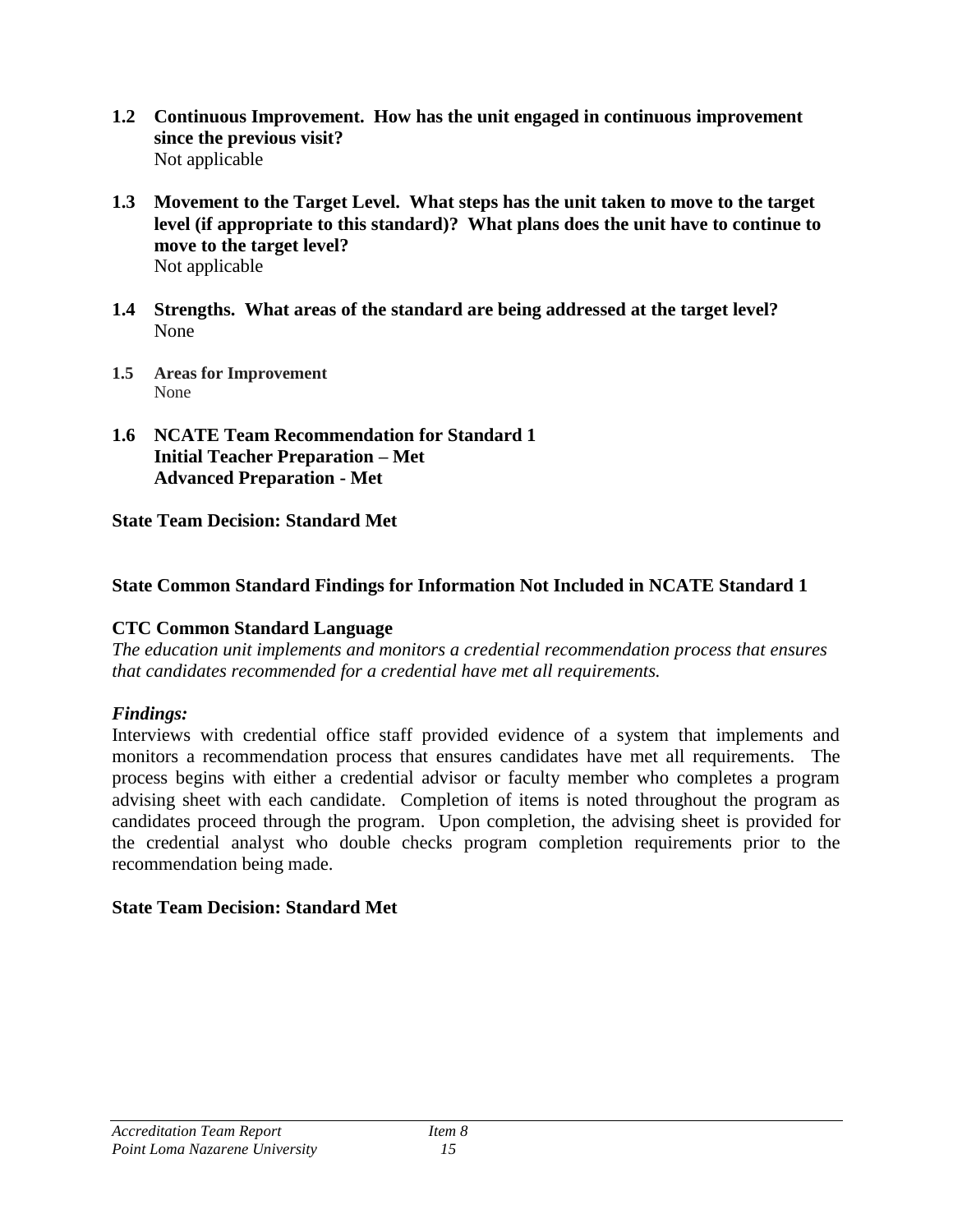# **Standard 2: Assessment System and Unit Evaluation**

*The unit has an assessment system that collects and analyzes data on applicant qualifications, candidate and graduate performance, and unit operations to evaluate and improve the performance of candidates, the unit, and its programs.*

#### **2.1 Overall Findings. What did the evidence reveal about the unit continuing to meet this standard?**

The unit has developed an assessment system based on professional, state and institutional standards. Exhibit 2a.6 *Curriculum Maps All Programs* details the alignment of courses, assessments and signature assignments to the candidate outcomes of the conceptual framework and state standards and indicates where learning outcomes and standards are developed, practiced, and assessed. As shown in Exhibit 2a.6 *PLNU School of Education Transition Points All Programs 2011,* the system includes assessments in initial and advanced programs at admission, program advancement, program completion and post-program transition points. At the admission point, data such as applications, transcripts, test scores, letters of recommendation, writing samples, and interviews are collected from applicants. Program advancement and program completion data collected from candidates, faculty and university and clinical supervisors include signature assignment scores, dispositions evaluations, grade point averages, clinical practice evaluations, exit surveys and the like. Post-program data collected include alumni and employer surveys. Assessment data are used to (1) monitor candidate progress through the program, (2) evaluate candidates' performance related to state standards, (3) evaluate program graduates' performance and preparation, and (4) assess the effectiveness of unit and program operations for improvement purposes.

Meeting agendas, minutes and onsite interviews indicate that the assessment system and data are reviewed by unit leadership through the Dean's Council and the Provost's Council, by faculty in monthly School of Education meetings and by the professional community through quarterly Advisory Council meetings at each of the regional centers. These opportunities for program constituents to provide analysis and feedback on data have led to a number of changes and improvements. For example, in the Pupil Personnel Services program, changes were made to the culminating portfolio assignment to create a greater focus on candidates' use of technology to create webpages, blogs and technology-based instruction. Inconsistent performance across regional centers by initial credential candidates on the CalTPA tasks led to the creation of informational videos for each task to insure that all candidates receive consistent information and preparation. In the Preliminary Education Administration program, signature assignments, such as a budget development project, were reviewed with input from school administrators to improve their authenticity. Analysis of data and feedback from an Advisory Council also led to the development of three day-long Classroom Organization and Management Program (COMP) courses for initial credential candidates. Interviews with other program coordinators revealed additional examples of data-informed program improvements.

The assessment process responds to the Commission on Teacher Credentialing's (CTC) accreditation system which requires the unit to systematically collect, compile, aggregate, summarize, analyze and utilize data each year to assess candidate performance and program quality and to inform ongoing program and unit improvement. This process forms the basis of the 2007-09 and 2009-11 Biennial Reports that were submitted by the unit to the CTC and made available in the unit's electronic exhibit room. The Dean, Associate Deans, and Program Directors provide oversight for the ongoing collection and analysis of data throughout the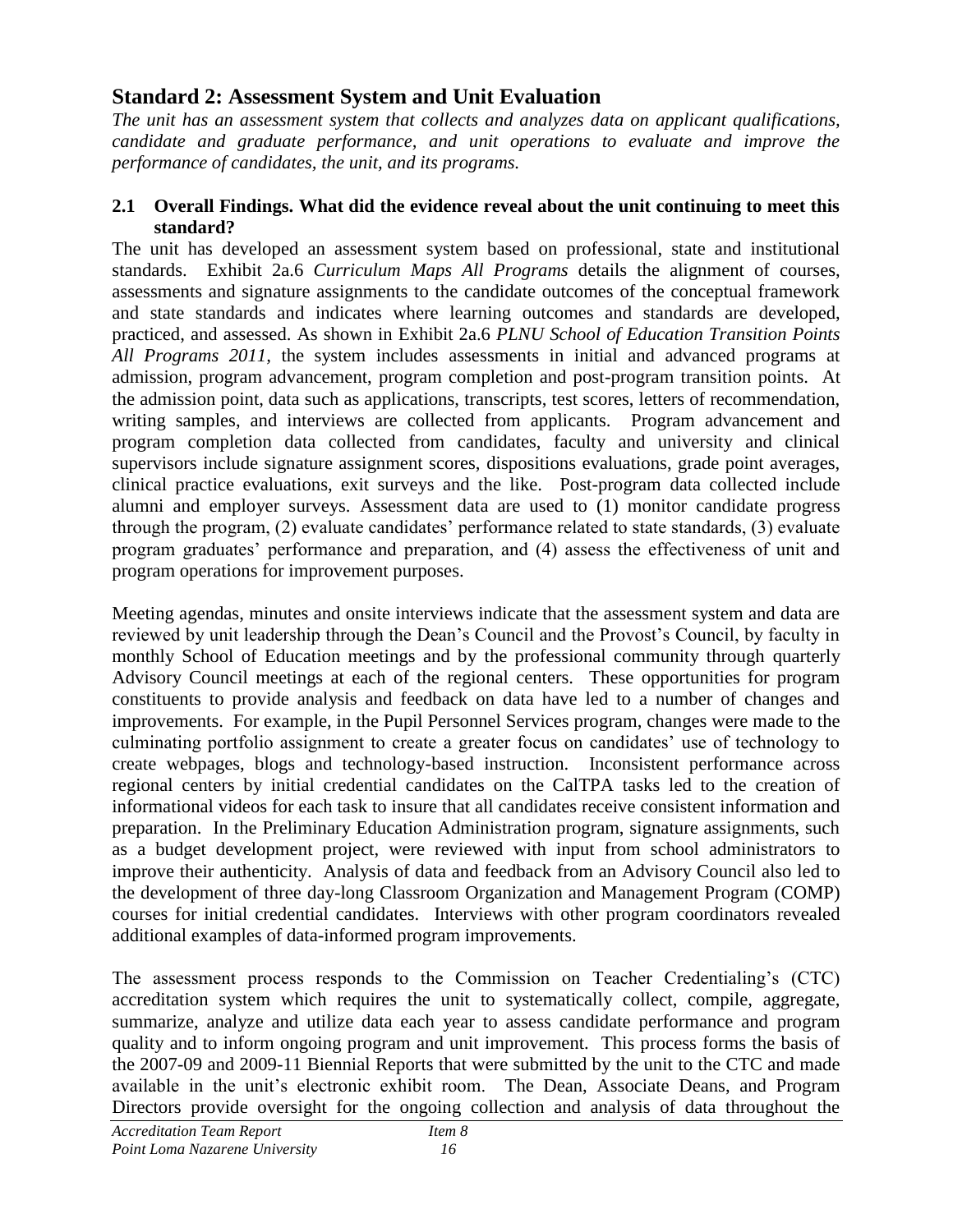academic year as part of this continuous assessment cycle.

The adoption of TaskStream as a data management system and the hiring of a full-time coordinator have allowed the unit to develop a technology-supported system to manage assessment data and monitor candidate progress through the programs. All signature assignments have been entered into TaskStream, making it possible to aggregate and disaggregate data as needed. For example, the data from signature assignments are disaggregated by regional center for purposes of comparison. While it is the expressed intent of the unit to include additional data sets, including clinical practice evaluations, IDEA faculty evaluations, and other data on unit operations into TaskStream, that plan has yet to be fully realized. Nevertheless, those data are systematically reviewed and used to monitor candidate progress, to make faculty development and retention decisions and to inform and improve program and unit processes.

In fall 2011, the unit developed several strategies to ensure fairness, accuracy, consistency, and freedom from bias. Program faculty across regional centers met to revise course syllabi and signature assignments and rubrics and engaged in calibration activities for scoring assignments. Their intention is to continue to meet annually to examine signature assignment data across regional centers so that inconsistent patterns in candidate performance and faculty evaluations can be identified.

The unit has a clearly delineated process written into program handbooks for responding to formal candidate complaints against university employees that promotes prompt and fair resolution. Candidates failing to meet requirements at transitions points may receive assistance in developing an action plan for improvement. Records of student complaints and their resolution are provided through email conversations among faculty and/or staff or between students and staff.

## **2.2 Continuous Improvement. How has the unit been engaged in continuous improvement since the previous visit?**

The unit has made a number of improvements to the assessment system since 2008. The adoption of TaskStream has greatly advanced the unit's assessment system, and the TaskStream Coordinator has been highly effective in creating data reports and in training faculty and candidates in the use of this technology tool. The unit has also developed exit surveys for candidates and follow-up surveys for graduates and their employers. Although data from the initial administration of the surveys was provided, the response rate from employers of program graduates was very low. In the spring of 2009, the university also adopted the Instructional Development and Evaluation Assessment (IDEA), a diagnostic course evaluation tool designed to provide faculty with feedback tailored to the particular objectives of each class. The unit's members have worked collaboratively to ensure that all courses, assessments, processes, and procedures are consistent and aligned with CTC state standards.

## **2.3 Movement to the Target Level. What steps has the unit taken to move to the target level (if appropriate to this standard)? What plans does the unit have to continue to move to the target level?**

Not applicable to this standard.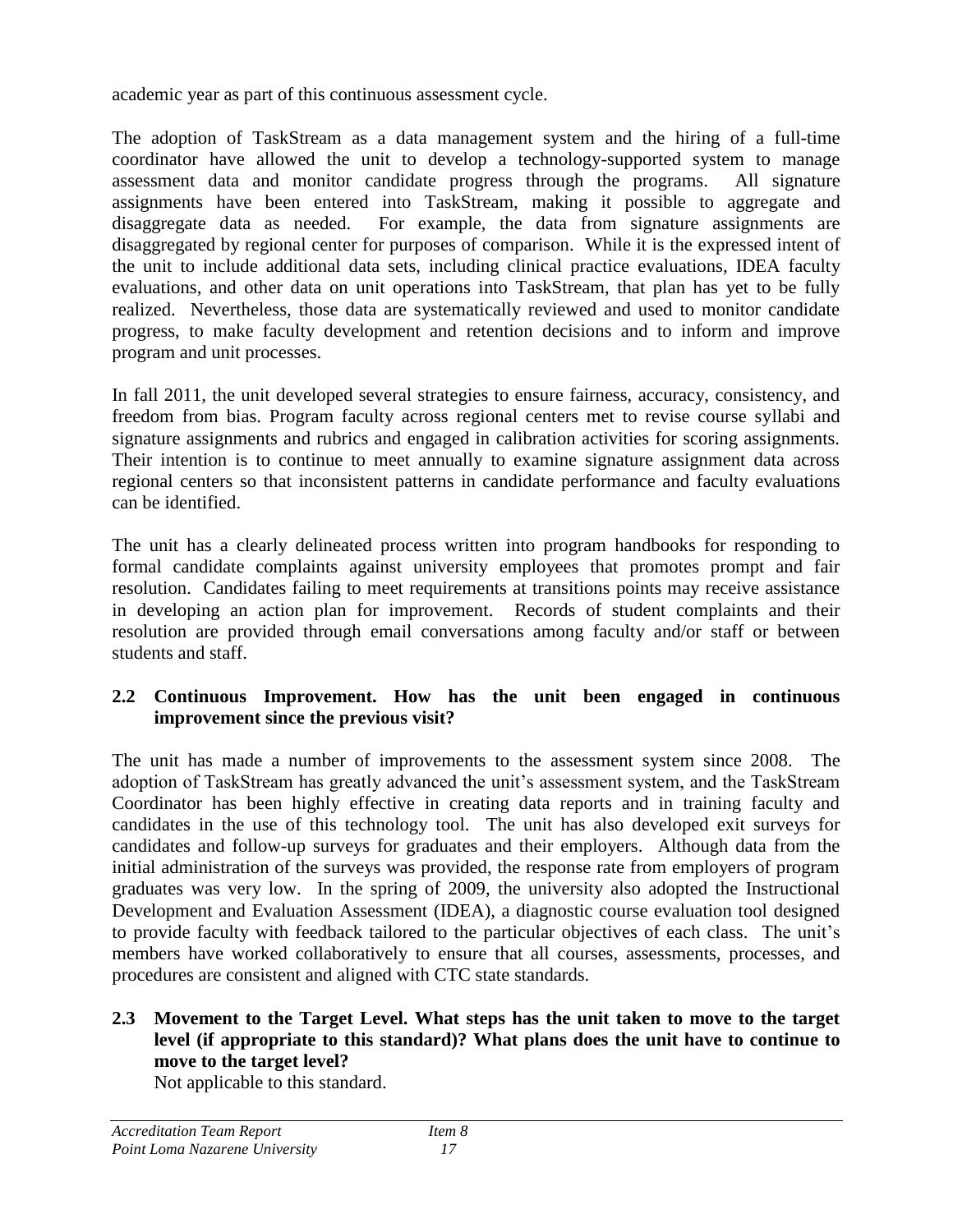**2.4 Strengths. What areas of the standard are being addressed at the target level? Calibration – use language from target:** 

A comprehensive and sustained effort has been made by all faculty in every program to standardize instruction and assessment across the four regional centers and to engage in calibration activities to insure reliability in scoring signature assignments. These efforts are an indication that the unit continuously searches for stronger relationships in the evaluations, revising both the underlying data systems and analytic techniques as necessary.

- **2.5 Areas for Improvement and Rationales** None.
- **2.5.1 What AFIs have been removed?** Not applicable to this standard.
- **2.5.2 What AFIs remain and why?** Not applicable to this standard.
- **2.5.3 What new AFIs does the unit need to address for continued improvement? (These new AFIs may be an area of concern cited in the Offsite BOE Team Feedback Report if evidence in the IR Addendum, new exhibits, observations, or interviews indicates that an area of concern has not been adequately addressed.)**  None.
- **2.6 NCATE Team Recommendation for Standard 2 Initial Teacher Preparation – Met Advanced Preparation** - **Met**

**State Team Decision: Standard Met**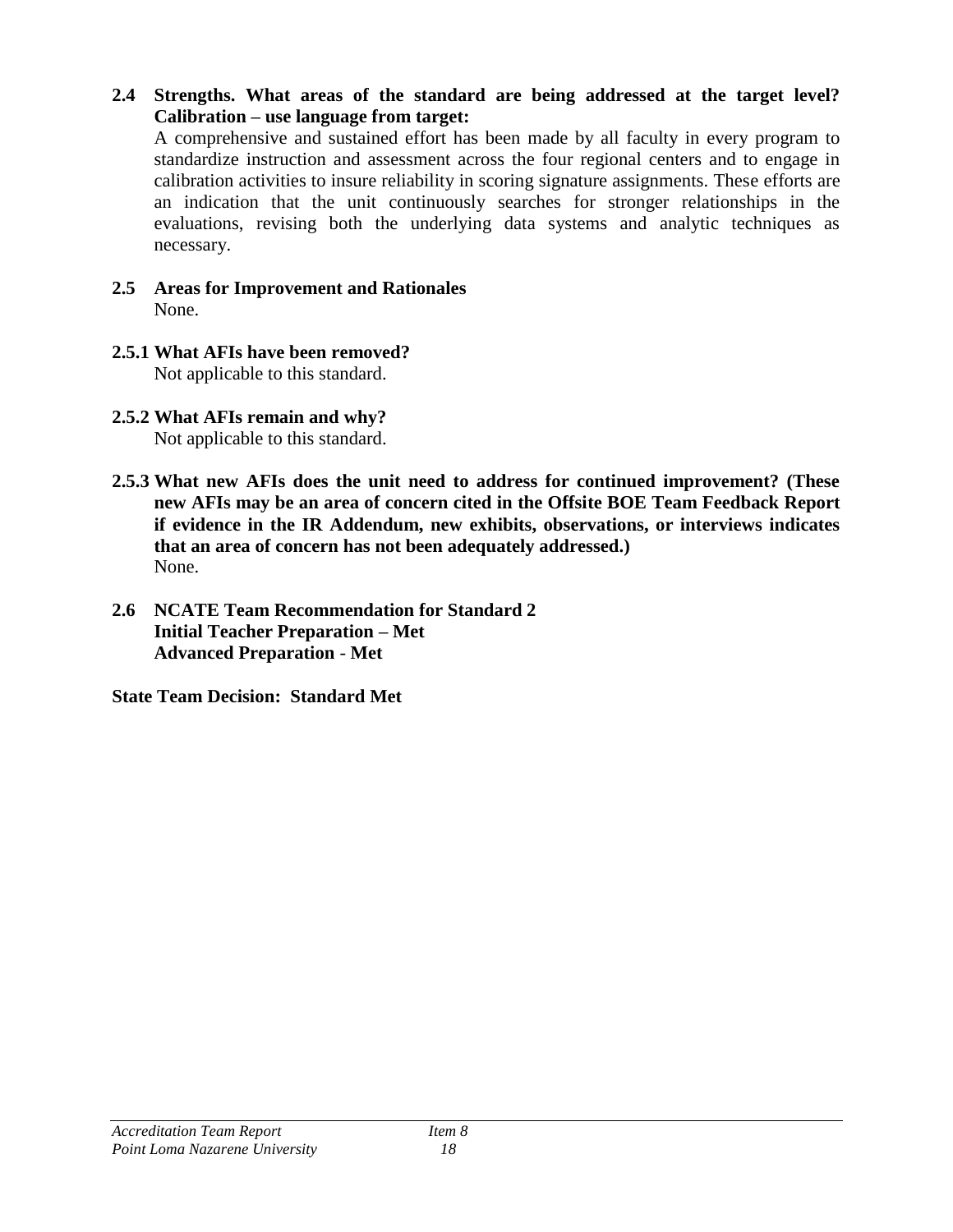# **Standard 3: Field Experiences and Clinical Practice**

*The unit and its school partners design, implement, and evaluate field experiences and clinical practice so that teacher candidates and other school professionals develop and demonstrate the knowledge, skills, and professional dispositions necessary to help all students learn.* 

#### **3.1 Overall Findings. What did the evidence reveal about the unit continuing to meet this standard?**

All four regional centers for Point Loma Nazarene University have Advisory Councils that participate actively in decisions about design, governance, and evaluation of all educator preparation programs. Advisory Councils at each center meet two to three times per year for the purpose of learning about changes in unit programs and providing input on a range of issues. These include reviewing Biennial Report results from programs, identifying areas of improvement, and suggesting possible changes; review survey results and other data on effectiveness of field experiences, clinical practices and generating ideas for better tailoring these to the needs of partner schools; taking part in dialogue on the Conceptual Framework and PLNU candidate dispositions and how these are reflected PLNU programs; probing ways to increase candidates' competence in working with diverse school populations; and the like. Interviews with Advisory Council members at each center, as well as review of Council meeting minutes provided clear evidence of the strong working relationship between PLNU and its community partners.

Fieldwork placement sites are selected on the basis of having significantly diverse student populations and providing a variety of school settings in which candidates can practice. Schools and/or districts that meet PLNU criteria for field placements enter into Memorandums of Agreement (MOUs) with PLNU identifying the responsibilities of each partner in the preparation of candidates. Candidates can complete fieldwork assignments or undertake clinical practice only in those schools/districts which have active MOUs. In order to ensure consistency in the identification and selection of field placement sites for each regional center, the fieldwork coordinators from each center meet together monthly to review partnership agreements and to resolve questions regarding fieldwork placements. Candidate field placements are also reviewed by the Associate Dean who has oversight of those programs at all regional centers. Any decisions about changes of placement during field work or clinical practice are made in consultation with the appropriate coordinator, program faculty at that center, and the Associate Dean. Interviews with program faculty and leadership indicated that the combination of small program size and the number of staff available in each program allows for highly individualized placement of candidates during coursework-related field experiences and in student teaching or clinical practice.

Placement of candidates for field experience and clinical practice is done collaboratively by PLNU fieldwork coordinators at the regional centers and local school districts and private K-12 learning institutions. The specific protocol used varies according to individual district or school policies, with placement decisions in some districts being made at the school level, while in other districts placement decisions are made at the district level. Candidates are placed only with cooperating teachers or clinical practitioners who are appropriately credentialed, have at least three years of experience, and have been identified by school site or district administrators as demonstrating the range and depth of skills necessary to support all students in learning.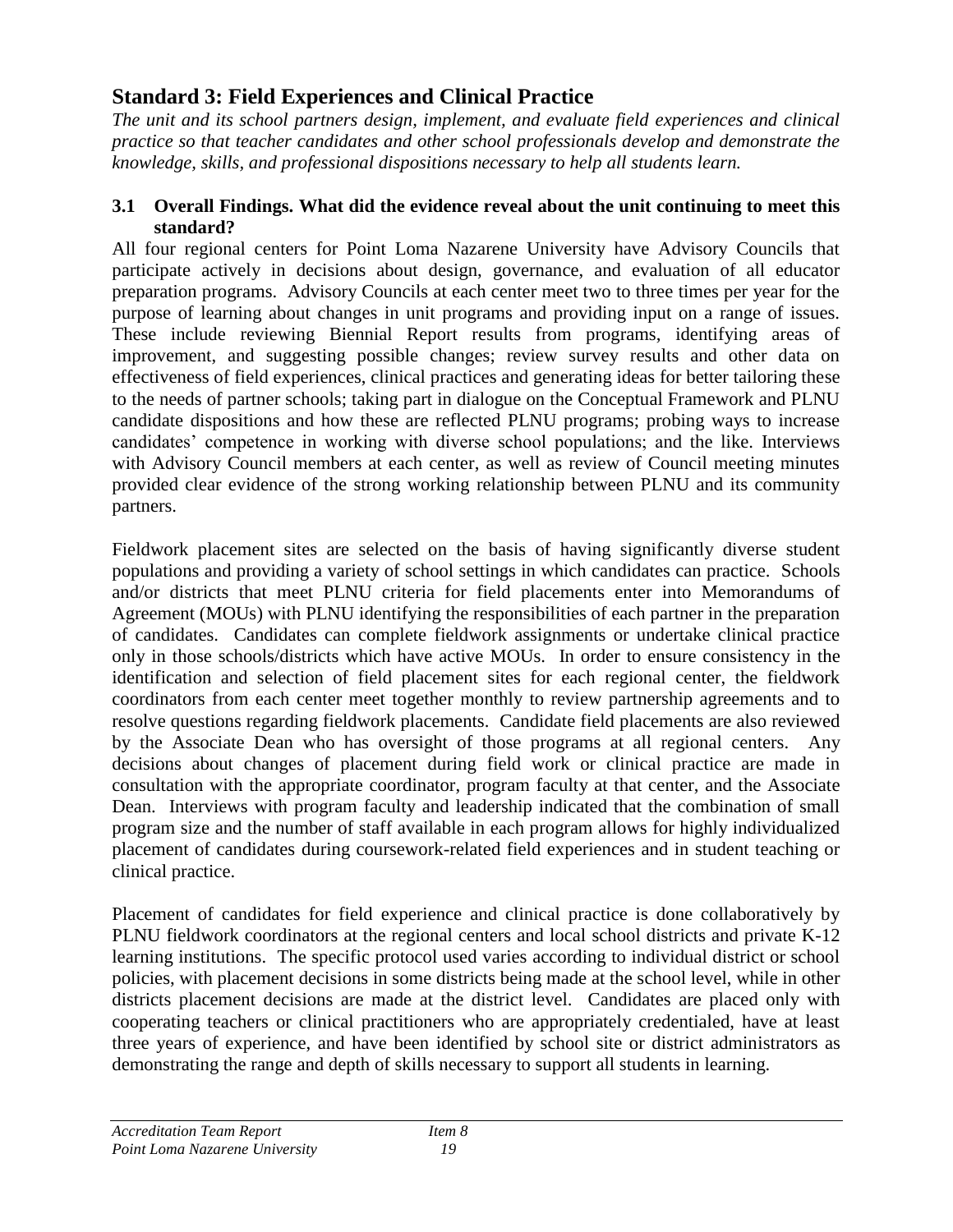Prior to entering clinical practice, each candidate in an initial teaching credential program (Multiple Subject, Single Subject, Special Education) must meet basic skills, subject matter, and course grade/GPA requirements; have completed TPA Tasks 1 and 2 with a minimum score of 3; and have received a score of 3 or higher in the Advancement Interview, as well as being formally recommended for entering clinical practice by the advisor of the program in which the candidate is enrolled. In the event that a candidate is not approved for clinical practice based on the advisor's recommendation, the candidate must successfully complete additional preparation coursework. Upon successful completion, the candidate may reapply to be admitted to clinical practice. A candidate who is not successful in this coursework is not allowed to complete the program. In the MATL, all candidates engage in clinical practice as part of an action research project, and many also complete induction coursework to clear preliminary credentials they already hold. This coursework involves extensive clinical practice in school settings.

Requirements for entry into clinical practice in programs for other school personnel are programspecific. In order to begin clinical practice, candidates in the PPS School Counseling program must have completed a minimum of 100 hours of Practica experiences and have successfully completed four core courses that serve as the foundation for the PPS program. In the Preliminary Administrative Services credential program, fieldwork is undertaken concurrently with coursework. Within eight weeks of entering the program, candidates meet with a university fieldwork supervisor to review fieldwork requirements and to develop a personalized plan for how (and in which field placement sites) the candidate will complete fieldwork requirements. Fieldwork tasks for both PPS School Counseling and Preliminary Administrative Services programs must be completed in several sites, and at more than one level (elementary, middle school, secondary) in order to ensure experience with diverse student populations and different types of school settings. In the Professional Administrative Services credential program (as well as in other induction programs in which candidates obtain a "clear" credential), fieldwork begins once the candidate has developed an Individualized Induction Plan in collaboration with the university supervisor and a district mentor.

Successful completion of clinical practice requires that candidates demonstrate the knowledge, skills, and dispositions required by the unit and its programs. Each program uses a set of multiple measures to assess candidate competencies and dispositions, based on CTC standards, the unit's conceptual framework, and other university requirements for that program. Candidates in all programs are assessed by direct observation/evaluation by university and site-based supervisors/mentors, both on professional and state standards and on institutional standards identified in the unit's conceptual framework. Additional assessments are tailored to the specific nature of the program, using means such as review of lesson plans, written reflections by the candidate, work products/portfolios, and exit interviews and/or presentations—and in the case of initial teaching credential candidates, completion of TPA tasks 3 and 4. A review of assessment instruments and procedures for each program indicated that candidates must clearly demonstrate a broad range of essential knowledge, skills, and dispositions required for effective practice in the candidate's credential area in order to successfully complete clinical practice.

Interviews with program faculty and review of fieldwork handbooks confirmed that considerable support is provided to candidates who are struggling at any point throughout the program. These could include additional practice or remediation, intensive direct support, or creation of improvement plans. Candidates who are not able to make appropriate progress after receiving such support are dropped from the program.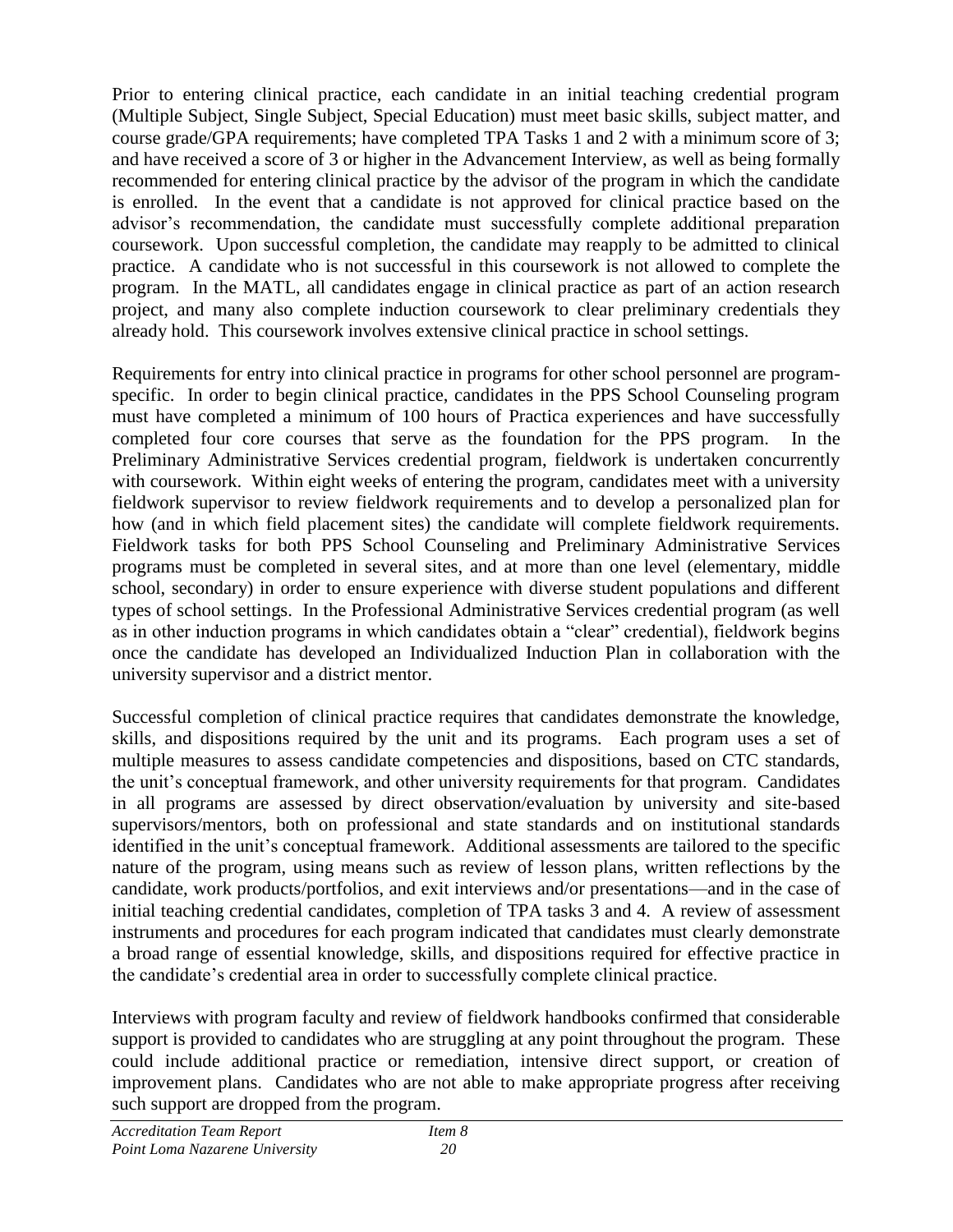During coursework in all programs, faculty use technology as part of their teaching, and candidates gain experience using technology for research, communication, and presentation of information. These uses include accessing and using research findings, recording and analyzing student performance results, analyzing student data to identify those in need of academic and/or counseling intervention, reviewing classroom and school level student performance data for program improvement, and the like. Field experience in each program requires that candidates demonstrate these skills in the school settings in which they work. In order to successfully complete clinical practice, each program requires that candidates demonstrate technology use appropriate to the particular role for which they are training: teaching, counseling, or administration. Depending upon the particular program, competence in this area is determined through fieldwork evaluations (initial teaching credential programs) or through work products and/or portfolios (programs for other school personnel). Fieldwork evaluation forms for each program address specific goals in the use of technology appropriate to that program's goals and requirements.

Training for university supervisors is provided during the first week of each semester at each of the regional centers. At this time university supervisors are trained and updated in collaboration techniques, review of reflection logs, coaching strategies, targeting areas for growth, and the development of remediation plans. Site-based clinical supervisors for Special Education candidates are required to attend "update" trainings each year. Cooperating teachers supervising Multiple Subject and Single Subject credential candidates are required to attend an initial training prior to working with their first student teaching candidate. In addition to these trainings, university supervisors meet with cooperating teachers/site mentors to review the roles and responsibilities of candidates, university supervisors, and cooperating teachers/site mentors. These roles and responsibilities are also clearly described in each of the fieldwork handbooks, which are provided to each candidate and cooperating teacher/site mentor.

Training for site mentors and clinical supervisors in programs for other school personnel varies according the nature of the program. Site mentors working with preliminary administrative services candidates work closely with university supervisors to develop fieldwork plans based on the needs of each candidate and the interests of the school in which the candidate is currently employed. In this case, the "training" mainly consists of collaboration between the university supervisor and site mentor to ensure that all fieldwork requirements are clearly defined, and the field experience tasks selected for the candidate will provide the breadth and depth of training required to demonstrate competence in each professional standard area. Training for clinical supervisors in working with PPS School Counselor candidates is provided on a one-to-one basis by the university supervisor based on the individual clinician's needs.

University supervisor and cooperating teacher/site mentor roles in supporting candidates throughout clinical practice are specifically addressed in the fieldwork handbook for each program. These roles include regular observation by both university and site supervisors (including joint observations and triad conferences with the candidate), formal evaluations with reflection by the candidate and feedback from the supervisor, candidate conferences with site supervisors each week, daily conversation between candidates and site supervisors, review of candidate reflection logs, and regular communication among the university supervisor, cooperating teacher/site mentor, and candidate by phone and/or email. Each program provides a range of supports to candidates who may be experiencing difficulties. In the event that candidate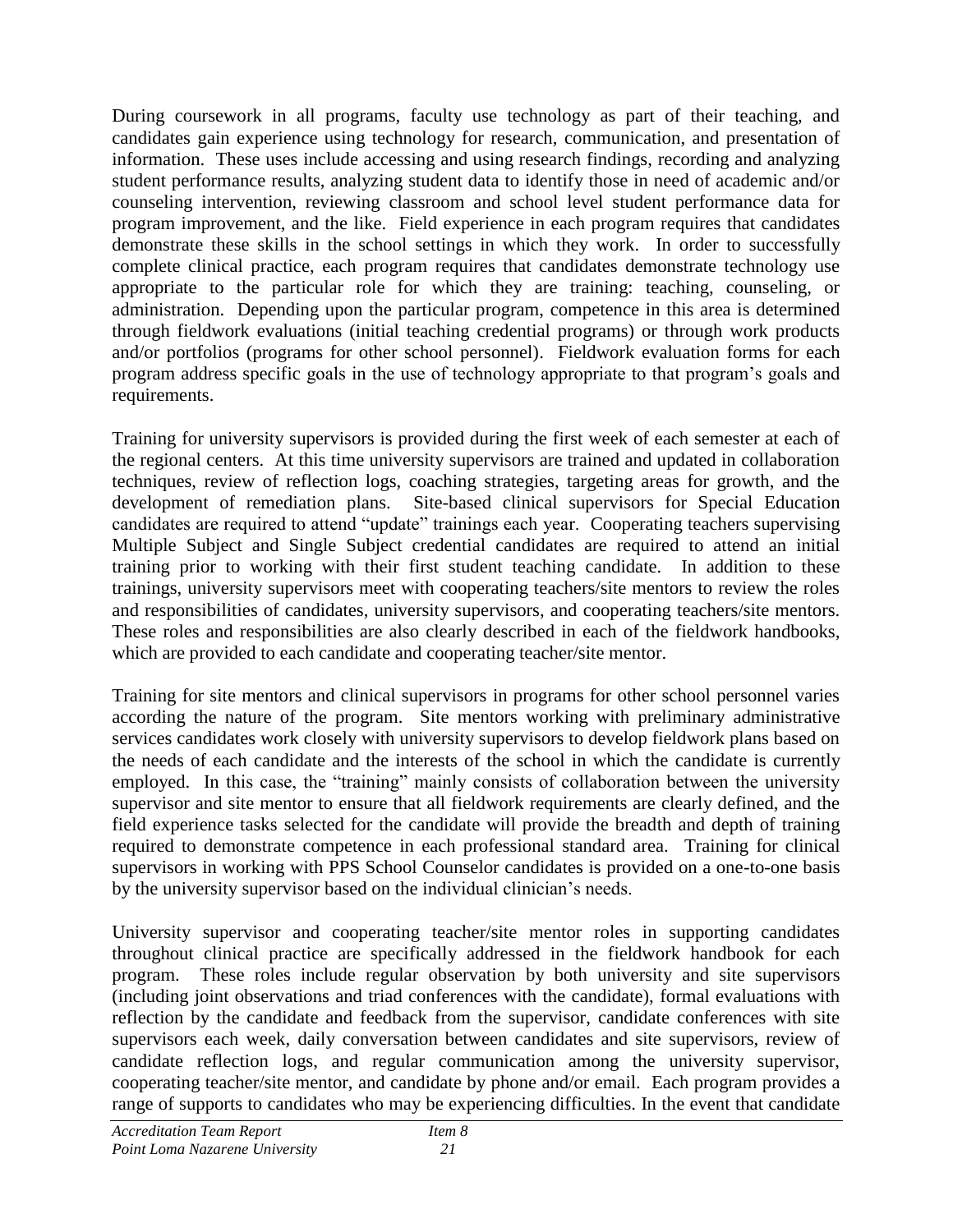difficulties that cannot be addressed by informal action on the part of the university supervisor or cooperating teacher/site mentor, the unit has a clearly defined process for developing and monitoring candidate assistance plans, which must be successfully completed in order for the candidate to continue in clinical practice.

As part of clinical practice in each program, candidates are required to gather, analyze, and use data on student learning for improvement purposes. For initial teaching credential candidates, this practice is demonstrated continuously in the lesson design, teaching/observation, reflection/consultation cycle that candidates and cooperating teachers engage in throughout clinical practice. Summative assessment of candidate competence in student assessment and use of assessment results in improve student learning is done through TPA Tasks 3 and 4, in which candidates are required to demonstrate the ability to assess student learning (Task 3) and to demonstrate competence in the cycle of planning, teaching, assessing, and using assessment results in a video-taped lesson (Task 4). Successful completion of both clinical practice and the TPA are required in order for candidates to be recommended for credentials. In the MATL, the specific types of data being gathered, analyzed and used for developing improvement plans vary according to the focus of the candidate's action research project.

Knowledge and skills and dispositions for supporting student learning are demonstrated in similar ways among the programs for other school personnel. In Administrative Services programs, candidates are required to develop and implement plans for improving student academic proficiency through data analysis, work with school site personnel to develop and implement improvement plans, and to assess the effectiveness of these efforts. In addition, these efforts usually include analyzing, identifying, and gathering the fiscal and personnel resources to effectively implement improvement plans. PPS School Counseling candidates are required to analyze multiple sources of data on students' academic and behavioral needs and to develop collaborative intervention plans to address a wide range of these needs, including, but not limited to group and individual counseling for both academic and personal success, support groups for specific school populations, whole-school efforts to address social or behavioral issues, and the like. Candidate competence in programs for other school personnel is measured through a combination of signature assignments and portfolio/work product evidence.

- **3.2 Continuous Improvement. How has the unit been engaged in continuous improvement since the previous visit?** Not applicable to this standard.
- **3.3. Movement to the Target Level. What steps has the unit taken to move to the target level?**

Not applicable to this standard.

- **3.4 Strengths. What areas of the standard are being addressed at the target level?** Not applicable to this standard.
- **3.5 Areas for Improvement and Rationales 3.5.1: What AFIs have been removed? 3.5.2: What AFIs remain and why?** Not applicable to this standard.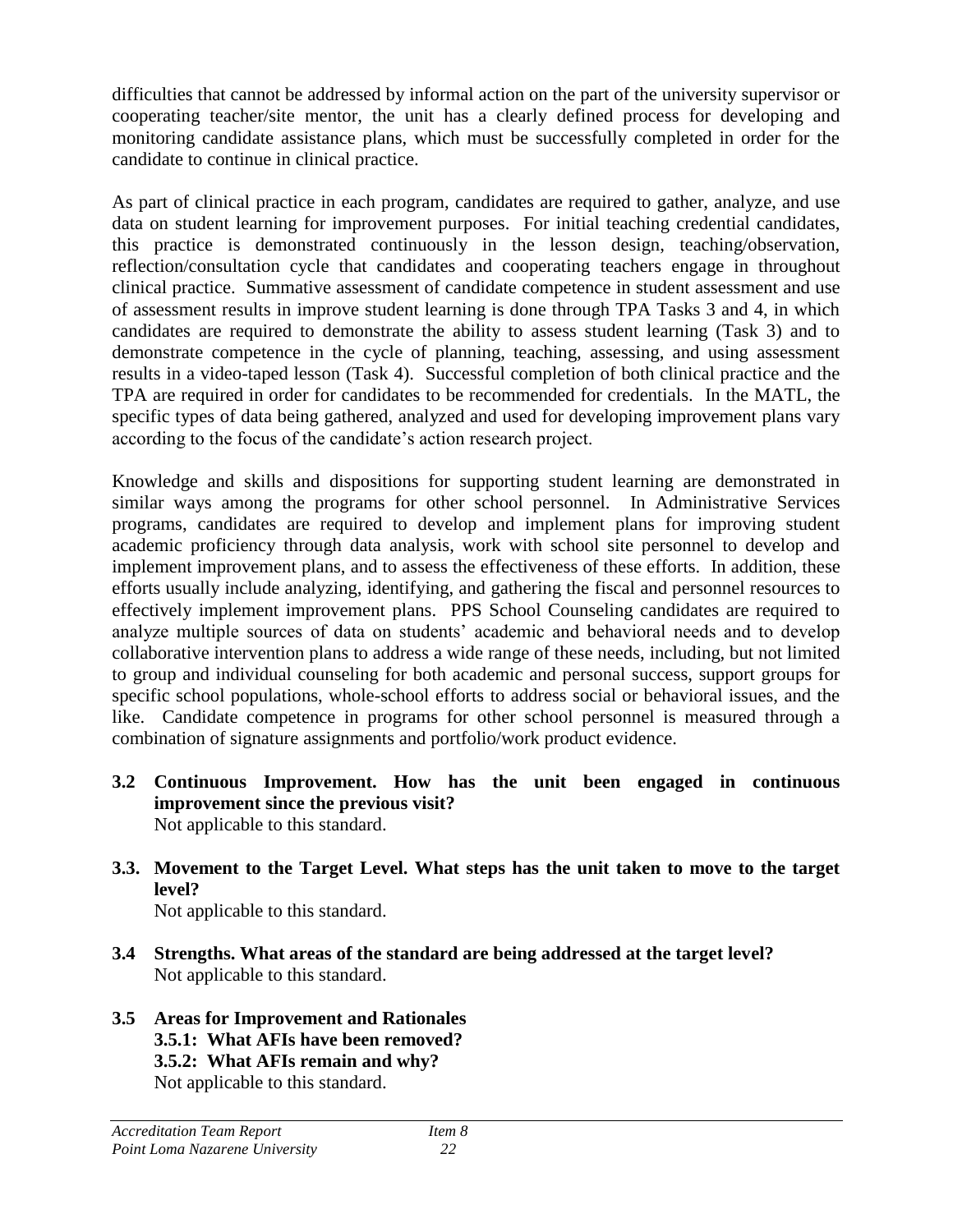## **3.5.3 What new AFIs does the unit need to address for continued improvement?**

AFI: The unit does not ensure that clinical practice for all candidates in the Special Education Mild/Moderate and Moderate/Severe credential programs is sufficiently extensive and intensive for candidates to develop and demonstrate proficiencies in the professional roles for which they are preparing.

Rationale: Interviews revealed inconsistency in fieldwork and clinical practice placements. Some candidates have planned experiences and/or interactions with the full range of the service delivery options and the providers of such services, including experiences in general education; while others experience a single grade span (elementary, middle, or high school) and a single service delivery model.

#### **3.6 NCATE Team Recommendation for Standard 3: Initial Teacher Preparation – Met Advanced Preparation** – **Met**

## **State Team Decision: Standard Met**

## **Standard 4 – Diversity**

*The unit designs, implements, and evaluates curriculum and provides experiences for candidates to acquire and demonstrate the knowledge, skills, and professional dispositions necessary to help all students learn. Assessments indicate that candidates can demonstrate and apply proficiencies related to diversity. Experiences provided for candidates include working with diverse populations, including higher education and P–12 school faculty, candidates, and students in P– 12 schools.*

#### **4.1 Overall Findings. What did the evidence reveal about the unit continuing to meet this standard?**

4a – The unit is committed to diversity and follows PLNU's President Bower's celebration of the blessings that emanate from different abilities, ethnic, cultural, racial, national origins, religious, and socioeconomic backgrounds (Brower, 2010). A commitment to diversity is evident in the institution's Wesleyan heritage and Nazarene emphasis on social justice, and the university Diversity Council and its mission reinforce this commitment. The candidate proficiencies of the unit's conceptual framework are organized around three themes: Equip, Transform, Empower. The proficiency related to diversity is found within the Transform theme: "Engages in ways of thinking and being to embrace the positive power of diversity and advocacy for universal social justice within their classrooms, schools, districts, and communities." Likewise, the professional disposition most closely related to diversity is Indicator 3: Caring, Patience, and Respect, which states, "The candidate demonstrates caring, patience, fairness and respect for the knowledge level, diversity, and abilities of others, ensuring that all students have the opportunity to achieve"

All candidates receive instruction and guidance in the legal, moral, and ethical issues related to diversity and inclusion. There are five courses for initial candidates and nine courses for advanced candidates that focus on diversity as applied to a positive learning environment, curriculum design, and differentiated content based on student needs. Counseling candidates reflect on diversity in a professional growth chart where diversity is a focus in five courses.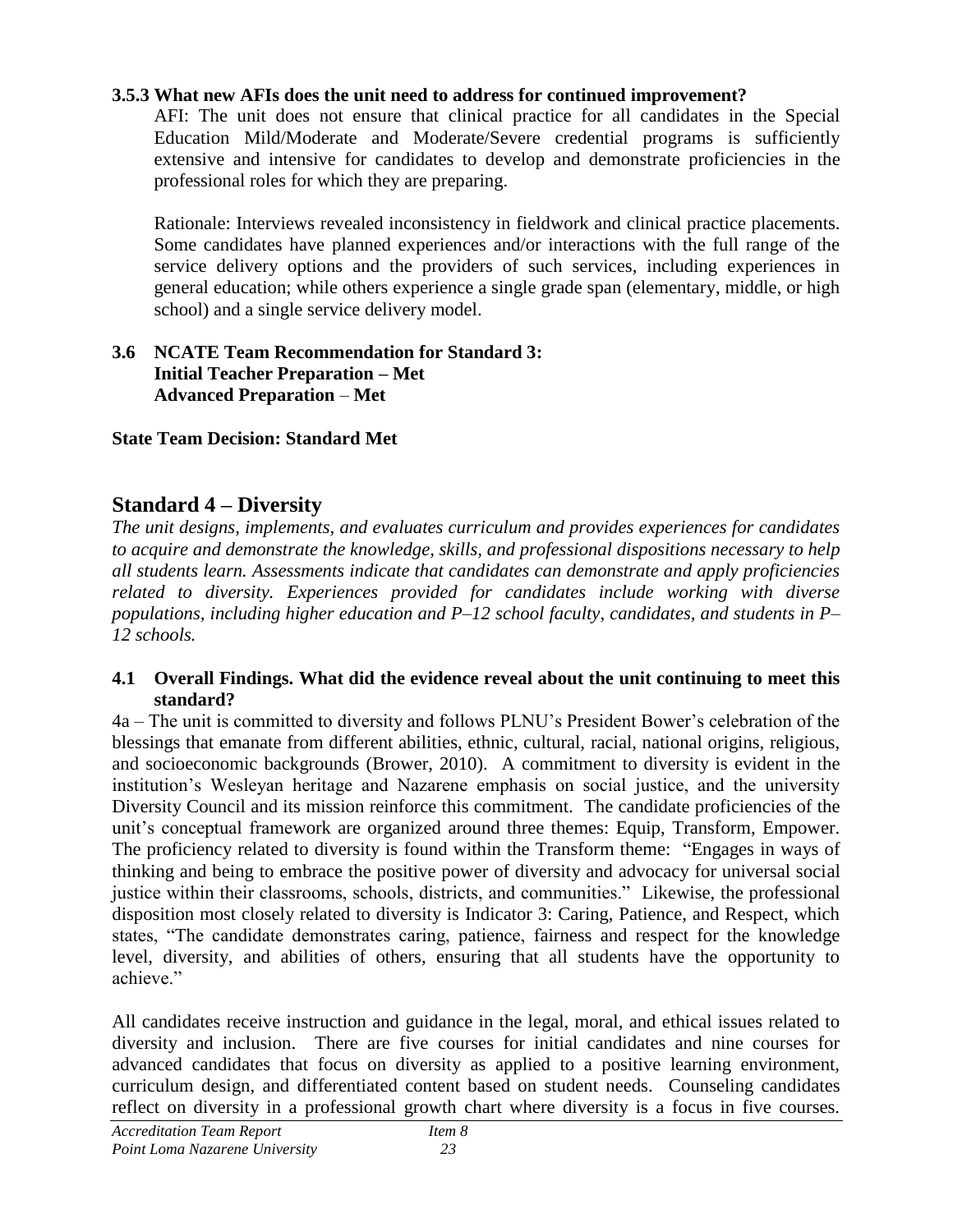Similarly, Education Leadership candidates take five courses focusing on diversity and are assessed on the California Professional Standards for Educational Leaders (CPSELs) standards (each standard integrates diversity).

The unit collects assessment data from a variety of signature assessments. Detailed information is provided in each program's biennial reports. Preliminary credential candidates demonstrate proficiency through case studies and differentiated instructional plans that focus on English learners or students with special needs. These assignments had average scores that ranged from 3.63 to 3.80 on 4-point rubric scales. The CalTPA tasks provide additional opportunities for candidates to demonstrate proficiency in adapting instruction to meet student needs. Average scores ranged from 2.92 to 3.12 on a 4-point rubric scale. PPS: School Counseling candidates demonstrated proficiency through three reflective papers addressing linking counseling theory to diversity, a school safety and violence project, and a personal philosophy of inclusive practices. These assignments had average scores that ranged from 3.64 to 3.80 on 4-point rubric scales. Preliminary Administrative Services candidates demonstrated proficiency through a class observation and analysis of differentiated instruction for cultural and special needs and an action plan for strengthening parent involvement and student achievement. These assignments had average scores that ranged from 3.66 to 3.78 on 4-point rubric scales.

Interviews support the documentation that the curriculum provides a well-grounded framework for understanding diversity, including English language learners and students with exceptionalities. Candidates are aware of different learning styles and can adapt instruction appropriately for all students.

4b – Documents and interviews identify NCATE Standard 4 and its elements as the means to drive the institution's core values of diversity. Within three years, the plan to institutionalize diversity, create a Chief Diversity Officer, and form the institution's Diversity Council was established. Developed institution-wide were the Curriculum Diversity Committee and Multicultural Student Services. Diversity seminars and workshops such as women's luncheon, new faculty seminar, Academic Council training, and the Center for Teaching and Learning's workshops are regularly held to focus on diversity. Within the last six months before the onsite visit, a campus climate assessment that included diversity elements was developed.

The institutional research on-line tracking of faculty finds the unit's faculty most diverse of all departments of the institution. The majority of the unit's faculty members are white and female. Black, Hispanic, and Asian minorities combined make up close to 25 percent of the faculty in both initial and advanced programs. Following the institution's new policies and procedures in its recruitment efforts, the unit, since 2008, intentionally recruited seven faculty members from diverse backgrounds.

Initial and advanced candidates on the main campus and at regional centers interact with diverse unit, especially adjunct, school-based, and other faculty. Diverse faculty have the knowledge and experience to help candidates work with the wide range of diverse students including English Language (EL), gifted, and those with exceptionalities. During an interview, an employer spoke of hiring a visually impaired, legally blind graduate for his moderate/severe class and found her to be an outstanding and able teacher at his school.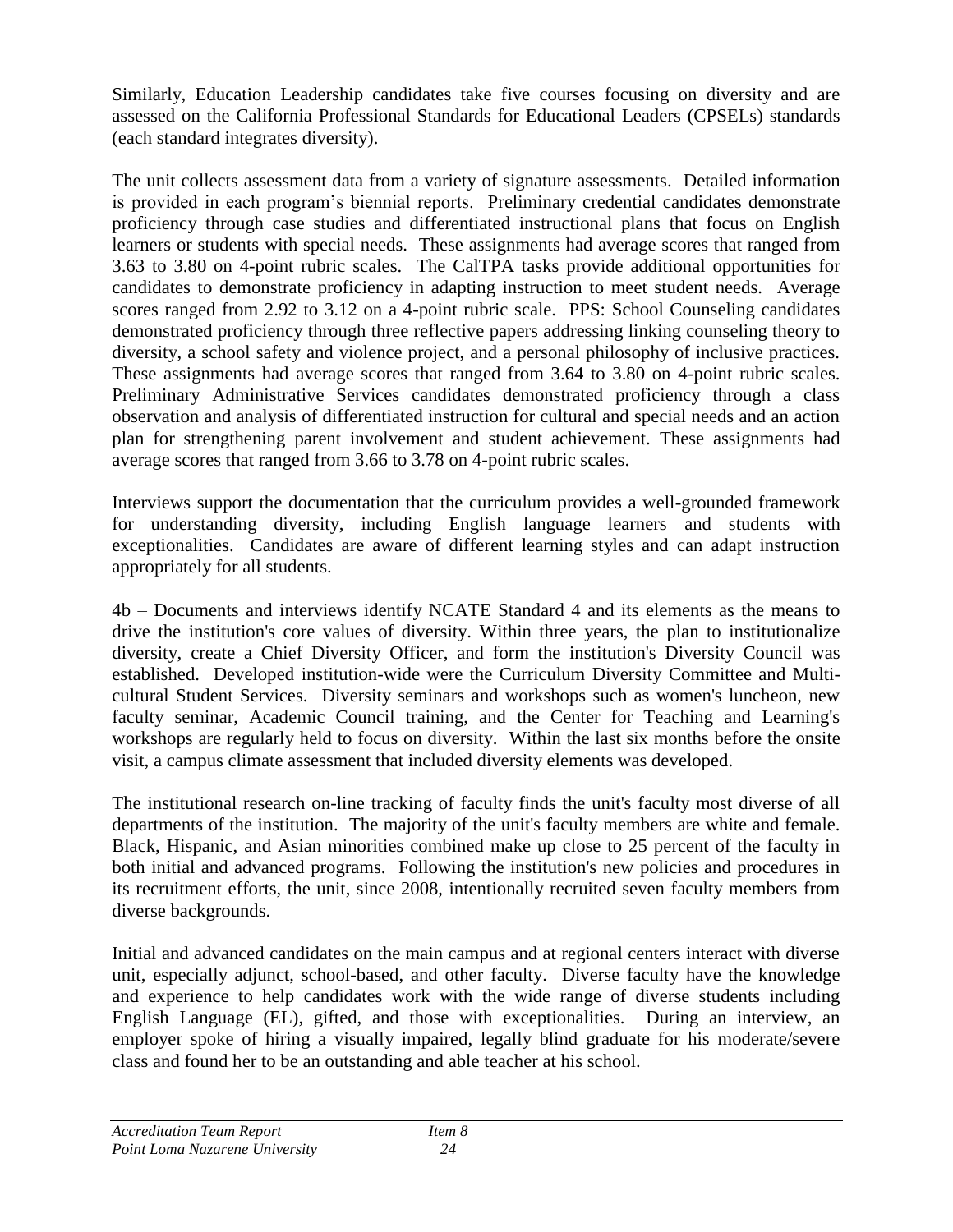4c – Overall candidate ethnicity in PLNU educator preparation programs is 47 percent white, 27 percent Hispanic, four percent African American, four percent Asian, two percent other/two or more, and one percent American Indian. Seventeen percent of candidates declined to state ethnicity. During program coursework, candidates in all programs work on different types of group or team projects in which they collaborate with other candidates whose ethnicities are different from their own. The unit has taken a number of steps to recruit and retain candidates from diverse groups. These include development of program brochures that represent diversity along with promotional spots in local media to attract working professionals into the field of education; appointment of faculty at each regional center to serve as outreach coordinator to make connections to potential candidates from local communities; and offering ten scholarships annually through EDUCAP, the unit's alumni organization, to support candidates in completing credential and degree programs.

4d – Candidates in all programs are required to work with diverse P-12 student populations. In each program, signature assignments associated with required coursework are specifically focused on supporting diverse student populations in ways appropriate to that program. In the Administrative Services program, for example, candidates are required to develop plans for improving academic performance in a socio-economically and ethnically diverse school; and School Counseling candidates analyze student proficiency data to develop a range of counseling and school climate interventions to address students' academic and personal/social needs. Candidates in the MATL program develop plans to address the needs of English Learners, special needs students, and using technology to make instruction accessible to all students. Candidates in initial teaching credential programs are placed in a variety of different settings to ensure that they have opportunities to learn, practice, and demonstrate instructional and intervention strategies to meet the needs of culturally, ethnically and linguistically diverse students—as well as special needs students. Interviews with candidates and program completers consistently affirmed that the feedback they receive from both university and school site supervisors is designed to help them become more reflective and effective practitioners, and to continually improve their ability to help all students learn.

#### **4.2 Continuous Improvement. How has the unit been engaged in continuous improvement since the previous visit?**

The institution is in search of a diversity assessment for all units to measure their institution-wide diversity initiatives. The unit's advisory councils from each of the unit's regional centers continue to bring together diverse representation of community representatives to inform the program's curriculum, pedagogy, and fieldwork experiences in collaborative, diverse, and meaningful ways.

**4.3 Movement to the Target Level. What steps has the unit taken to move to the target level (if appropriate to this standard)? What plans does the unit have to continue to move to the target level?**

Not applicable to this standard.

## **4.4 Strengths. What areas of the standard are being addressed at the target level?**

The focus on diversity is institution-wide and based on NCATE Standard 4 and its elements. Efforts in recruiting faculty from diverse backgrounds are intentional and deliberate.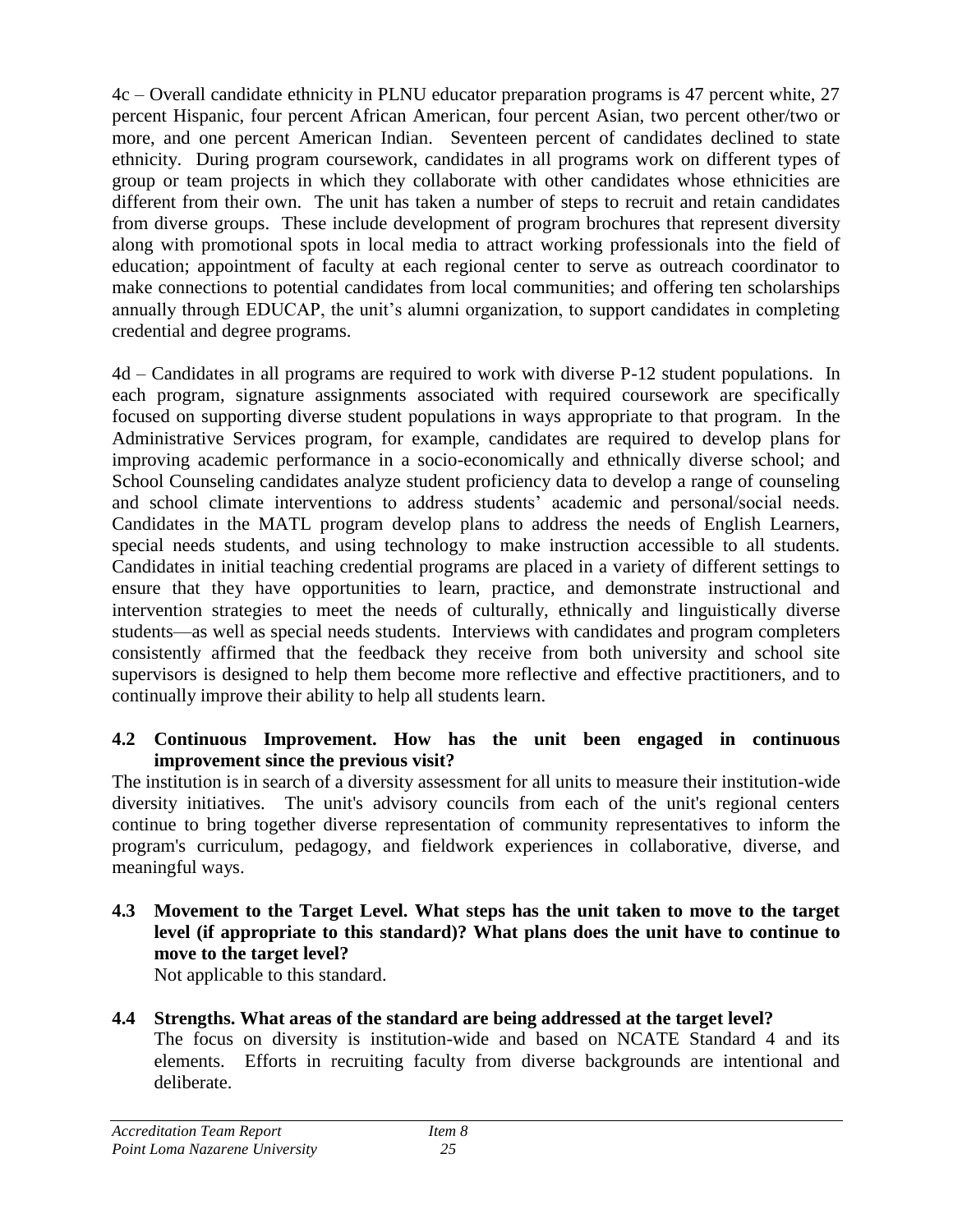**4.5 Areas for Improvement and Rationales 4.5.1 What AFIs have been removed?** Not applicable to this standard **4.5.2 What AFIs remain and why?** Not applicable to this standard. **4.5.3 What new AFIs does the unit need to address for continued improvement?** None **e**

**4.6 NCATE Team Recommendation for Standard 4: Initial Teacher Preparation – Met Advanced Preparation** – **Met**

**State Team Decision: Met**

# **Standard 5: Faculty Qualifications, Performance, and Development**

*Faculty are qualified and model best professional practices in scholarship, service, and teaching, including the assessment of their own effectiveness as related to candidate performance; they also collaborate with colleagues in the disciplines and schools. The unit systematically evaluates faculty performance and facilitates professional development.*

#### **5.1 Overall Findings. What did the evidence reveal about the unit continuing to meet this standard?**

The unit's full-time faculty have earned doctorates or master's degrees with expertise in their assigned areas. School-based faculty are licensed and credentialed in the field they supervise. Clinical faculty have contemporary professional experiences in their areas. Documents and data such as faculty portfolios, transcripts, applications, resumes, and verification of faculty involvement in public schools verify that faculty are qualified.

Faculty know the content they teach so that candidates develop proficiencies in standards, research, current developments, reflection, dispositions, critical thinking, and their teaching and learning. As requested from the BOE offsite report, the unit has disaggregated diversity data in programs and regional centers. Faculty are identified by program, regional center, program director, course, gender, ethnicity, credential, experience, and earned doctorate or exceptional expertise for academic year 2011-2012. Interviews and documents verify candidates work with diverse faculty. For example, the MAT Multiple Subject program in Arcadia Regional Center identifies eight faculty of Caucasian, African-American, Armenian, and Peruvian ethnicities, 75 percent female, all with credentials in the program, experiences in P-12 schools ranging from 10 to 16 years, one with 22 years in higher education, three holding doctorates, and two holding Master's degrees. Another example is the Educational Leadership program in Bakersfield Regional Center identifying nine faculty of majority Caucasian and one Hispanic ethnicities, six of the nine are male, all with credentials in the program, experiences in educational leadership positions such as superintendents, principals, and chief business officers, seven with doctoral degrees, one in a doctoral program, and one holding a master's degree.

Scholarship is one of the institution's requirements in hiring all full-time tenure track faculty, therefore, the unit's faculty demonstrate scholarly work in their fields. Since the BOE offsite report, more documents such as scholarly and professional pursuits narratives, faculty accomplishments lists, publications, professional consulting activities, and the institution's faculty research agenda verify their scholarly work is based on the mission of the institution.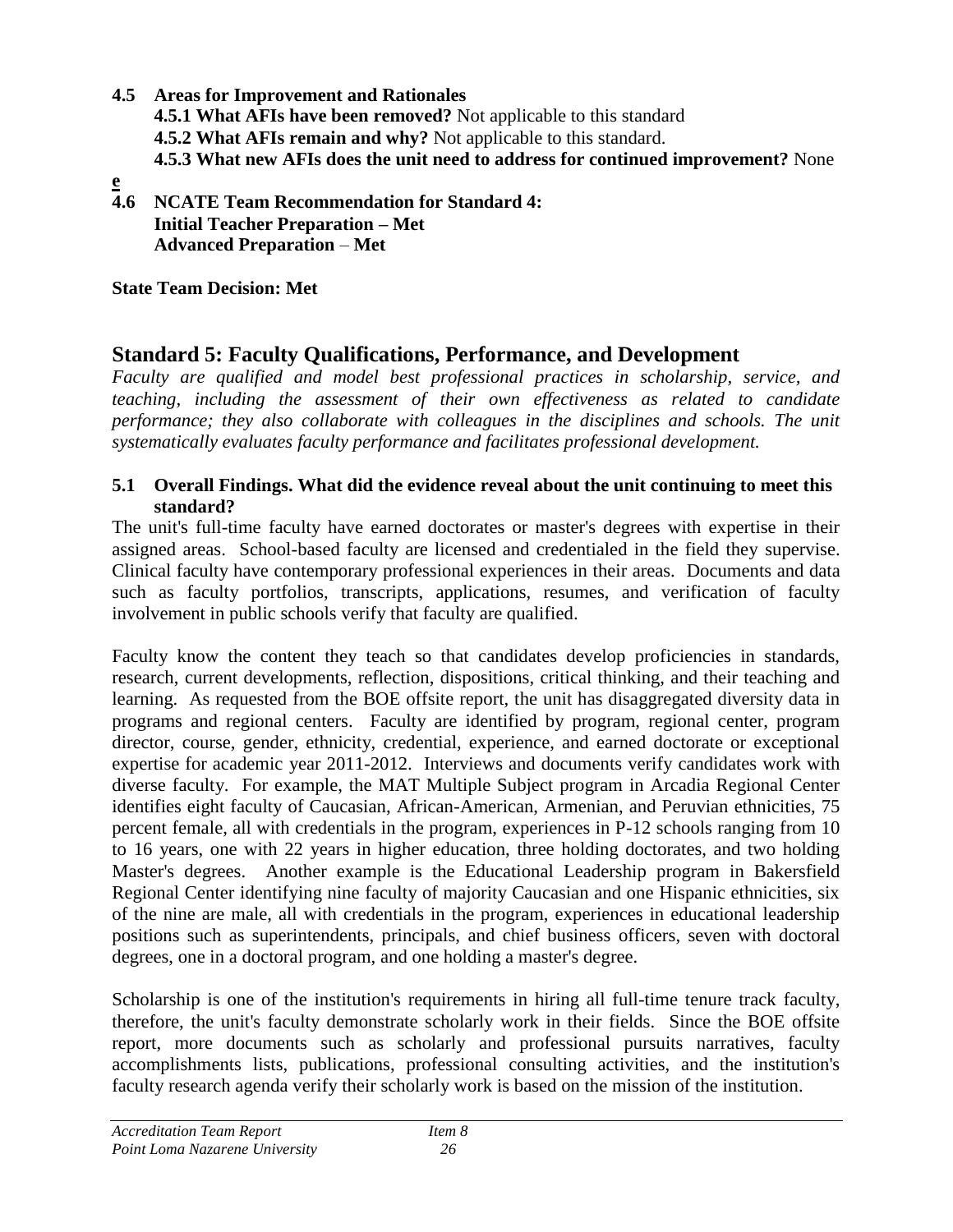Faculty provide service to the institution, schools, and community. They collaborate with unit, school communities, and institution-wide colleagues and are actively involved in professional associations. Like the institution's scholarship requirement, faculty are expected to provide service in their respective communities. Data and documents such as volunteering in Special Olympics and classrooms, sitting on the county's office of education action team or Commission on Teacher Credentials teams, being seminar leader in the Association of Christian Schools International, and writing narratives of service to the institution, to the church and community, and to the educational community were reviewed at the BOE onsite visit, indicating all faculty meet the California education code requiring 30 hours of service.

There are multiple tools to evaluate faculty in their teaching performance. Faculty evaluations such as the Self and Department Chair/School Dean Evaluation, peer evaluations, formal and informal course surveys, the Student Instructional Report II, candidate feedback and final evaluations, a course and faculty evaluation tool called Instructional Development and Evaluation Assessment (IDEA), were reviewed onsite indicating faculty evaluations are used to improve teaching, scholarship, and service.

A new position in the institution at the Center for Teaching and Learning (CTL) was created to facilitate professional development for the faculty. These activities are based not only on faculty evaluations from the unit, but with surveys and in collaboration with the unit and the CTL director. CTL also provides each faculty member with \$1,000 a year for professional development, \$500 a year more if the faculty member becomes the facilitator of these activities. During academic year 2011-2012, faculty development activities have been in "Teachers" Noticing Teachers" led by a Mission Valley Regional Center faculty, legal issues in higher education, IDEA workshop for chairs and deans, questioning strategies, and faculty learning community.

#### **5.2 Continuous Improvement. How has the unit been engaged in continuous improvement since the previous visit?**

Since changes in the institution's hiring policies require doctoral degrees of full-time faculty, the unit will replace two retiring individuals, who were without doctorates and were hired before the requirement, with those who hold doctoral degrees. Of the remaining two faculty without doctorates, one is in the doctoral program and the other is in the final dissertation of a doctoral degree.

Through the CTL, professional development activities will continue in questioning strategies for Bakersfield Regional Center, teaching critical thinking skills, "Publish and Flourish" in the summer, faculty writing communities, and ITS-funded Technology Integrated Learning Environments (TILE), a six-week certification program led by two of the unit's graduates.

**5.3 Movement to the Target Level. What steps has the unit taken to move to the target level (if appropriate to this standard)? What plans does the unit have to continue to move to the target level?** 

Not applicable to this standard.

**5.4 Strengths. What areas of the standard are being addressed at the target level?** The unit's faculty utilize a multitude of evaluations with feedback to improve teaching, scholarship, and service. Program faculty collaboratively and regularly meet to make any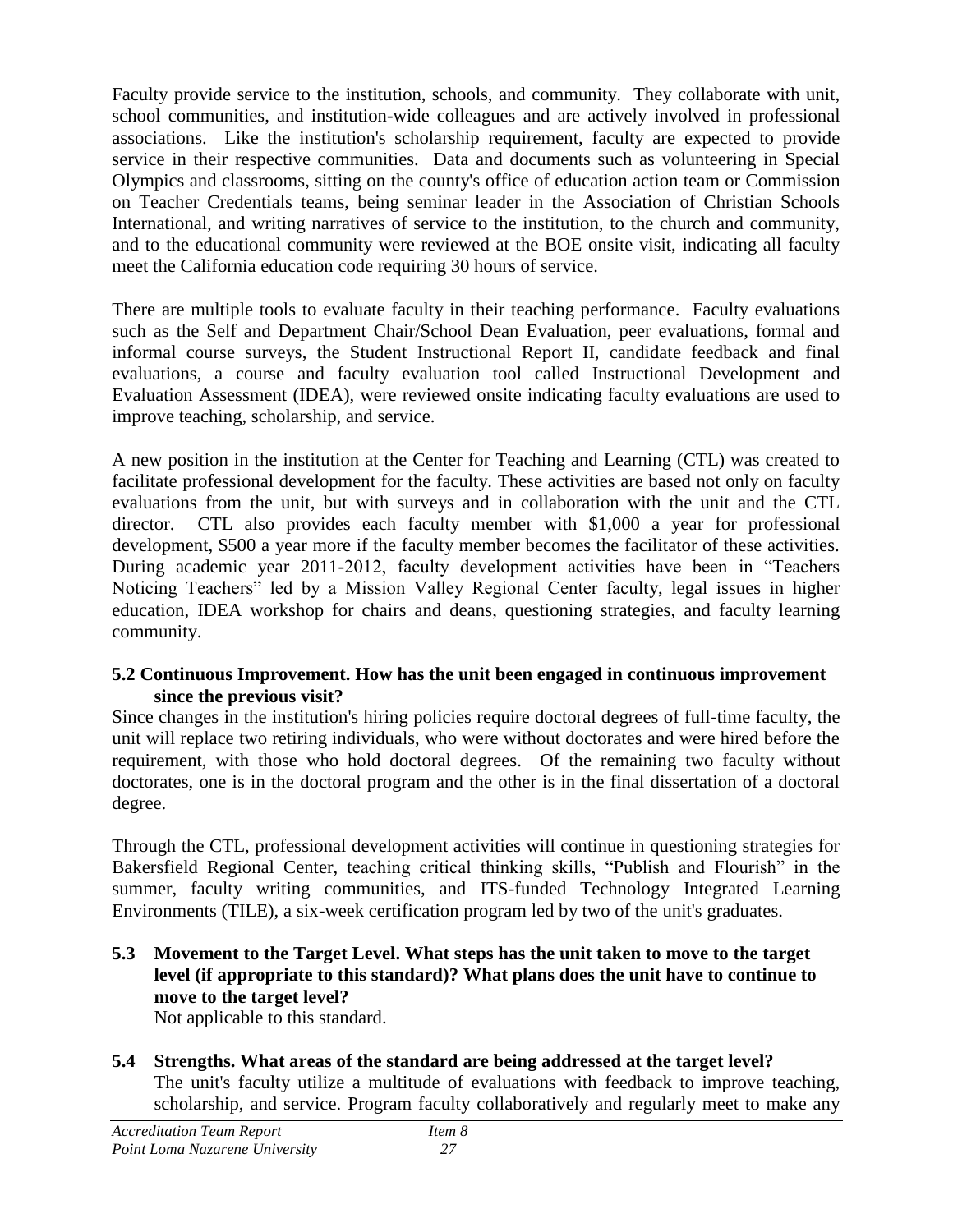necessary changes in modifying programs, instruction, and objectives, basing these modifications on formative and summative evaluations and on any changes of state expectations and policies, PLNU's learning outcomes, and other required expectations, ensuring that candidates develop proficiencies in professional, state, and institutional standards as well as support candidate reflection, critical thinking, problem solving, and professional dispositions. The unit's faculty have high participation in the institution's faculty development activities with many taking the lead as facilitators.

## **5.5 Areas for Improvement and Rationales 5.5.1 What AFIs have been removed?** Not applicable to this standard **5.5.2 What AFIs remain and why?** Not applicable to this standard **5.5.3 What new AFIs does the unit need to address for continued improvement?** None

#### **5.6 NCATE Team Recommendation for Standard 5: Initial Teacher Preparation: Met Advanced Program: Met**

**State Team Decision: Met**

# **Standard 6: Unit Governance and Resources**

*The unit has the leadership, authority, budget, personnel, facilities, and resources, including information technology resources, for the preparation of candidates to meet professional, state, and institutional standards.*

The School of Education (SOE) is one of three academic divisions at the university, headed by a dean who reports directly to the Provost/Chief Academic Officer. The dean sits on the Provost's Council with two vice provosts–one for Academic Administration and the other for Accreditation— and two other college deans. The dean and associate deans for education have program responsibilities across all regional centers and collaboratively ensure the programs are comprehensively aligned with the university mission. Faculty members across all regional centers collaborate on program and unit committees.

Dean's Council meetings in the SOE include regional associate deans, liberal studies director on the main campus, NCATE coordinator, budget and data analyst, and an administrative assistant. This administrative team manages all of the unit's programs. The team meets for a three-day retreat each summer to plan for the year, and then meets bi-monthly throughout the school academic year, including summer. An associate dean of educational leadership is a separate position focused only on academics.

All full-time faculty members meet on a monthly basis. This meeting is scheduled on the same day as the university-wide monthly faculty meeting, so that all full-time faculty members in the unit can attend both meetings. Five program committees oversee the program design, implementation, and evaluation. Current program committees include Educational Leadership, MAT Preliminary Credential Programs, Special Education MA, School Counseling (including PPS and Child Welfare and Attendance), and MATL, which includes the Multiple Subject/Single Subject Clear Credential, and Reading Certificate. Each program committee is chaired by an associate dean or program director. Membership includes all full-time, part-time and adjunct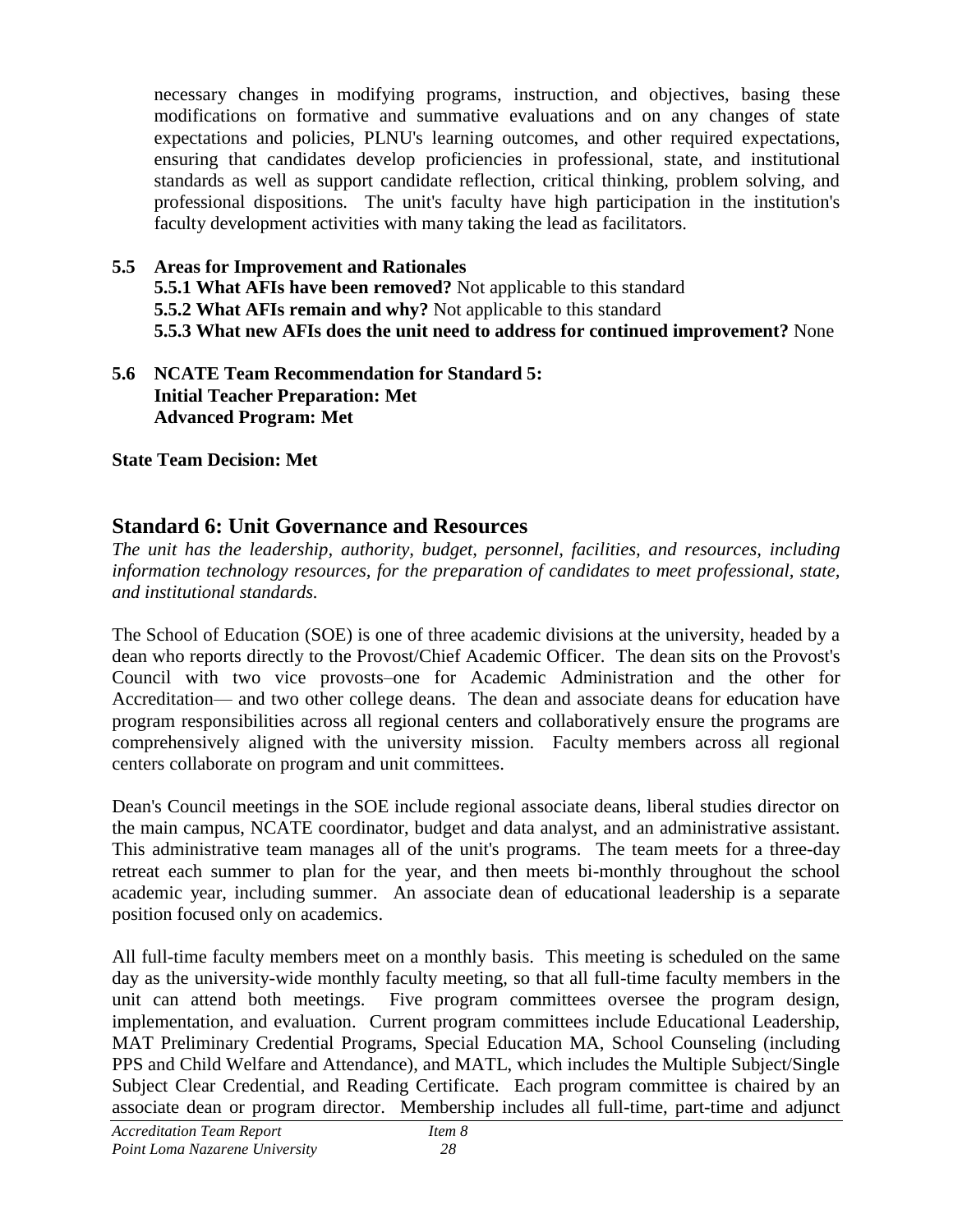faculty, as available, teaching within each program. These committees monitor proposals for program changes, evaluate their effectiveness, analyze assessment data, draft the program assessment documents submitted to CTC, and develop written policies in their program handbooks. Sub-committees within these program committees have been formed to address specific issues. Major proposals requiring discussion at the university faculty meeting are forwarded by the chair of graduate studies commission to the provost.

Academic program information is available in printed brochures and on the university website. Admissions policies are available on the Graduate Admissions page. All policies are available in the university catalog available online and monitored by the dean, associate deans, and program directors. Policy changes are presented to unit faculty at their regular monthly meeting, and are forwarded to the Graduate Studies Committee.

Academic calendars and catalogs are monitored by the vice provost for academic administration. Academic calendars are reviewed by the Academic Council and Provost's Council before final adoption and distribution. The university catalog (including grading policies) is reviewed by the Academic Policy Committee for undergraduate programs and the Graduate Studies Committee for graduate programs. Advertising is monitored collaboratively by the Creative Marketing Services Department, Graduate Admissions, and the unit.

The unit assigns academic advisors to all candidates upon admission to the program. Programs host New Student Information nights at the beginning of each semester in which candidates are informed of the programs requirements. When a candidate is admitted to a credential or degree program, a digital advising guide is created and available to advisors and candidates in the PLNU portal. Program handbooks are given to each candidate and available on the unit's website and at regional centers to communicate all credential and degree program policies, procedures, and program requirements.

A chaplain is appointed by the Office for Spiritual Development for each regional center to assist candidates with personal or spiritual concerns and make referrals to professional counselors when needed. Undergraduate candidates enrolled on the main campus have access to personal counselors. The regional centers do not provide professional or personal counseling by a licensed psychologist.

Program directors and assigned faculty discuss new programs and revise existing programs based upon market demands, credential changes, or legislation. Each of the four regional centers has an Advisory Council that meets two-three times per year at each site with the associate deans and full-time faculty to converse about issues within the public and private P-12 sector and identify ways that they partner with the university to support the local learning communities.

Recent examples of this partnering are the collaborative effort to develop of new program proposals for additional credential authorizations in Special Education and the development of a training workshop for clinical practice cooperating teachers. Membership roster email addresses indicate representation from the professional community on these regional Advisory Councils.

Departments that provide coursework for the Liberal Studies Major are included in the Teacher Education Committee. The committee is chaired by the Associate Dean for Undergraduate programs. Its purpose is to provide communication with undergraduate departments with pre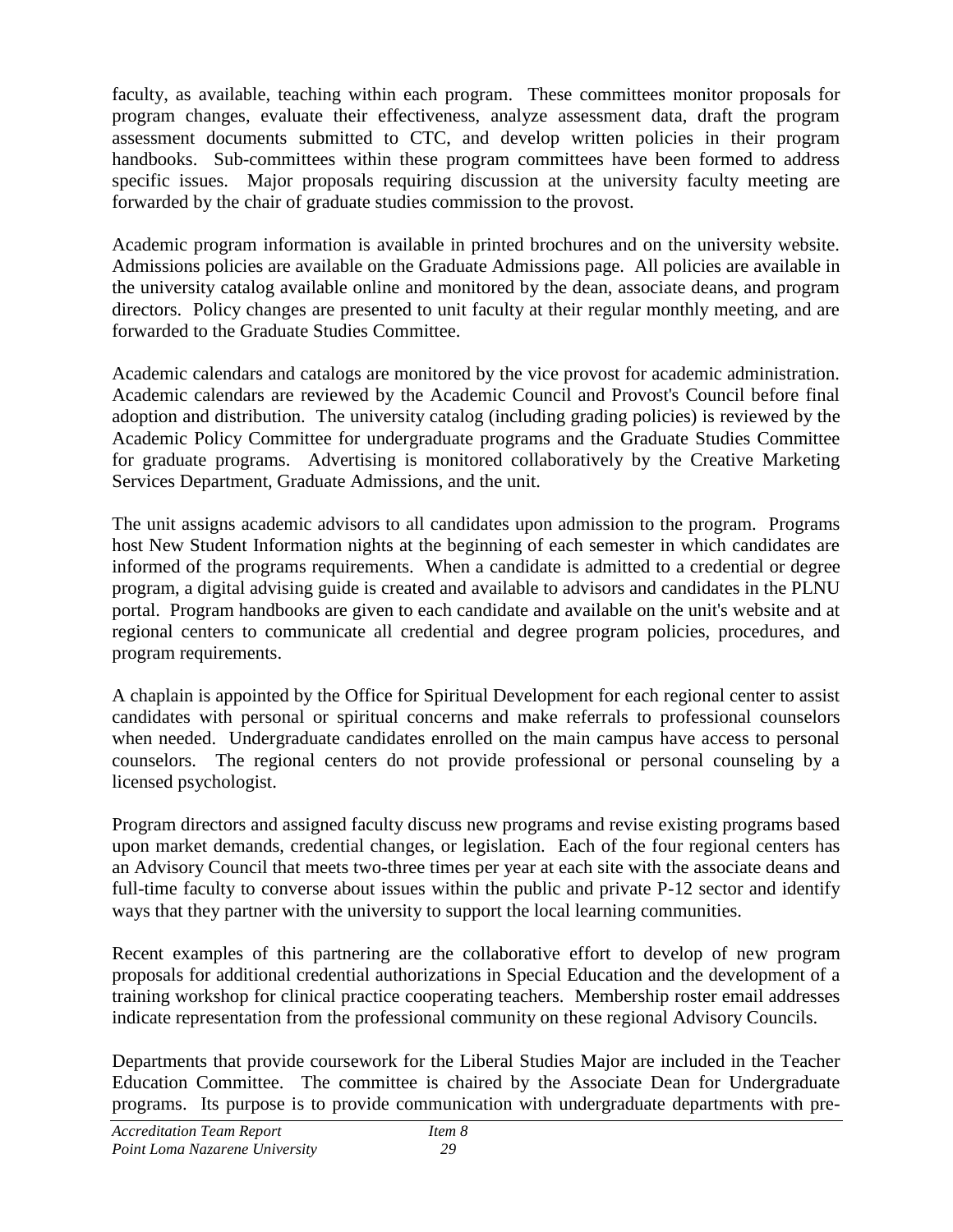teaching programs that would lead into the Master of Arts in Teaching (MAT) Programs offered at the regional centers.

An assessment of the unit budget with a comparable NCATE-accredited private university in California indicates that the comparable unit, with 60 percent of the enrollment as at PLNU, has budget support for 37 percent of the PLNU budget. The major difference between these two budgets is accounted for by travel expenses between four regional campuses spread out over 200 miles and covering from Bakersfield to San Diego. Budgets at regional centers appear to be adequate and proportional for the faculty and full-time equivalent generated at each site. The budget for the unit and regional centers has remained relatively stable over the past two years with some shifting of budget center costs.

Faculty workloads are contracted at 27 units (nine per semester including summer) per year. Policy allows for one overload course per year if desired and supported by enrollment. According to the data posted in Cumulative Full-time Faculty Loads 2010-11, 20 faculty are distributed amongst the campuses as follows: nine at Mission Valley/Point Loma, five at Arcadia, five at Bakersfield, and one at Inland Empire/Corona. At their respective campuses, faculty generated 12 units undergraduate and 112 units graduate at Mission Valley, 131 units graduate at Arcadia, 89.8 units graduate at Bakersfield, and 3.0 units graduate at Inland Empire/Corona. Average workload ranges from 19 to 26.5 units for fall and spring at Arcadia with a mean of 22.76; 14.8 to 27 at Bakersfield with a mean of 19.96; 7.20 units for the one faculty member at Inland Empire; and a range of 3 to 25.1 units and a mean of 18.47 at San Diego/Point Loma/Mission Valley. Part-time faculty and overload contracts with full-time faculty generate 12 teaching units undergraduate at Mission Valley, 281.9 graduate; 136 units graduate at Arcadia; 290 units graduate at Bakersfield; and 138 units graduate at Inland Empire.

Full-time faculty members typically have a workload of nine units for each of the three semesters. This provides a lighter load than 12 units during fall and spring to allow for research and scholarship. The majority of clinical practice supervision is performed by part-time and adjunct faculty. Typically, supervisors support no more than five students each eight-week quarter. Faculty workloads are monitored by the dean and associate deans at each of the regional centers. Proper management of workloads has provided time for faculty to be engaged effectively in teaching, scholarship, and service. Class sizes are limited to 25 for most classes due to classroom and pedagogical considerations. The average class size is approximately 15.

Each center operates with a receptionist, field experience coordinator, credential analyst, and administrative assistant to the associate dean. The administrative assistant also serves as the payroll coordinator at three of the regional centers–Arcadia, Bakersfield, and Corona. In addition, three full-time support staff serve the entire unit and report directly to the dean or associate dean of accreditation and assessment: Budget and data analyst, TaskStream coordinator, and assistant to the dean.

The Provost's Office makes available to each full-time faculty member \$1,000 per year for travel to research conferences. Needs beyond this amount or support to part-time and adjunct faculty may be provided upon request by the SOE dean's budget as approved by the Dean's Council. The director of the Center for Teaching and Learning provides professional development opportunities on the main campus and, beginning academic year 2011-12, at the regional centers.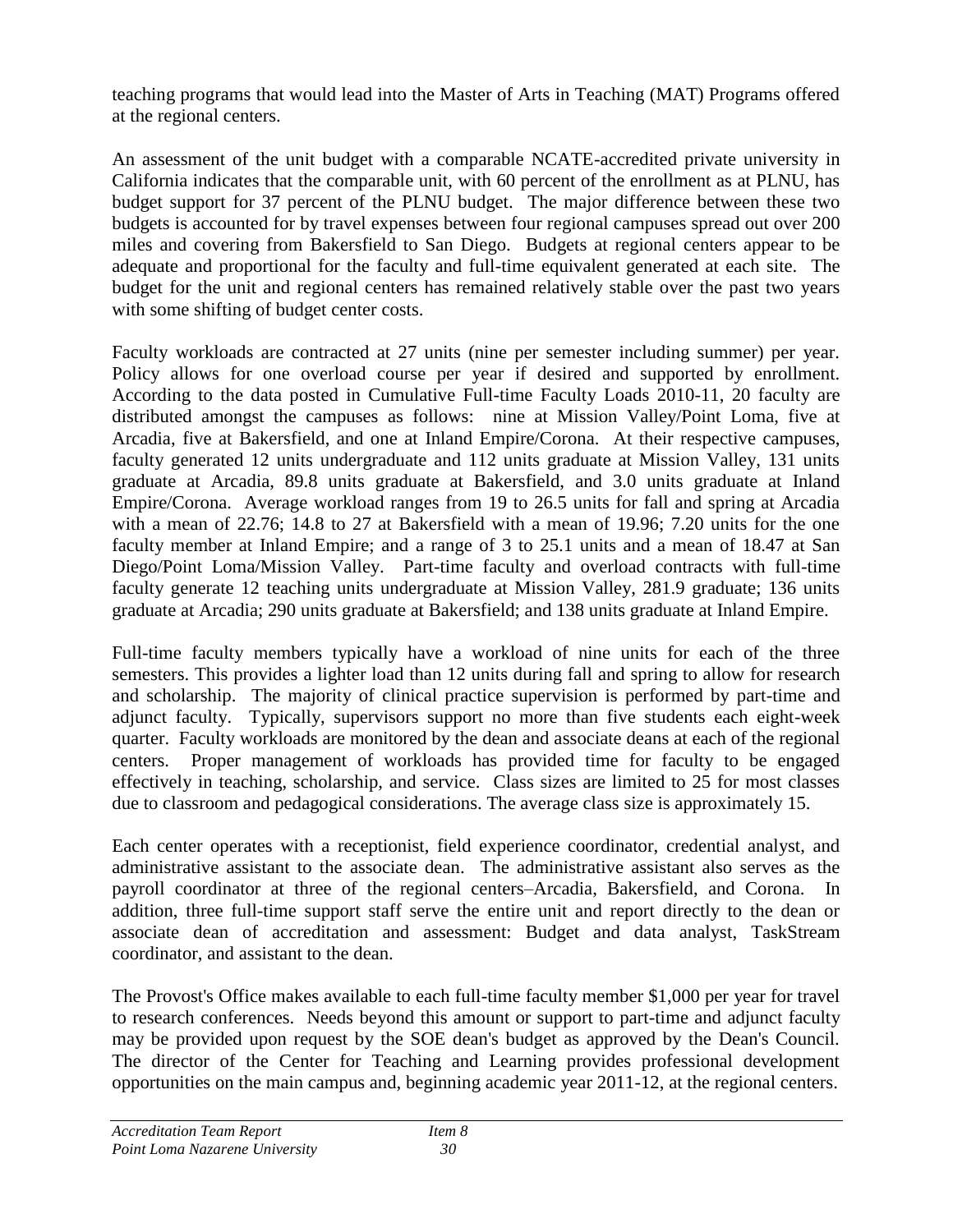Each of these facilities provides offices, classrooms, and technology available for students. Classrooms are equipped with a podium that contains a presenter computer, document camera, DVD/VCR player, and a serial cable that can connect to a laptop to feed to a classroom projector. Wireless networks are provided at each regional center. Arcadia, Mission Valley, and Bakersfield regional centers also have computer labs, and Bakersfield maintains a mobile laptop lab with 24 computers.

Technology standards are identified for each approved program by the CTC. Centralized support is provided online, and there are extended hours for all graduate and regional student services including the Library, Information Technology Services (ITS), Student Financial Services, Admissions, and Office of Records. Web-based graduate student resources facilitate easy access to forms, calendars, and policies.

Technology Integrated Learning Environments (TILE) is a pilot program that began in June 2010 and focuses on using technology in a variety of ways to support learning outcomes. Faculty members may participate in the program to redesign courses and create student-centered learning environments.

Faculty members with beginner, intermediate, and advanced skill levels can receive training on technology tools: Blackboard Learning Management System, TaskStream, E-Portfolio and assessment system, Adobe Connect remote collaborative learning system, Camtasia lecture capture system, the Microsoft Office Suite (PowerPoint, Word, Excel, and Outlook), and Classroom Media Setups. All signature assessments are uploaded to the appropriate courses by candidates, evaluated by course faculty, and analyzed by the School of Education staff and faculty using a web-based assessment system through TaskStream. Training is provided at the regional centers for adjunct faculty each semester and to candidates in New Student Orientation. Video Conference Classroom Training is available at remote locations. The Instructional Technology Services department provides training sessions to assist faculty in adjusting pedagogically to appropriate strategies in this new teaching environment. The Help Desk is available during regular hours and after hours.

Each of the unit's Regional Centers and classrooms on the main campus are equipped with internet access, projector screens, and projectors so that instructors can use PowerPoint, the internet, websites, and document cameras for displaying print materials. TaskStream is used to support the web-based assessment system. Faculty members are trained in this implementation, and TaskStream coordinators were added in 2011.

Four instructional services librarians are available to provide assistance by phone, email, or instant messaging. The library's circulation supervisor and document delivery assistant are available to assist students and faculty affiliated with the graduate programs in the SOE.

The instructional services librarian for graduate studies provides in-person research instruction sessions in graduate courses at the request of course faculty. Onsite and in-person research instruction sessions are available upon request and as scheduled. Remote teaching technologies (streaming video) supplement this instruction. Ryan Library provides graduate students at the Point Loma location full access to its 176,000-volume collection, as well as print and electronic serials. Reciprocal borrowing is available through consortium memberships in the Statewide California Electronic Library Consortium (SCELC), Link+ (a shared regional catalog with over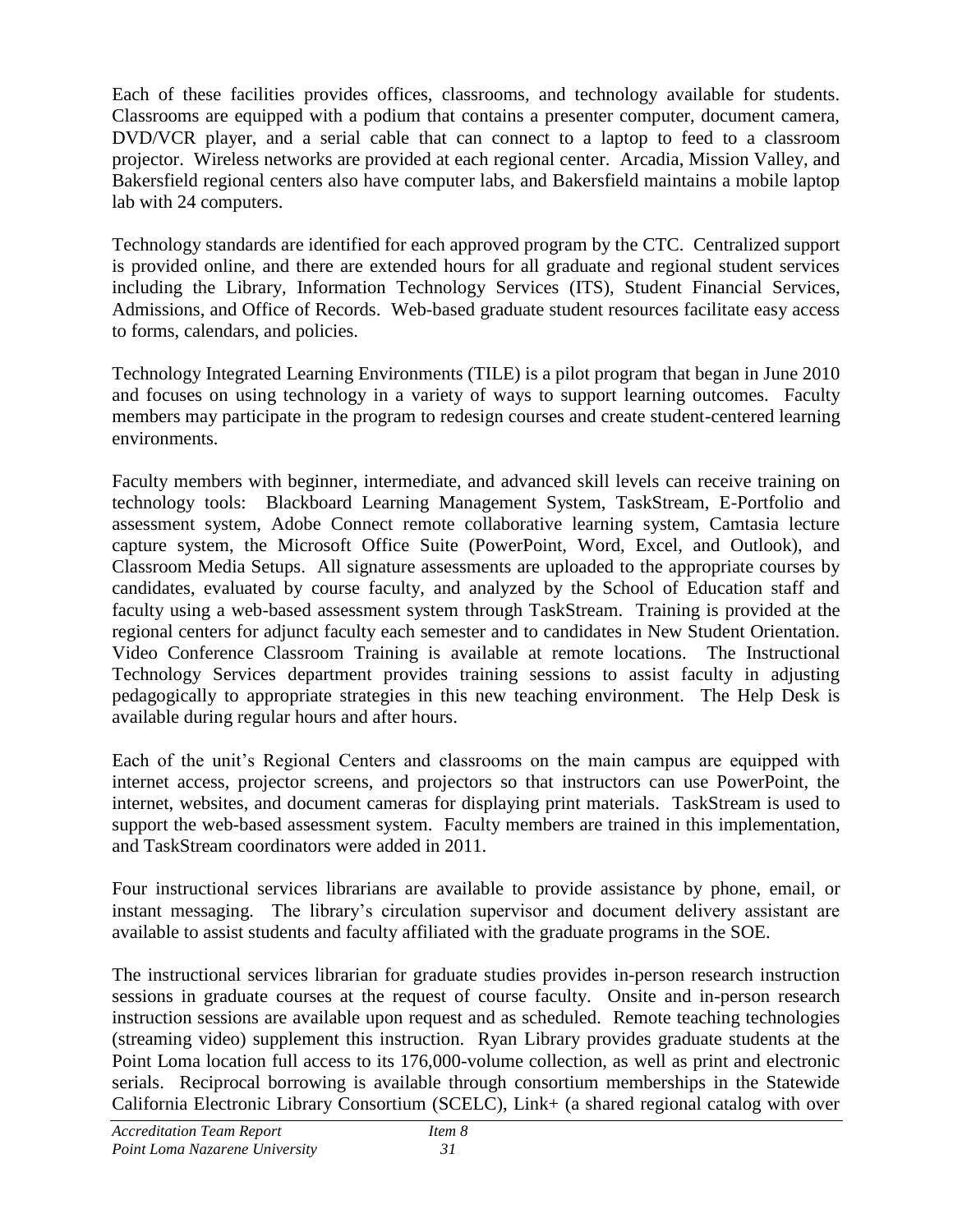50 members), and the Southern California Theological Library Association (SCATLA). All graduate students may receive free delivery of materials through the interlibrary loan system, OCLC ILLiad.

The library also provides graduate students with online access to its more than 70 subscription databases, including: ERIC, Education Full Text, JSTOR, PsycINFO, Academic Search Premier, and OmniFile Full Text Mega. Students may access library databases through proxied URLs, permitting off-site and off-campus access from any location. Regional centers provide library information at their New Student Orientations. Candidates at all of the regional centers have access to the electronic resources available on the university website through electric databases.

Off campus programs are consistent within the mission of the institution and the unit, supported by a conceptual framework and knowledge base, guided by a long-range plan, and supported by adequate resources through a uniform system of operations and budgeting. Admission requirements are identical throughout all programs at off-campus sites. Off-campus programs financed and administered through the unit using a single set of seamless procedures.

- **6.2 Continuous Improvement. How has the unit been engaged in continuous improvement since the previous visit?**  Not applicable.
- **6.3 Movement to the Target Level. What steps has the unit taken to move to the target level (if appropriate to this standard)? What plans does the unit have to continue to move to the target level?**

The unit has taken steps to improve leadership and effective coordination of all programs designed to prepare education professionals to work in P-12 schools. In 2008-09, development began for an assessment system with signature assessments in each of the CTC-approved credential programs. Following the collection of the assessment data in the summer 2009, the faculty analyzed this data and together wrote their first biennial reports.

A reorganization of the leadership team allowed for the movement from a system of placing directors as leaders of independent sites to the appointment of associate deans who had responsibility of major areas of the unit's curriculum, in addition to the regional center administration. The assignment of curriculum responsibilities to the associate deans was based upon expertise and previous experience in K-12 schools: one associate dean oversees Leadership, the Teacher Education program, MATL & PPS Programs, and Teacher Performance Assessment (TPA) and Undergraduate programs. This new leadership structure helps ensure that the unit operates one program instead of four separate programs.

The newly created position of budget and data analyst provided a structure for bringing the unit together in the delivery of consistent payroll policies and procedures and financial reporting. In 2010-11, the budgets were reallocated in two ways. First, the regional center operations and maintenance budgets were separated from the SOE unit operations at the center. Second, expenses that pertained to the unit were centralized in the dean's budget (Cost center 5205), instead of the regional center budgets bearing all of the costs. This includes travel to San Diego for faculty meetings and for frequent meetings at the centrally located Arcadia Regional center. A new cost center has been created for the undergraduate Liberal Studies Program to separate the expenses for this program from the graduate program at Mission Valley.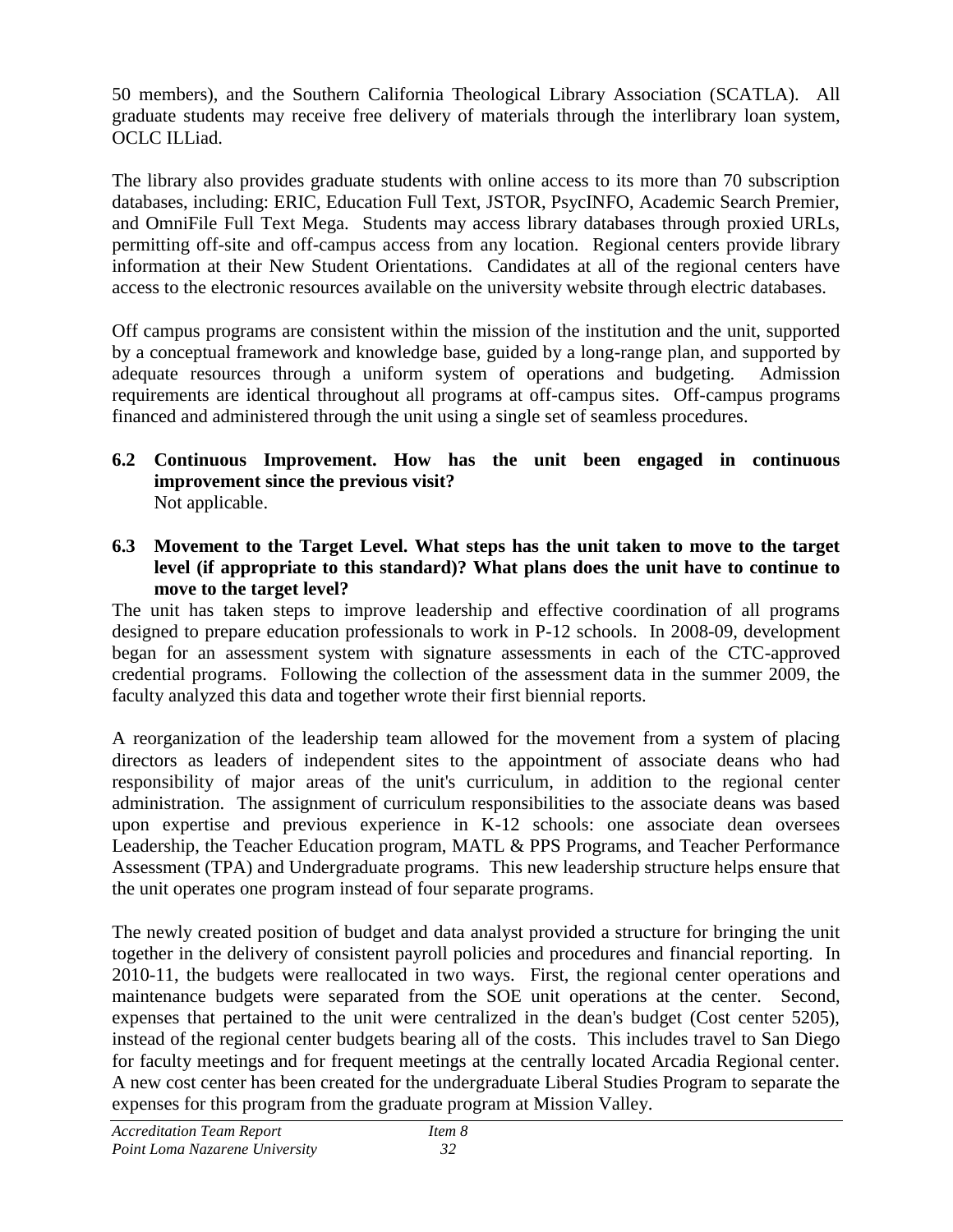#### **6.4 Strengths. What areas of the standard are being addressed at the target level?**

The unit's use of part-time and adjunct faculty members is purposeful and employed to strengthen programs. Resources for distance learning programs provide exceptional reliability, speed, and confidentiality of connection in the delivery system.

#### **Areas for Improvement -** None

#### **6.6 NCATE Team Recommendation for Standard 6 Initial Teacher Preparation: Met Advanced Program: Met**

#### **State Team Decision: Standard Met**

#### **Common Standard Findings for Information Not Included in NCATE Standard 6 CTC Common Standard Language for Standard 6: Advice and Assistance**

*Qualified members of the Unit are assigned and available to advise applicants and candidates about their academic, professional and personal development, and to assist in their professional placement. Appropriate information is accessible to guide each candidate's attainment of all program requirements. The Unit provides support to candidates who need special assistance, and retains in each program only those candidates who are suited for entry or advancement in the education profession.*

#### *Findings:*

Candidates and cooperating teachers have written documents that explain each step of the credential process. Faculty and credential counselors present information in classes and through emails. Candidates can also make appointments to meet with counselors or faculty one-on-one if they have specific questions. In order to ensure that only candidates who are suited for entry or advancement in the education profession are allowed to continue, each program has identified transition points at which time candidates are required to submit documents to ensure that they have met the requirements for that stage. Candidates who do not meet the requirements are counseled out of the program. Interviews with candidates, cooperating teachers and employers validated that some candidates had been counseled out of the program. Alumni and candidates emphasized that PLNU faculty are accessible and knowledgeable. Several times during the interviews with both groups of stakeholders it was mentioned that the adjunct faculty had an additional level of expertise because most are currently employed at local school districts. It was also mentioned that faculty members responded to emails quickly and were available to discuss dilemmas experienced by candidates during fieldwork and student teaching placements. As an added measure of support, PLNU employs a chaplain at each of the four centers to provide spiritual support and guidance to credential candidates.

## **State Team Decision: Standard Met**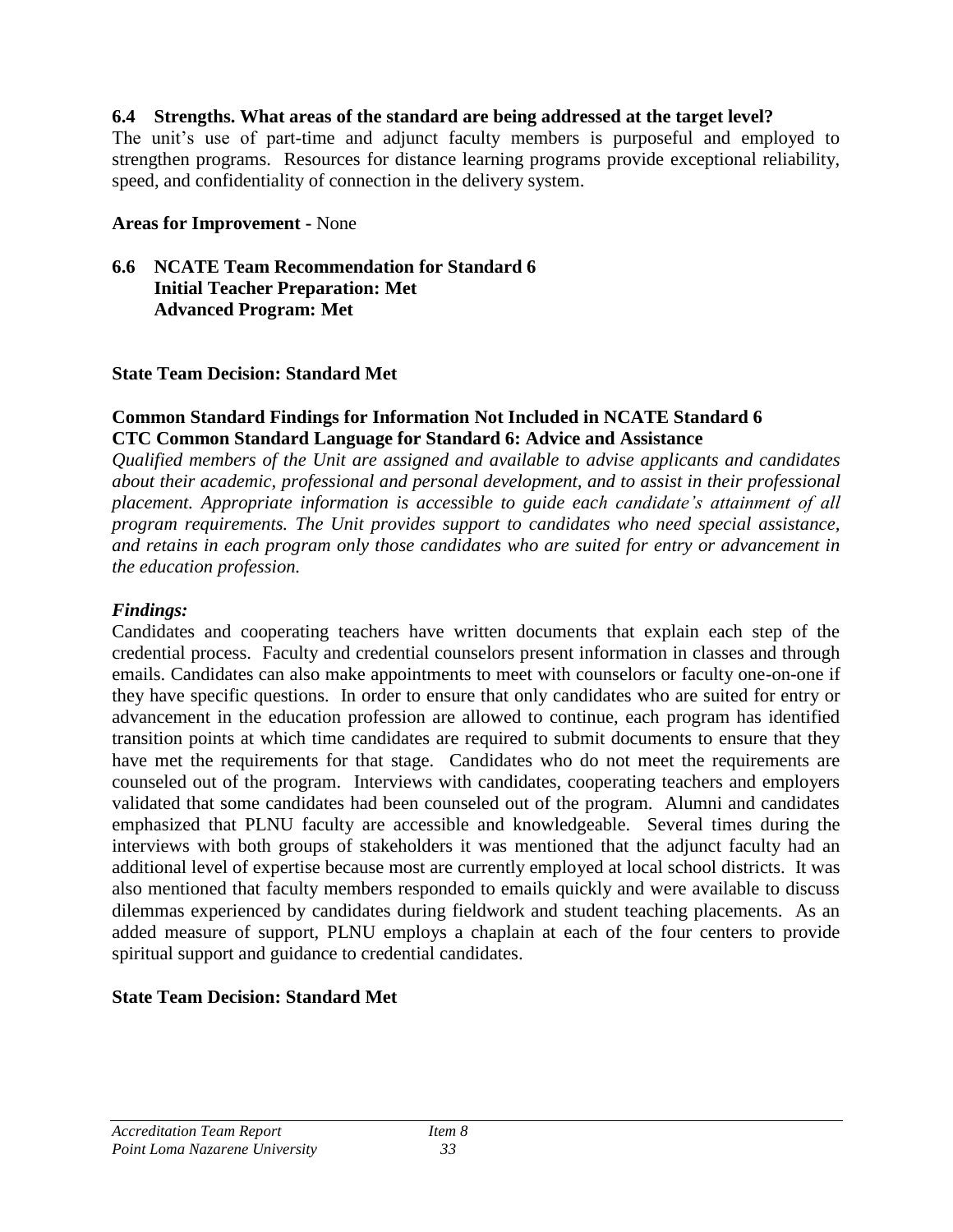# **Basic Credential Programs**

## **Preliminary Multiple and Single Subject Credential Programs**

#### *Program Design*

Candidates enter the Multiple Subject or Single Subject Credential programs via the Master of Arts in Teaching (MAT) upon completion of an undergraduate degree. Candidates may choose between a credential or a credential plus a Master's degree. Rolling admissions allow for multiple entry points into the program throughout the year. Multiple stakeholders confirm that MAT reflects the theme of the School of Education: Equip, Transform, and Empower, and that the program combines deep and coordinated understanding and ongoing development with continual transformation in professional practice.

The Associate Dean for Teacher Education supervises Multiple Subject faculty program coordinators and Single Subject faculty program coordinators, one of each per program, assigned to the Arcadia, Bakersfield, and Mission Valley regional centers. Full-time faculty, adjunct faculty, university supervisors, and credential analysts uniformly reported ample opportunities to consult with each other through meetings, video conferencing, email, and other informal means to ensure that decisions regarding program content, delivery, policies, and student support are collaborative and uniform across regional centers. Individual courses are discussed, evaluated, and refined at meetings that occur once a year, at minimum, per course.

External stakeholders provide input through advisory board meetings. Members of the Teacher Education Advisory Board state that they are regularly presented with data from PLNU and help make modifications to the program based on the data. Board members feel they are listened to and that interactions with PLNU faculty and administrators are two-way conversations. Teacher Education Advisory Board agendas and minutes also confirm that data are regularly shared and discussed.

PLNU redesigned the MS and SS (MAT) Programs in 2008. MAT is structured in two phases. Phase I, consisting of 33 units, leads to the preliminary MS or SS credential. Phase II consists of an additional 13 units, which candidates may take to complete the Master of Arts in Teaching degree. Students may complete their credential without completing the additional 13 units for the master's degree. The usual/recommended course load is no more than nine units per quad or twelve units per semester, to ensure that candidates have adequate time to absorb and reflect upon their coursework and field and clinical experiences.

Faculty and candidates reported that course sequencing may be adjusted to meet individual candidate needs, which allows candidates greater access to courses and completion of the program in a timely manner. In addition, there is an undergraduate *Liberal Studies Degree & Multiple Subject Teaching Credential/MAT Degree.* This undergraduate program allows students to complete the Liberal Studies degree and a Multiple Subject teaching credential in four years (including attendance of summer school sessions). Candidates interviewed expressed high levels of satisfaction with the care and guidance they experience in their interactions with faculty, supervisors, and credential analysts.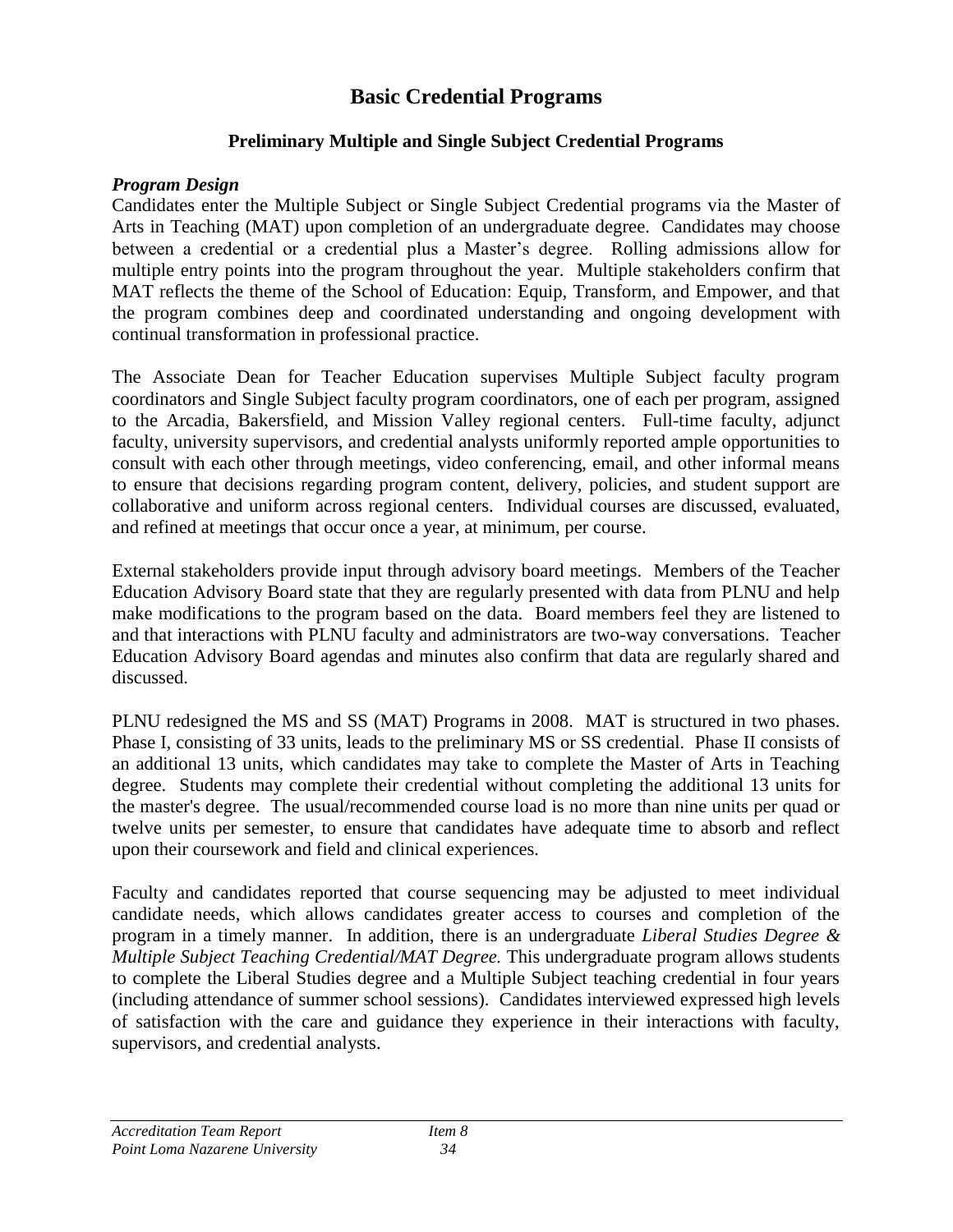## *Course of Study*

All candidates in the MS and SS begin their teacher preparation with three common theoretical/ foundational courses, preparatory to taking methodology courses appropriate to their content areas and/or grade levels. Accompanying field experience courses provide candidates with opportunities to observe and participate in classrooms, as they experience the conditions of California public education. Coursework in meeting the needs of English Learners and students with special needs is delivered early in the program and, during this time, candidates complete relevant California Teacher Performance Assessments and Signature Assignments that are embedded within coursework. Candidates, faculty, and university supervisors report that these experiences help prepare candidates for their clinical practice and allow candidates to observe and articulate explicit connections between theory and practice.

Upon successful completion of course-related fieldwork, all prerequisite theory and methodology coursework, and a transition interview, candidates commence a 16-week clinical practice experience and weekly clinical practice seminar. During clinical practice, candidates are enrolled in Classroom Assessment and Research Practices, in which they apply coursework to practice. Interviews with candidates, university supervisors, and site supervisors report that all candidates are placed in classrooms that reflect the full diversity of California schools. Candidates are observed six times per placement, although candidate and university supervisor interviews indicate that candidates have access to additional, substantial support by phone and email. University supervisors have been invited to attend candidates' clinical seminars; supervisors report that this provides them with opportunities to better understand and align their supervision to university coursework.

Various stakeholder groups confirm that advising occurs at regular intervals throughout the program. Candidates stated that advisors, faculty, and university supervisors are highly supportive and advice is readily available from multiple sources. Master (cooperative) teachers state that candidates are highly prepared, competent, professional, and display positive character traits; all of these make PLNU candidates desirable as student teachers.

## *Candidate Competence*

With the exception of undergraduate Liberal Studies Degree & Multiple Subject Teaching Credential/MAT Degree candidates, candidates are admitted to the program, provided they have an undergraduate degree from a regionally accredited institution. During their pre-clinical coursework, candidates meet with advisors and credential analysts to determine that they have met requirements for clinical practice (e.g., documentation of subject matter competence, U.S. Constitution, passing CBEST score, and positive outcome on a pre-clinical interview, etc.). Candidates report that they have access to multiple sources of advice as they progress through the program.

Candidates also receive information about and instruction on the Teacher Performance Assessments (TPAs). TPA coordinators and TPA-trained faculty meet with candidates to advise and instruct them on the particulars of TPA tasks and provide intervention support for students who do not pass tasks. University supervisors observe students at regular intervals and provide consistent feedback, support, and guidance. Candidates who fail to meet clearly established criteria are promptly identified and placed on an intervention plan.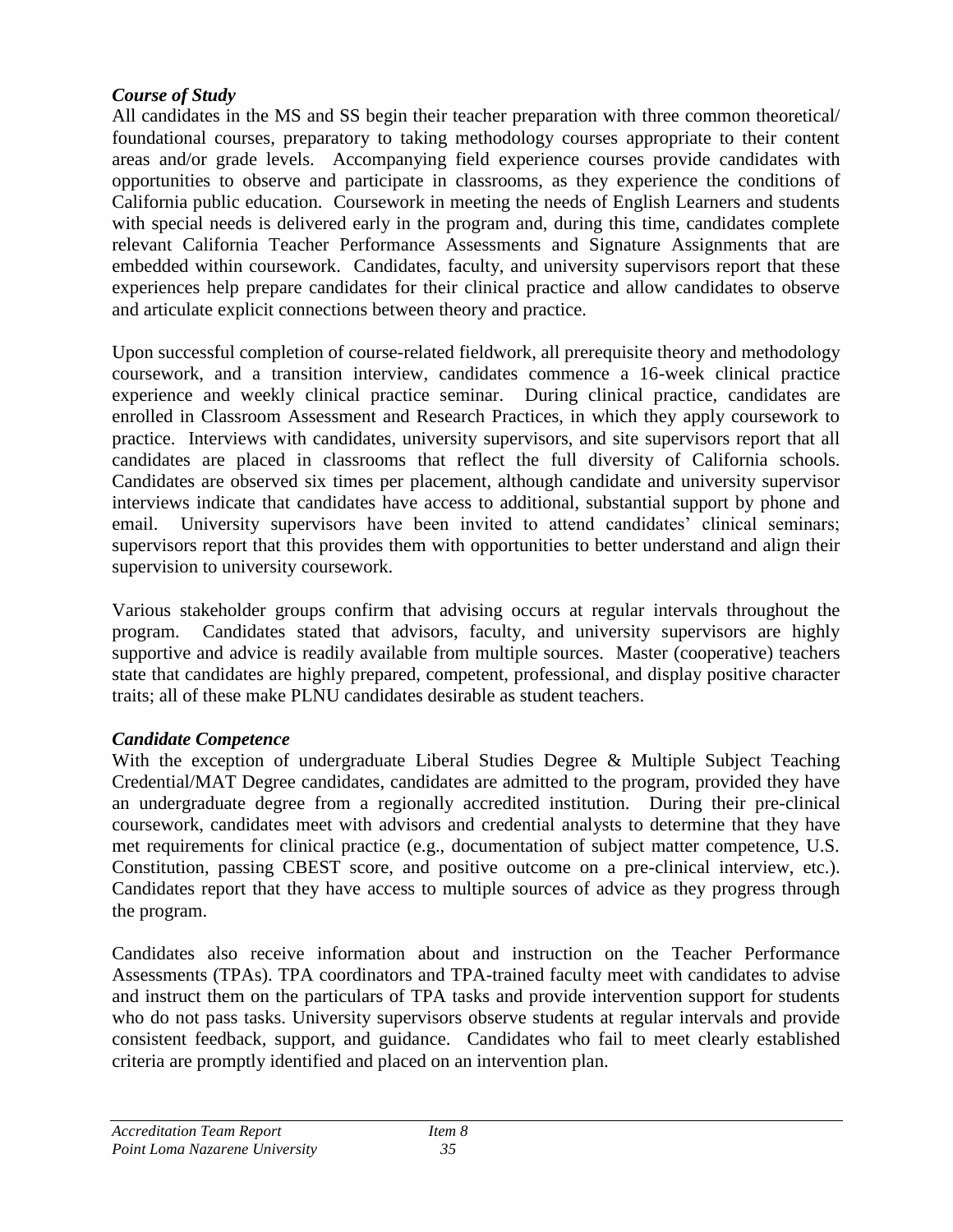Candidate performance on signature assignments is evaluated using rubrics that faculty developed and refine during meetings. In addition, cooperating teachers, university supervisors, and candidates all use the Clinical Practice I & II Rubric to evaluate candidate proficiency across nine elements aligned to the California Teacher Performance Expectations.

Employers, including principals, superintendents, and county directors, state that they actively seek out PLNU graduates to fill positions because graduates are of noble character, well prepared, competent, and are able to fill leadership roles.

#### **Findings on Standards:**

After review of the institutional report and supporting documentation and after conducting interviews of candidates, graduates, faculty, employers, and supervising practitioners, the team determined that **all program standards are met.**

#### **Preliminary Education Specialist Mild/Moderate Preliminary Education Specialist Moderate/Severe**

## *Program Design*

PLNU School of Education is a vital Christian learning community that exists to develop highperforming, reflective educators of noble character who impact the lives of learners to influence the broader community. The SOE's outcomes focus on a "whole person" transformation throughout the preparation program. The unit's themes – equip, transform, and empower--serve as the foundational and philosophical structure on which each of the programs is developed, implemented, assessed, and improved. The measures integrate the unit's values and beliefs that are shared about the landscape of learning. The mission and themes of the SOE were present on the syllabi, throughout conversations with faculty members, candidates, and university supervisors.

The Associate Dean for the Master of Arts in Teaching (MAT) provides leadership and oversight for the credential and is assisted by the Program Director for Special Education. At each regional center, there is a special education faculty member who provides support, advising, and coherence for the program. All report to the Dean of the School of Education (SOE). The leadership structures are delineated in such a way that each stakeholder, including candidates, adjunct faculty, cooperating teachers, and site supervisors regularly have access to support through email, frequent meetings, and phone conversations. The Special Education full and parttime faculty meet monthly at MAT meetings and bi-monthly as a special education team. In addition, the Associate Dean meets monthly with credential analysts and field experience coordinators to communicate any decisions made by the special education team. An interview with the field experience coordinators highlighted the ongoing and frequent communication between each party which allows for more effective service to students.

Department faculty are recruited from respected institutions bringing their expertise and infusing their scholarly work into the area of Early Childhood, Mild/ Moderate disabilities, and Moderate/Severe disabilities. Adjunct faculty and part-time faculty members frequently indicated that they had been students at Point Loma themselves and they are committed to supporting students through their academic and spiritual journey. The adjunct faculty members interviewed have four or more years of experience in the field related to the subject that they are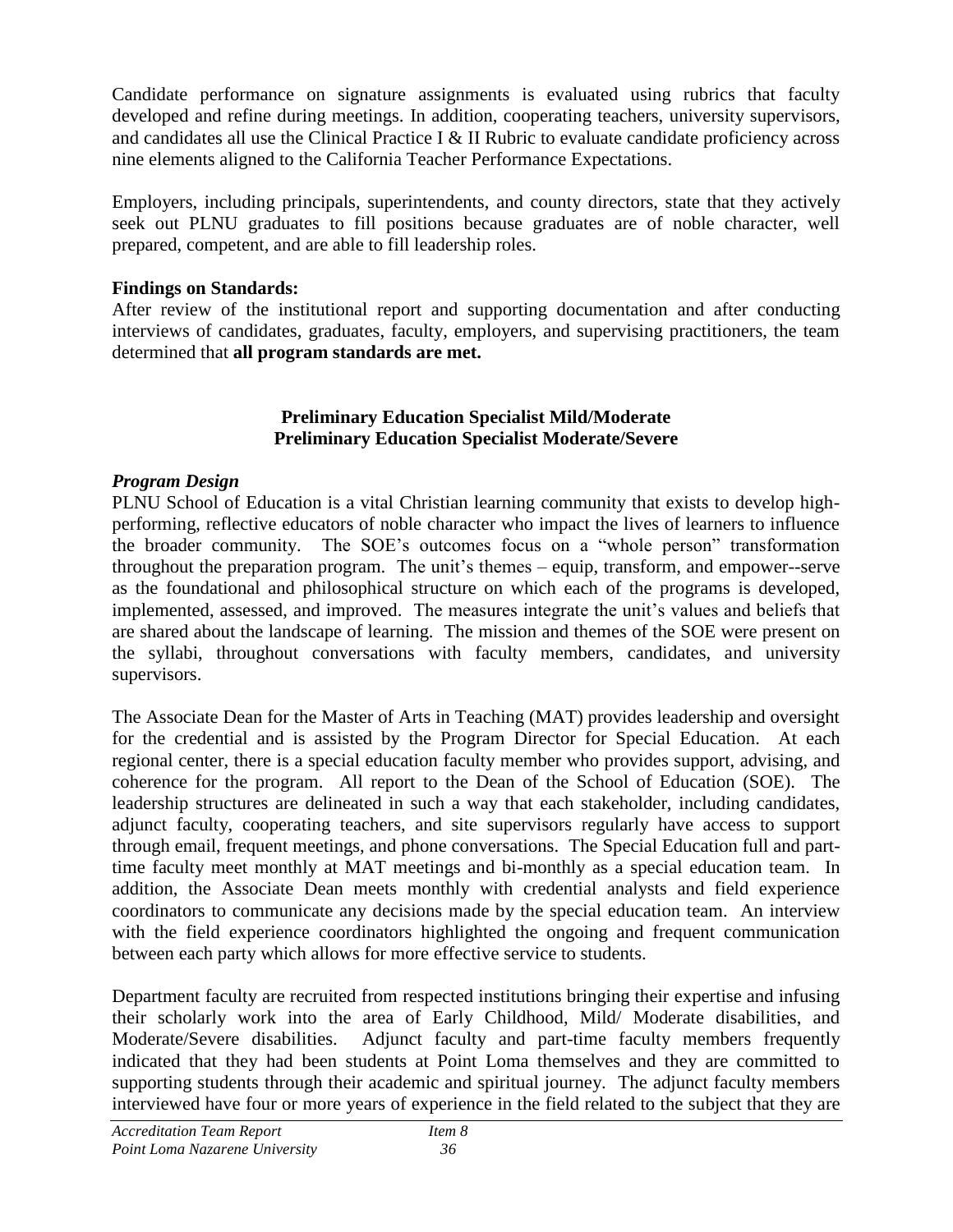teaching. Part-time, full-time, and adjunct faculty spoke very highly of the support systems in place at PLNU and their commitment to developing strong teacher candidates through aligning the coursework, rigor, and performance expectations.

Students in the program repeatedly expressed that the adjunct faculty members were especially knowledgeable because the majority of them have a full time job in one of the local school districts, giving them first-hand experiences to draw upon. There is a commitment to diversity within the department, as evidenced by diverse faculty members, candidates, and school communities.

According to the full time, part-time, and adjunct faculty members interviewed, there are two or more meetings per year in which all special education team members participate. The full time and part-time faculty members frequently communicate and mentor adjunct teachers through email and on the phone. The adjunct faculty members indicated that there are clear systems in place to maintain consistency between the PLNU centers, citing master syllabi, intra-team calibration exercises for signature assignments, and a single director with which to get changes approved, as examples. All syllabi are submitted two weeks prior to teaching to ensure consistency. Icons are placed in the top right hand corner to signify which version of the syllabus to use and the text of the document is highlighted to indicate which items may be changed.

The current standards for the mild/moderate and moderate/severe programs are being implemented and have been integrated into the coursework since Fall 2010. The faculty integrated the new standards into the master course syllabi and assignments were adapted to reflect the needed changes. All of the signature assignments remained the same. Point Loma faculty attended regional and state level meetings to participate in the decision-making process regarding the new program standards. Faculty shared that candidates have expressed enthusiasm for the changes and seem to be mastering the standards as evidenced by the data included in TaskStream, which includes disposition assessments, TPA tasks, signature assignments, and exit interviews. In addition, PLNU added an Autism Authorization and an Early Childhood Education Specialist Authorization, which have been approved by the CTC. PLNU is in the process of adding the following authorizations: OHI, TBI, and APE. Faculty indicated that the Autism Authorization has been popular with students who are currently enrolled in the multiple and single subject credential programs, as well as, inservice teachers with the mild/moderate credential who need to add the authorization.

Recommendations from an Advisory Board that meets twice each year and is comprised of district personnel, parents, and program graduates ensures program modifications discuss identified needs within the field and within the communities where PLNY have campuses. The new authorizations are a result of the advisory board, candidate, and school principal recommendations. Candidates have a variety of means for providing input, including course surveys, exit surveys, culminating meetings, and throughout the advisement process. In addition, one faculty member mentioned that the staff had attended IDEA training to ensure that all members are fully utilizing opportunities to make changes based on student perceptions of the course and individual needs.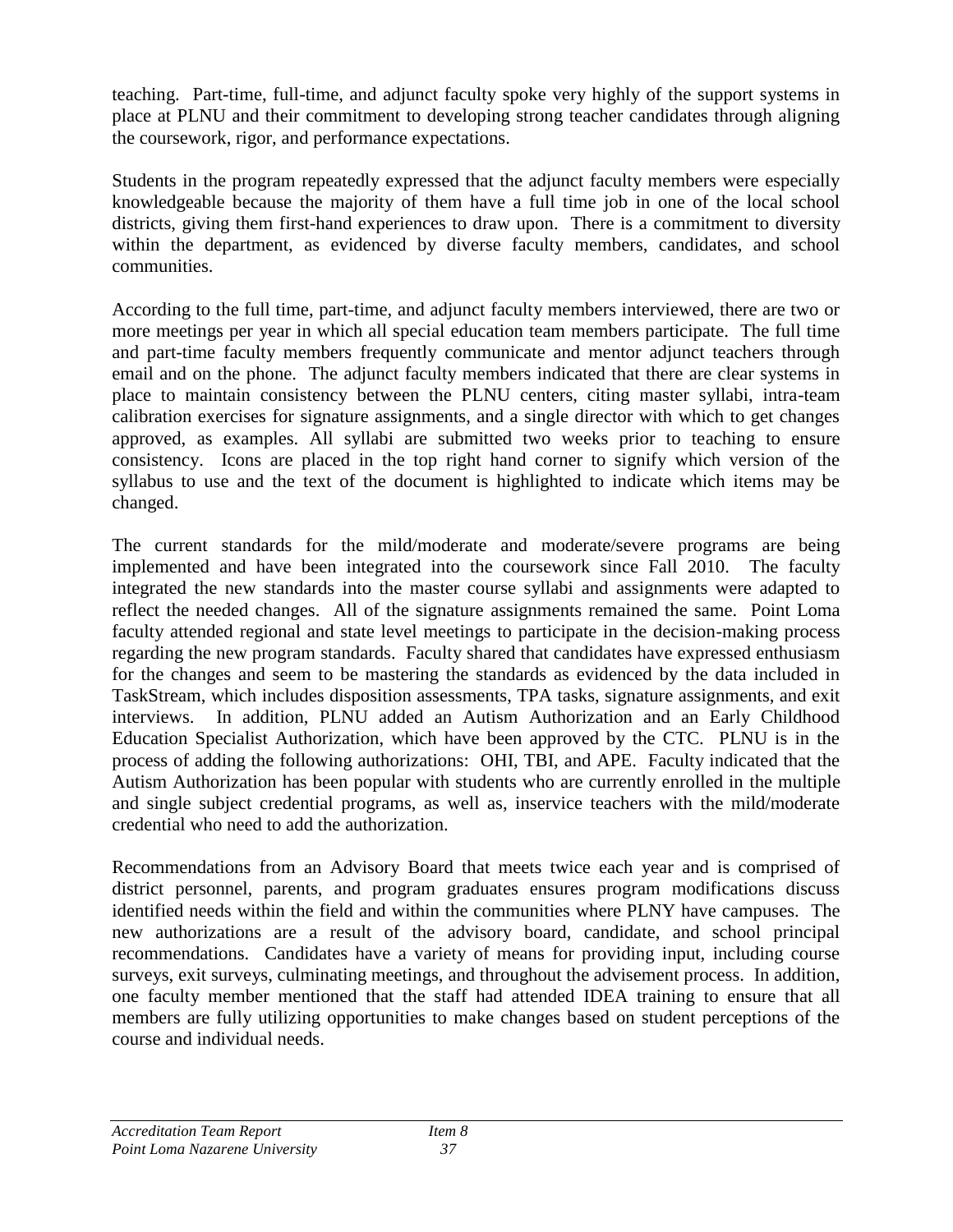#### *Course of Study*

Candidates are prepared initially in three common courses. Upon successful completion of these courses, candidates complete methodology coursework appropriate to mild/moderate or moderate/severe settings. Concurrently, students participate in four 15-hour fieldwork experiences. All candidates commence a 16-week clinical practice experience and weekly clinical practice seminar. During the first eight weeks of clinical practice, candidates are enrolled in Classroom Assessment and Research Practices in order to wed theory and practice. Common themes infused throughout all programs are data-based decision-making, early intervention, research-based pedagogy, advocacy and collaboration. Faculty, candidate, and program completer interview data supported this finding.

*Courses Specific to the Mild/Moderate Disabilities Credential:* The major goal of the program in Mild/Moderate Disabilities is the preparation of effective entry-level special education professionals for teaching positions with students identified as having autism, learning disabilities, mental retardation, emotional disturbance and/or behavior disorders. With this credential, candidates may be employed in a variety of settings, work in a full range of service delivery models, and teach students from kindergarten through age 22. Courses specific to their program of study include a course on assessment, advanced curricular adaptations and a practica course. During a whole class interview, several mild/moderate candidates emphasized that the order of the classes and the assignments were purposefully organized. One candidate shared that at Point Loma students aren't expected to do busy work; they are supported in completing activities that are meaningful and make a difference to student learning.

*Courses Specific to the Moderate/Severe Disabilities Credential:* The major goal of the credential program in Moderate/Severe Disabilities is the preparation of effective entry-level special education professionals for teaching positions with students identified as having moderate to severe disabilities. Candidates are authorized to teach in programs that serve students from kindergarten through age 22 and service delivery options may range from special day classes to full inclusion. Courses specific to the program of study in Moderate/Severe Disabilities include coursework in assessment, augmentative and alternative communication, assistive technology, curricular adaptations and modifications, positive behavior support, and instructional strategies specific to students identified with moderate/severe disabilities. During interviews with candidates pursuing a moderate/severe teaching credential the students emphasized that the coursework helped them think more broadly about their service to children and the activities were helpful in propelling their understanding of assessment and student growth.

*Courses Specific to Early Childhood Special Education (ECSE) Credential*: The primary goal of the ECSE program is to prepare effective, entry-level early interventionists and early childhood special educators to work with young children and their families. Candidates are authorized to serve children with disabilities from birth through pre-kindergarten. PLNU SOE Faculty ensure that students have an opportunity to serve children in a variety of natural environments, including the child's home, the home of a family childcare provider, or a community-based preschool program. The main campus of PLNU has an early childhood center where students with disabilities receive preschool services. This program and the local regional centers serve as the primary placement options for field experiences that occur outside of the home. A culminating assignment in the ECSE program includes students completing an Individualized Family Service Plan. The director of the ECSE program enthusiastically shared that students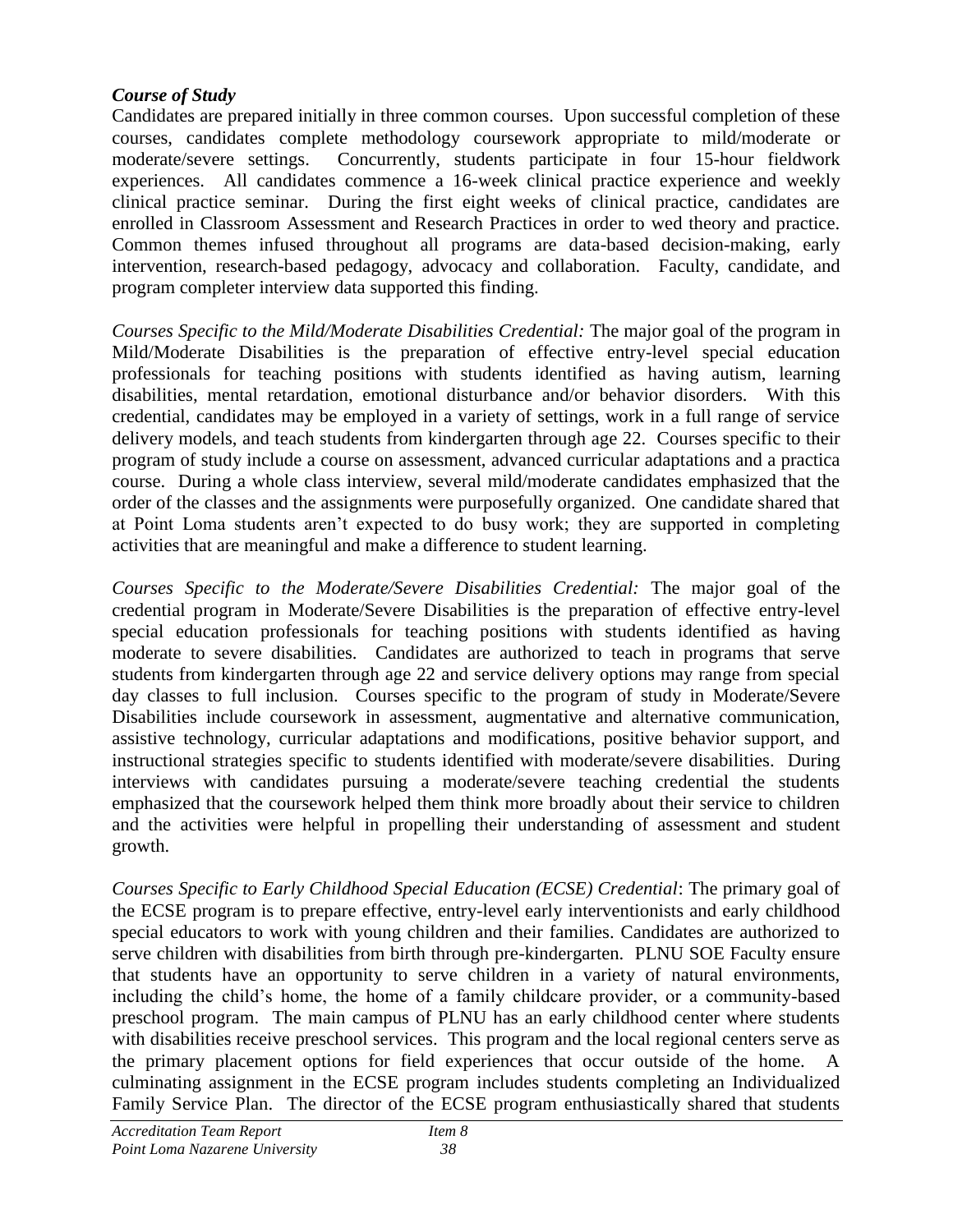taking these courses are having a range of placement options for field experiences. In addition, she emphasized

## *Interns:*

The intern program is a partnership between the preparation program and the employing school district. PLNU has interns in both the M/M and M/S credential programs. The intern coordinator reported that students are typically enrolled in the traditional program when they are offered a site position. When this occurs, PLNU provides the school district with evidence that the candidate is enrolled in a credential program. The PLNU pre-service component, as verified by the intern coordinator and program director, includes preparation to teach reading and language arts, English language learners, typical and atypical human development, and curriculum and instruction for students with disabilities. Intern candidates participate in the same coursework as the traditional candidates with the exception of an additional induction course, which they must take for four consecutive semesters. PLNU and the employing school district jointly provide intensive supervision that consists of structured guidance and regular ongoing support throughout the program. Interns meet the requirements of standard 15 by participating in a broad range of field experiences through coursework and interactions with other service providers to avoid leaving their work assignments for an extended period of time. Interns that were interviewed shared that the faculty at PLNU is responsive and supportive of their needs, frequently visiting their school sites, and often providing encouragement and strategies for growth.

Technology is integrated into courses as candidates use a computer-based learning interface to varying degrees and participate in hybrid courses that blend distance/online and face-to-face learning. Interviews with candidates and faculty members suggested that technology is an integral component of coursework, assignments, and field experiences. They cited use of assistive technology, such as low and hi-tech communication supports and educational applications found on iTunes as examples. Several course assignments and projects require immediate application of research and best practices as candidates observe and reflect about classroom experiences, model strategies with students, and collaborate with families and agencies.

The credential program provides a sequence of four field experiences. Each fifteen-hour field experience is strategically linked to coursework to facilitate student application of research into practice. Fieldwork and student teaching locations are determined by faculty outreach with the local community. Classroom placements are chosen based on the recommendation of the school principal. Principals at sites that have an MOU with PLNU indicated that they have a large role in identifying the most competent master teachers for school site placements. Following a recommendation, the Fieldwork or University supervisor visits the location and the "cooperating" teacher." PLNU SOE uses the title "cooperating teacher" to identify master teachers at the field locations. Cooperating teachers are required to attend a training meeting, must hold the same credential the candidate holds, and must obtain verbal recommendation from their principal. In addition, cooperating teachers meet the minimum requirement of a least five years teaching experience with a proven record of successful teaching. The cooperating teachers indicated that PLNU candidates are well-prepared for onsite service, professional, and capable of serving students with a range of ability levels. University supervisors directly observe candidates at least four times throughout each of the two consecutive eight-week culminating field placements. The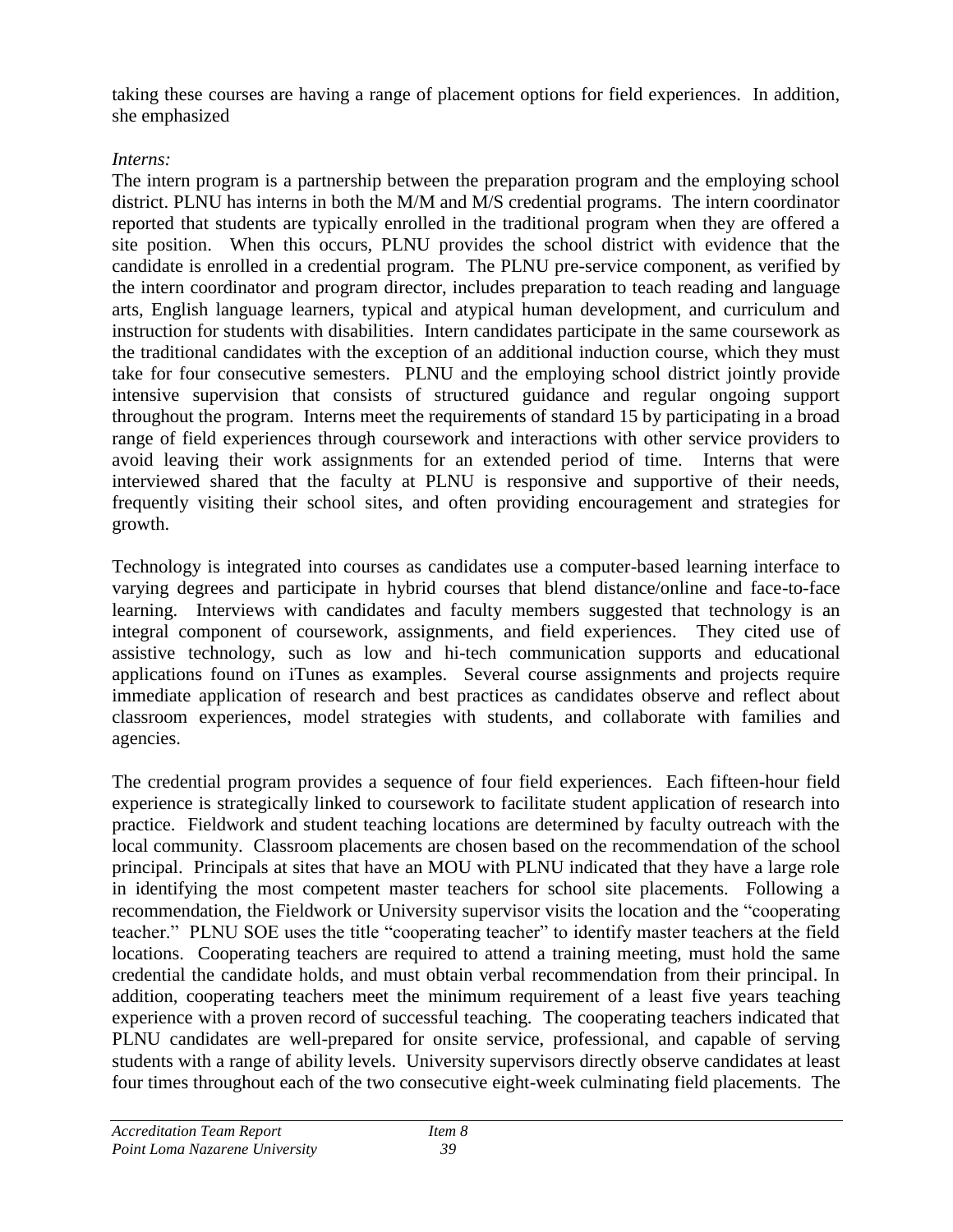cooperating teacher and the university supervisor provide a joint mid-term and final candidate evaluation.

Candidates are given opportunities to observe and participate in educational settings that model effective practice and serve a diversity of students. All practica occur in school sites where the majority of students represent ethnic and/or linguistic diversity. The university supervisors and program director indicated that candidates teaching of English learners (EL) is supervised by a teacher who holds a valid EL teaching authorization.

Various instructional delivery models (e.g., co-teaching and small group) are also explored through field experience. The culminating practicum extends this opportunity, intensifies the involvement and responsibility of the candidate, and requires demonstration of the competencies required for recommendation for the Education Specialist Credential. All candidates and program completers interviewed remarked on feeling adequately prepared, supported and mentored throughout the program. Nearly all university and field supervisors interviewed were graduates of one of the programs, indicating a strong sense of community and continued partnership between PLNU and program completers. Moreover, candidates and completers commented on both feeling "ready to work" upon program completion and enjoying their program experiences. Interview responses by both candidates and completers also echoed themes of the department goals.

The team was unable to find consistent evidence across all placements that candidates experience a broad range of service delivery options and a variety of age levels during their experiences at the various school sites. Interviews with candidates, fieldwork supervisors, university supervisors, adjunct faculty, part-time faculty, and the special education director confirmed that a mechanism for consistently and strategically placing and monitoring school site placements is not being uniformly utilized by each of the centers.

## *Assessment of Candidate Competence*

Candidates must demonstrate satisfactory completion of TPA tasks, signature assignments, disposition surveys, exit surveys, and dialectic discourse with classmates to demonstrate mastery of coursework which is measured by maintaining 3.0 or higher GPA. Performance criteria in practica also provide a means of ascertaining that candidates have demonstrated competence in applying the knowledge and skills associated with each of the standards to actual instructional situations. All formal assignments and surveys are uploaded to TaskStream, a web-based data management system, so that student progress can be monitored by a variety of stakeholders. During the interviews, candidates and faculty members cited examples of uploading signature assignments and other program documents to TaskStream. The opportunities to review these data and experiences receiving feedback through this system were cited as positive aspects of the TaskStream system.

When the program is completed, the university advisor reviews candidate performance with the university supervisors before recommending the candidate for a credential. The Credentials Office reviews the student's approved program plan against transcripts of completed coursework. If the student has satisfactorily met all department requirements, the Credentials Office forwards a formal recommendation for the appropriate credential.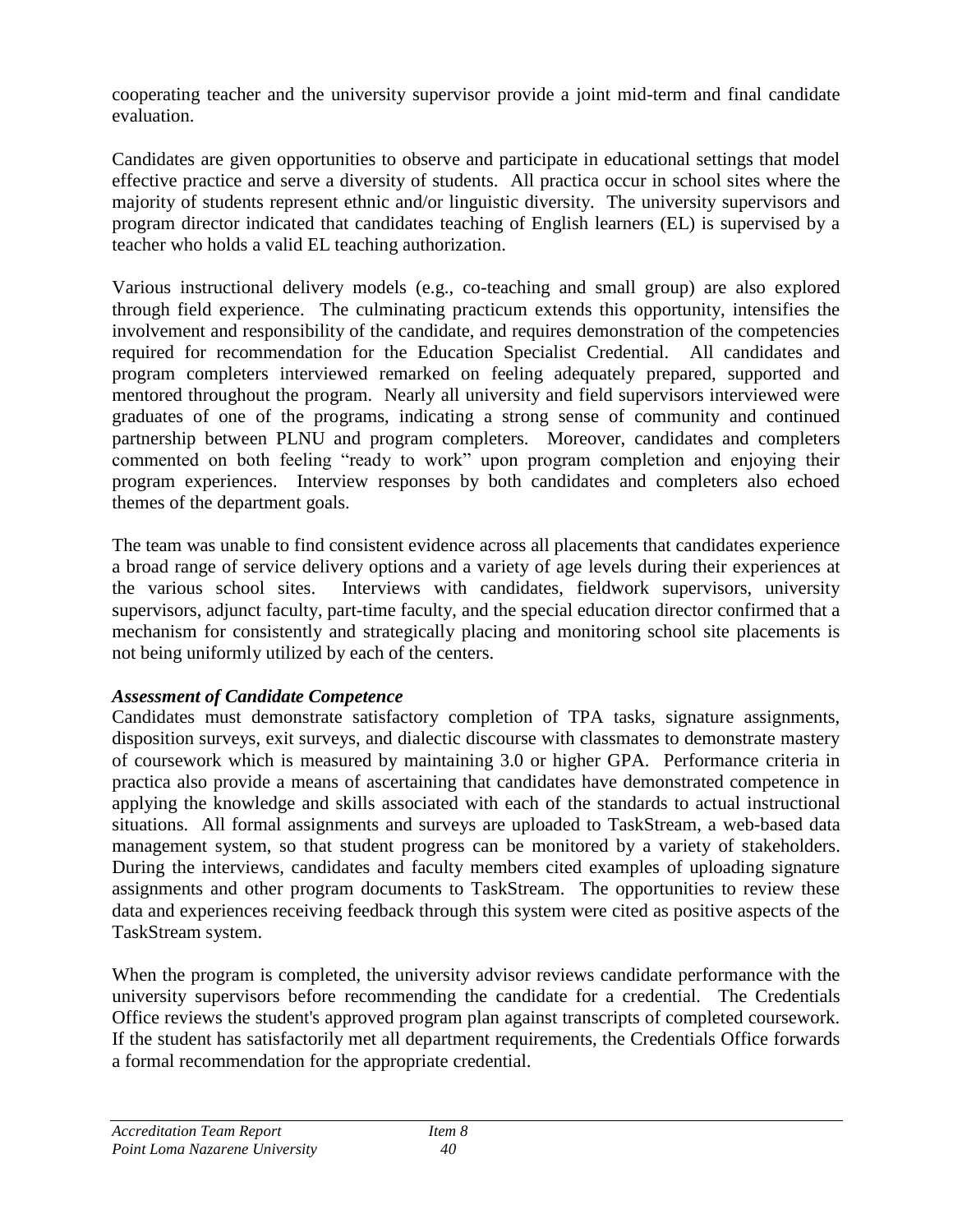Candidates struggling to meet competencies are given multiple chances to succeed. They are provided with advisement and coaching by faculty, field supervisors and mentor teachers or district support providers. Dispositions data of candidates are also assessed and monitored throughout Level I and Level II programs to ensure candidates are suitable matches for the field of special education.

Recent changes were made in the Level I Preliminary Education Specialist program due to the implementation of the new Mild/Moderate standards that began with the Fall semester of 2010. The Preliminary Education Specialist program officially transitioned to the new CTC standards on August 24, 2010 for the 2010-2011 school year. The transition was affected by updating existing courses leading to the Preliminary Education Specialist credentials in Mild/Moderate and Moderate/Severe authorizations. The Education Specialist program was reviewed in the Program Sampling as did all approved programs. Since the program has recently undergone transition to new standards, a panel of BIR reviewers will conduct a full program assessment within one year of the June 2012 Biennial Report to ensure that it is aligned with the Preliminary Education Specialist Program Standards.

#### **Findings on Standards:**

After review of the institutional report and supporting documentation and after conducting interviews of candidates, graduates, faculty, employers, and supervising practitioners, the team determined that all of the program standards are fully **Met** with the exception of Program Standard 15: Field Experience in a Broad Range of Service Delivery Options, which is **Met with Concerns** for both the Mild/Moderate and Moderate/Severe programs.

*Rationale:* Various stakeholder groups representing the M/M and the M/S credential programs reported inconsistent field and student teaching placements; some candidates have planned experiences and/or interactions with the full range of the service delivery options and the providers of such services, including experiences in general education, while others experience a single grade span (elementary, middle, or high school) and a single service delivery model.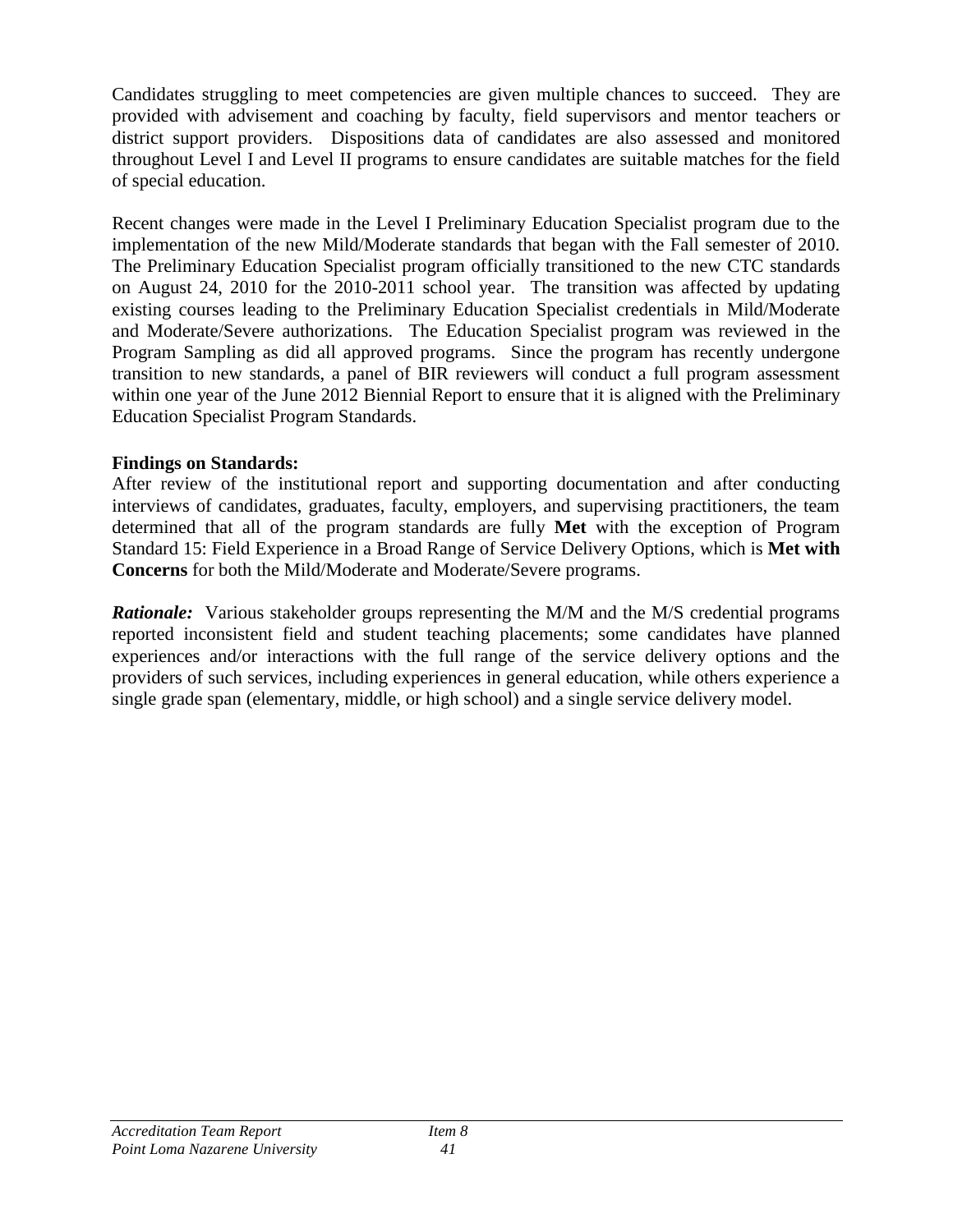# **Advanced Credentials**

## **General Education (MS/SS) Clear**

## *Program Design*

The School of Education operates the MS/SS Clear credential across all four regional centers with oversight provided by an Associate Dean and a Program Director. Interviews with program faculty, program director, and Associate Dean indicate that communication among the program faculty is frequent, occurring monthly in formal, face-to-face meetings, informally through emails and phone conversations, and through video conferencing between centers. Communication with candidates is provided through a detailed program handbook, as well as initial and on-going advising sessions throughout the 12-unit program. Interviews with program candidates and completers reveal general satisfaction with the quality and responsiveness of program advisement.

According to faculty, students, and employers, the program provides a logically sequenced structure of preparation and professional development that prepares its Clear Credential candidates with knowledge, skills, and dispositions needed to deepen teaching competencies. Importantly, program candidates and completers reported during interview sessions that they feel well prepared to teach in different school and community contexts. The program strives to promote excellent communication and collaboration with P-12 schools, university personnel, site personnel and candidates through regular communications and scheduled meetings. Candidates are provided with multiple opportunities to demonstrate and apply the pedagogical knowledge and skills acquired in the preliminary credential program through demonstrations of teaching and lesson planning.

Program faculty members report that candidates are provided with structured and systematic formative assessments that adhere to the Formative Assessment for California Teachers (FACT) model along with a formal seminar that uses a plan-teach-reflect-apply cycle. Finally, the university faculty supervisors work with participants to demonstrate effective teaching with an intentional focus on universal access and equity for all students and with an emphasis on teaching English learners and special populations. Both faculty members and candidates report that most area school districts are highly diverse and provide candidates with ample opportunities to work with special populations.

The Clear program is two semesters (4 quads) in duration. Coursework consists of four three-unit seminars and one four-unit yearlong course for a total of 16 units. Three of the courses are delivered in a traditional course format, one course per eight-week quad. The fourth course is a fieldwork course where embedded assignments are implemented in the field and reflected on by the candidates, their mentors and their classmates. These are also monitored and reviewed by faculty members. The Reflective Coaching course begins with the very first quad and continues throughout the program to ensure continuity and alignment between coursework and field experiences (e.g., theory and practice).

Several opportunities exist for stakeholders to provide input regarding the Clear Credential program. These are part of an ongoing effort by the school of education to promote open and ongoing communication with stakeholders from within and outside of the university. Program leaders seek input from a School of Education Advisory Committee (made up of local school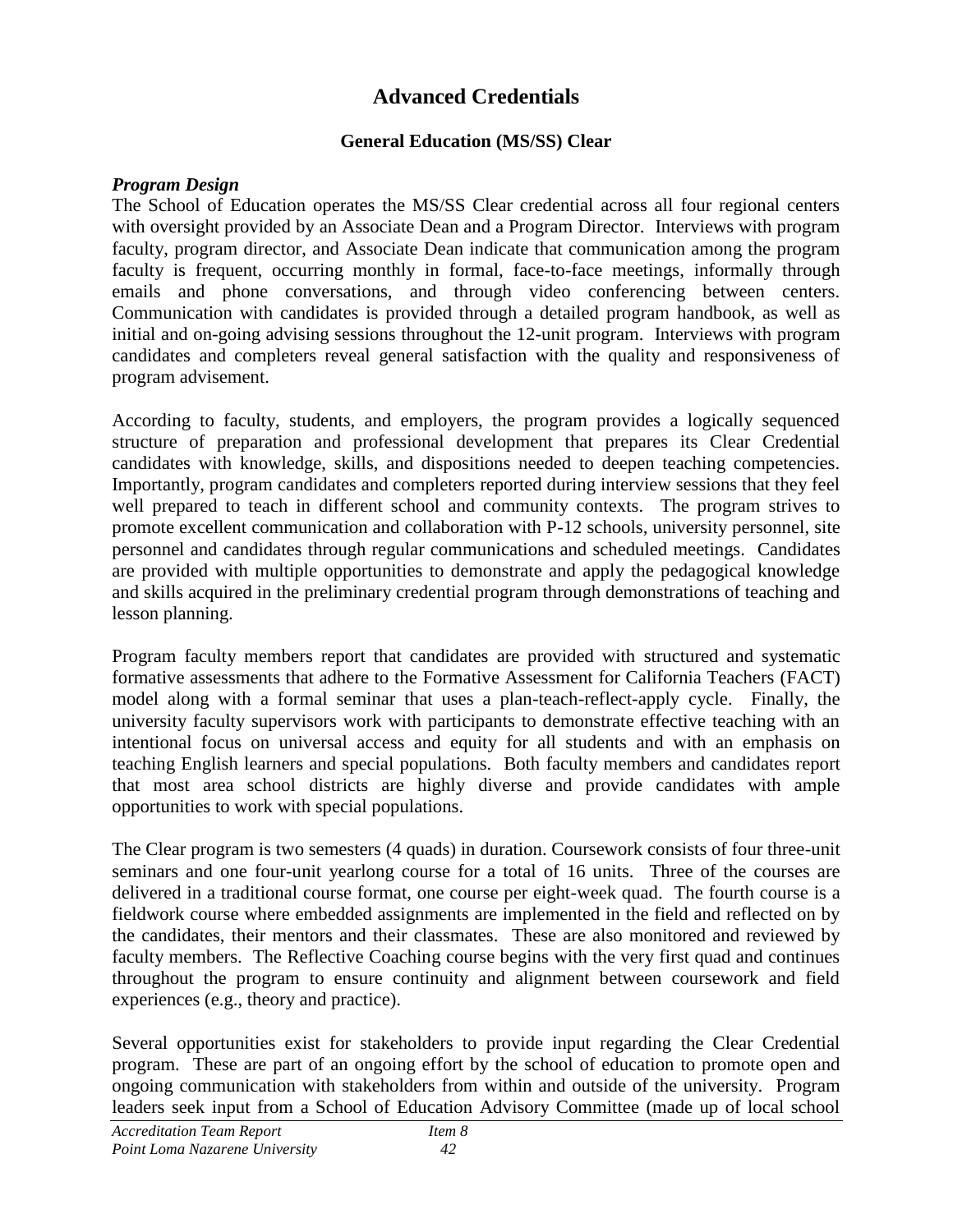district personnel and PLNU faculty members) on an annual basis regarding the relevancy of programs and course content based on current needs and policies in schools and districts. Input from candidates is collected at the conclusion of each course through formal course evaluations, as well as the Exit Survey that candidates complete at the conclusion of the credential program. Professors and program directors meet monthly to discuss programmatic strengths, issues and potential changes, and employers of graduated candidates are sent follow up surveys to inform program development and improvement processes.

## *Course of Study*

The multiple subject/single subject course of study was revised in 2010 and consists of four courses. The courses may be taken in any order, with the exception of an ongoing course taken throughout the duration of the program. To bridge theory and practice, three courses dealing with school communities (GED 641), teaching English learners (GED 642), and teaching special populations (GED 677) are taken concurrently with fieldwork.

Candidates perform fieldwork in their own classrooms with the assistance and guidance of a teacher-mentor from their school-site and a university supervisor. Both teacher-mentor and university supervisor observe teaching events and provide critical feedback. The mentor makes three observations with feedback and the university supervisor provides feedback to two teaching events. The candidate, mentor and supervisor reflect on the teaching events, modeled after the Formative Assessment for California Teachers (FACT). Interviews with one program faculty member and the program director indicated that the formative reflections and responses are shared with the candidate's classmates where they analyze and discuss subsequent teaching plans with one another collaboratively.

## *Candidate Competence*

The School of Education collects a wide range of performance data at regular intervals from current students, graduates, employers of graduates, and from professors and mentors who work with candidates. Candidates are informed of the assessment processes and system during initial program advisement activities and during each course. Signature assignments in each course provide capstone demonstrations of student learning, while pre and post assessments relating to candidate dispositions provide faculty and candidates with feedback regarding candidate growth in the domains of the ethical construct defined by PLNU as "Noble Character."

All assessments and artifacts are submitted electronically by candidates to the TaskStream system. Evaluative comments and various assessment results are provided to candidates on TaskStream by professors and mentors.

In addition, course syllabi provide clear overviews of course requirements and describe several assignments provide key assessments for the Multiple and Single Subject Clear Credential Program and include:

- Signature assignments covering the scope of course content specific to the Clear Credential standards for every course.
- Disposition assessments covering eight dispositional character traits completed throughout the program.
- Initial candidate self-assessments, a professor assessment of candidate dispositions, a mentor assessment of candidate dispositions, and a final post self-assessment.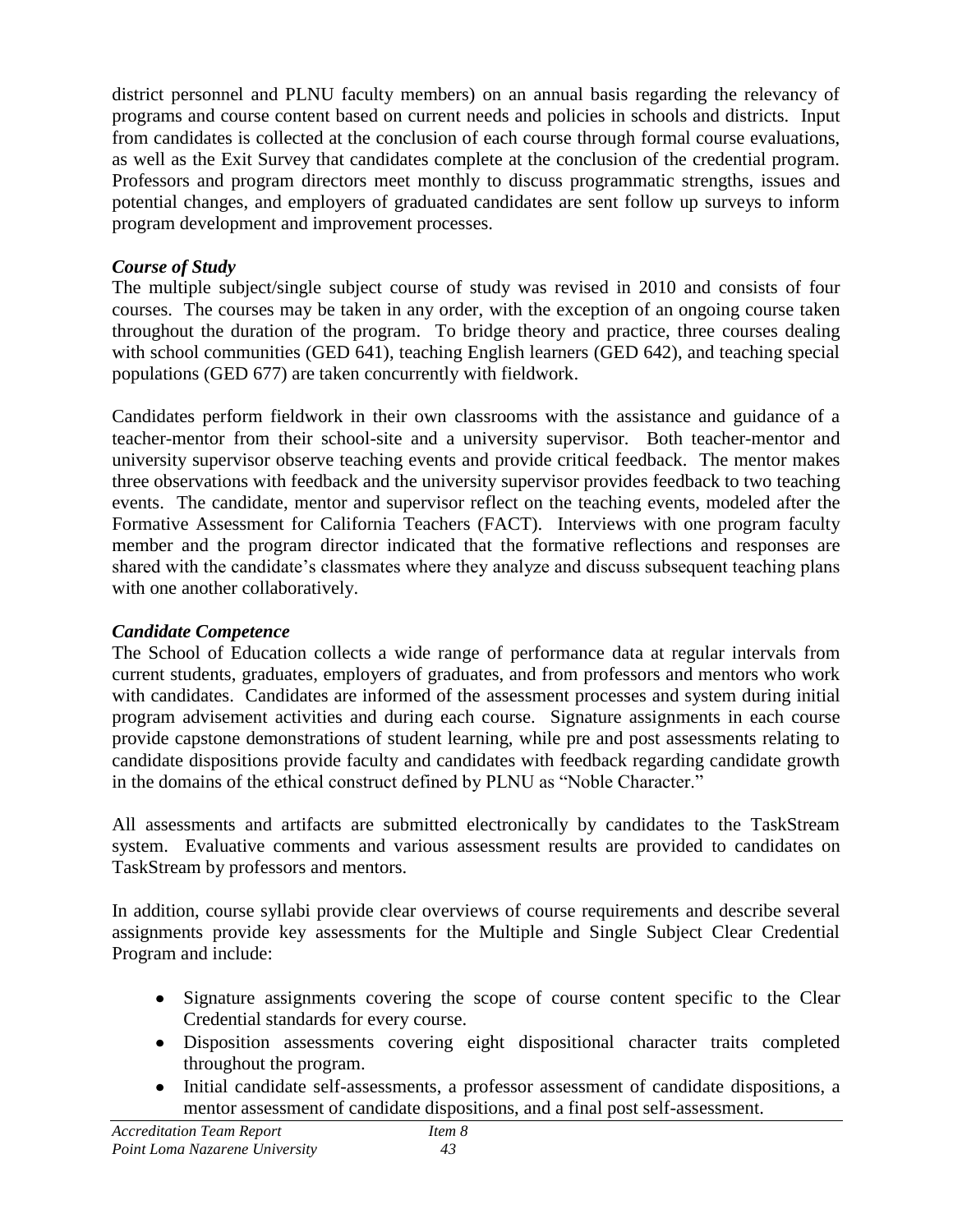Beginning in 2010-11, an assessment of professional dispositions (e.g, Noble Character) was conducted at multiple points in the program (fall, winter, spring). These assessments are archived on TaskStream. The program director reports that to this date, only a small number of Clear credential candidates have taken the Professional Disposition Assessments, but the assessment shows real promise in the evaluation of candidates.

## **Findings on Standards**

After review of the institutional report and supporting documentation and after conducting interviews of candidates, faculty and supervising practitioners, the team determined that all program standards in the Preliminary Administrative Services Credential Program are **Met.**

## **Clear Education Specialist**

## *Program Design*

The Associate Dean for the Master of Arts in Teaching (MAT) provides leadership and oversight for the credential and is assisted by the Program Director for Special Education. At each regional center, there is a special education faculty member who provides support, advising, and coherence for the program. All report to the Dean of the School of Education.

The three larger regional centers (Arcadia, Bakersfield and Mission Valley) each have full-time Special Education faculty responsible for supporting the program at the site while the fourth, and considerably smaller site employs adjunct faculty to administer the program. The program also has a director who is responsible for collaborating with and coordinating the four centers to ensure that the program is coherent and aligned. In total, the program is served by a team of four full time faculty and approximately 10 adjunct faculty.

Feedback from program directors and faculty members reveal that the Special Education full and part-time faculty members meet monthly at MAT meetings and bi-monthly as a special education team. In addition, the Associate Dean meets monthly with credential analysts and field experience coordinators to communicate any decisions made by the special education team. Feedback from program faculty indicates a high level of cooperation and collaboration among and between faculty members and between faculty members and university administrators.

Candidates experience two fieldwork opportunities during the program: one in the reflective coaching course and the other during one of five special education authorizations. Interview feedback from several program graduates revealed a high level of satisfaction with the quality of fieldwork activities and especially as they effectively aligned theoretical concepts covered in coursework with practice. One graduate stated fieldwork allowed her to try out knowledge from graduate courses in her own classroom. Another graduate indicated that fieldwork supervisors were always there to provide help when she needed it.

Major changes were made in the Clear Education Specialist program in response to the implementation of new Clear program standards beginning with the spring semester in 2011. As a result, data pertaining to candidate competence and other program outcomes subsequent to these changes are very limited. A more detailed description of program modifications is provided in the Biennial Report. The design of the new program included a revised Master of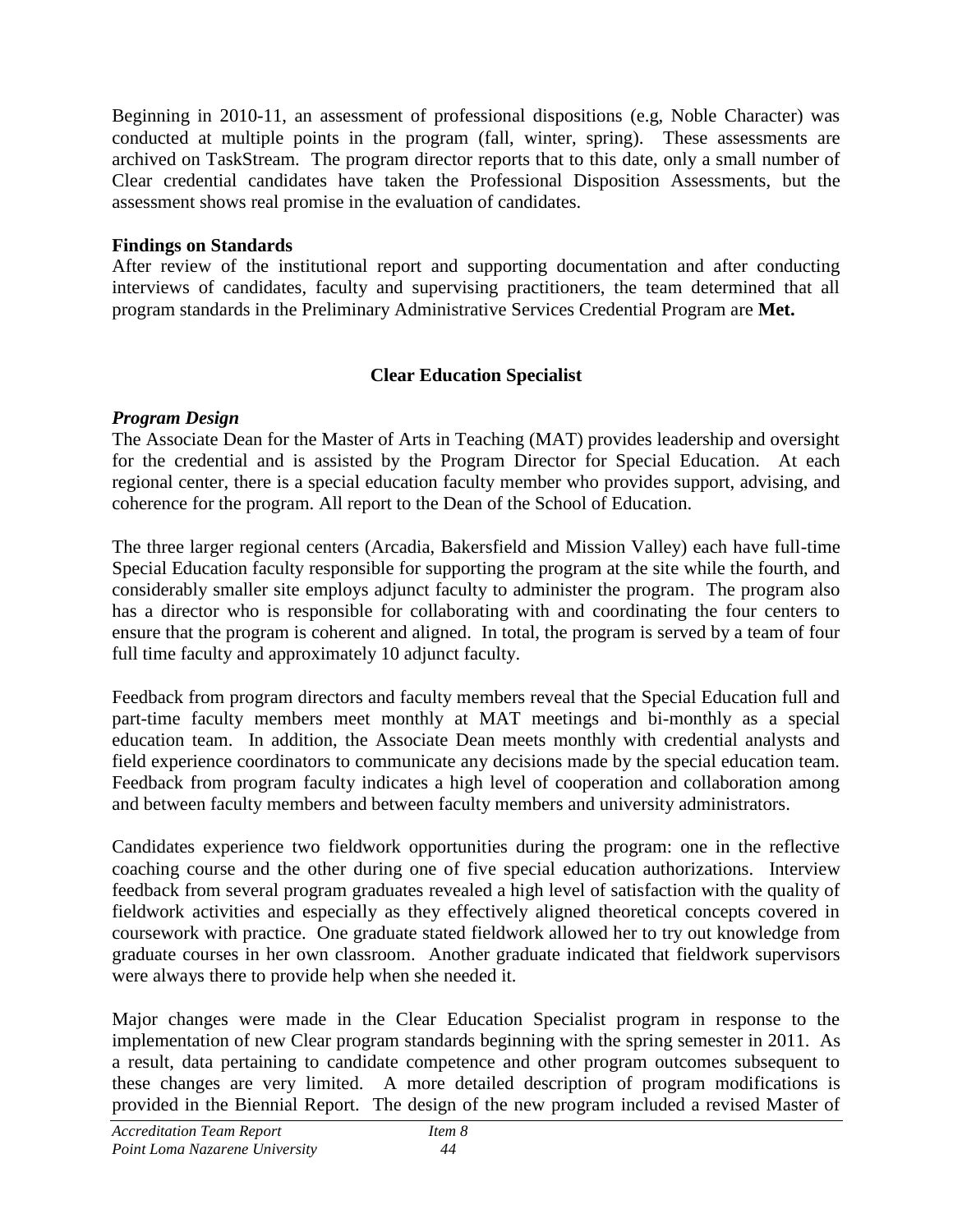Arts in Education, with a concentration in Special Education. Application for a substantive change with WASC was made and approved for the conversion to a stand-alone degree, Master of Arts in Special Education (MA SPED).

## *Course of Study*

The clear education specialist program includes coursework in the following:

- Reflective Coaching and Induction
- Shared Leadership, Legislation, and Due Process
- Universal Access: Equity for all Students OR Advanced Assessment and Behavior Analysis
- Additionally, the clear credential program includes a choice of selecting one of five Added Authorizations for Special Education (AASE). The current authorizations available include: Autism Spectrum Disorders, Traumatic Brain Injury, Other Health Impaired, Early Childhood Special Education, or Emotional Disturbance.

The coursework aligns with the School of Education's learning outcomes, which include:

- Working collaboratively and communicating effectively.
- Engaging in scholarly, professional, personal and spiritual growth.
- Embracing the positive power of diversity through development as advocates for equity and access.
- Serve as research-based transformational leaders within educational organizations.

Interviews with several program completers verified that these four outcomes were common threads throughout the curriculum.

At the beginning of the program, the candidate and the university advisor meet to discuss and frame the candidate's individual induction plan. The candidate then works with his or her fieldwork supervisor in the reflective coaching course to improve the teaching practice either in his/her own classroom or in a secure fieldwork placement. Candidates uniformly report that they meet frequently with university advisors, fieldwork supervisors, coursework faculty members, *and* site level administrators throughout the program. Their feedback supports comments made by faculty members and program directors that PLNU strives to provide ongoing and personalized advisement and support.

Effectiveness of coursework and candidate competence is reflected by the assessment of candidate performance on four signature assignments. Course syllabi and supporting assessment materials delineate assessment standards, procedures, and rubric scoring criteria.

## *Candidate Competence*

Candidates and graduates reported during interviews that they are regularly assessed throughout the program, which was confirmed by faculty. Upon enrollment, candidates meet with their advisors and are apprised of performance expectations and assessment criteria. Throughout the clear credential program, candidates complete four signature assignments. Completed signature assignments are uploaded by the candidates onto the TaskStream website where they are assessed by the professor using a four point rubric. These assignments include:

- PLNU Education Specialist Individual Induction Plan
- Universal Design Lesson Plan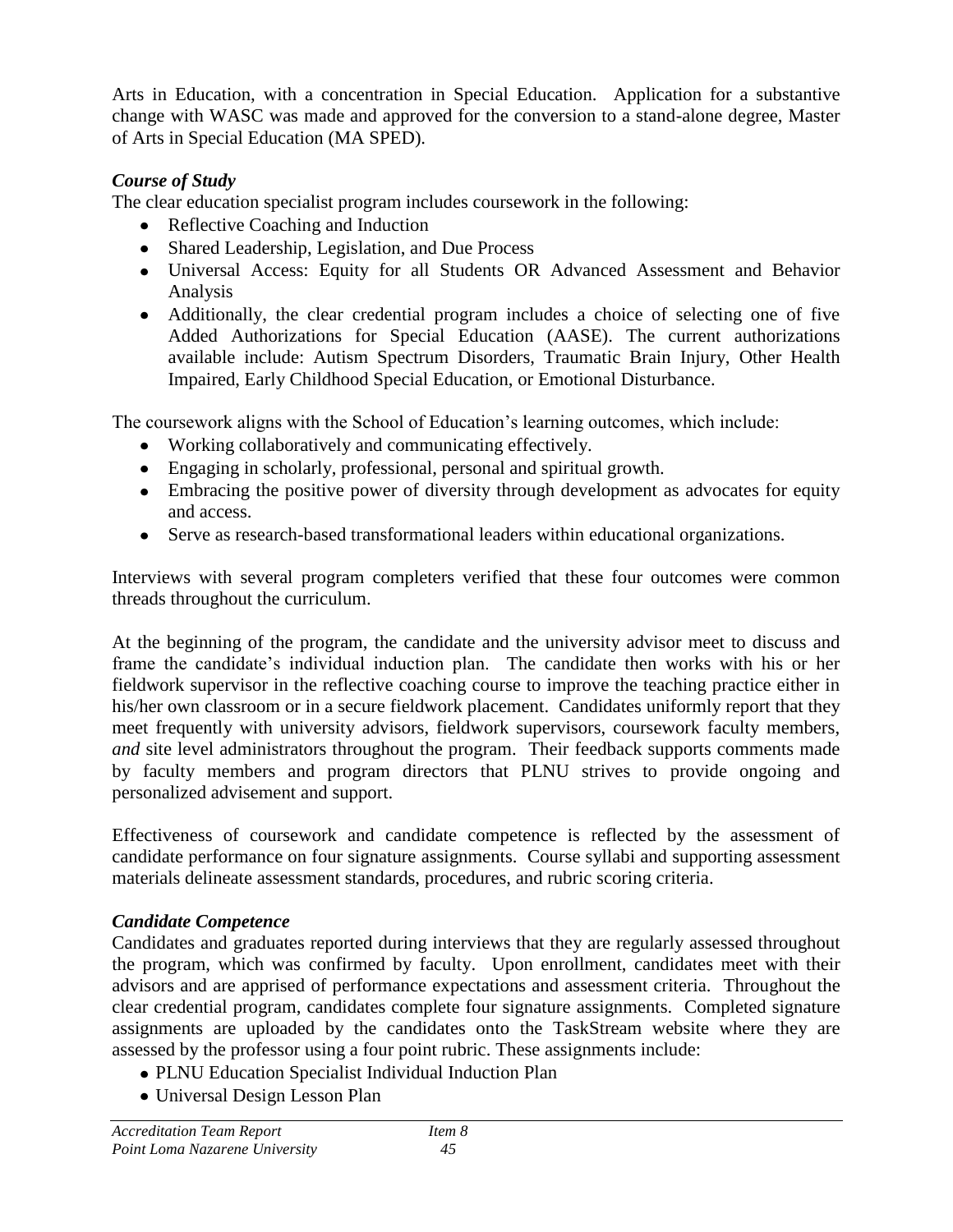- Comprehensive Philosophy and Action Plan of Assessment and Behavior Support
- School Scan Project

Candidates are informed of their progress on assessments through TaskStream. To complete the clear credential, candidates must also complete the ongoing mentoring course that contains a personalized assessment that ensures candidate growth towards the standards. When asked during an interview to comment on the quality of mentoring, all students in a Clear credential course responded that the mentoring course provided constructive feedback and guidance as they progressed through the Clear credential program.

Candidates are assessed on their Dispositions of Noble Character beginning in the initial class within the Clear Education Specialist program*.* At the end of the course, candidates once again self-assess their Dispositions. These are reviewed and recorded by the professor of record. Candidates also conduct self-assessments in other coursework at specific regular intervals. The professors of record and university support providers also assess candidates on dispositions. These assessments are central to the mission of the program and are used both formatively and summatively. One faculty member noted during an interview that he has counseled students out of the program who scored poorly on the Noble Character Dispositions assessment. *Note: During 2011 only one candidate completed this assessment.*

## **Findings On Standards**

After review of the institutional report and supporting documentation and after conducting interviews of candidates, faculty and supervising practitioners, the team determined that all program standards in the Clear Education Specialist Credential Program are **Met.**

## **Preliminary Administrative Services**

## *Program Design*

Program leadership is provided by the Associate Dean for Educational Leadership and four lead faculty members representing the four regional centers. The leadership team meets monthly on the main campus and a second time, two weeks later, via video conferencing. Evidence regarding leadership structure and functions was acquired through interviews with the Associate Dean, regional program directors, and PLNU program documents.

Interviews with program faculty and supervisors at all four campus centers, and the Associate Dean confirmed that communication within the program and with the university occurs through a variety of meetings, committees, catalogues, and handbooks. All faculty members meet on a monthly basis. This meeting is scheduled on the same day as the university's monthly faculty meeting, ensuring all full-time faculty member in the unit attend both meetings. Program oversight, design, implementation, and evaluation protocols are managed by a team comprised full-time, part-time and, when possible, adjunct faculty, teaching in the program. The committee monitors proposals for program changes, evaluates their effectiveness, analyze assessment data, drafts the program assessment documents submitted to CTC, and develops written policies in program handbooks. Finally, internal communication among students, faculty, program administrators is facilitated by the use of TaskStream and e-class software.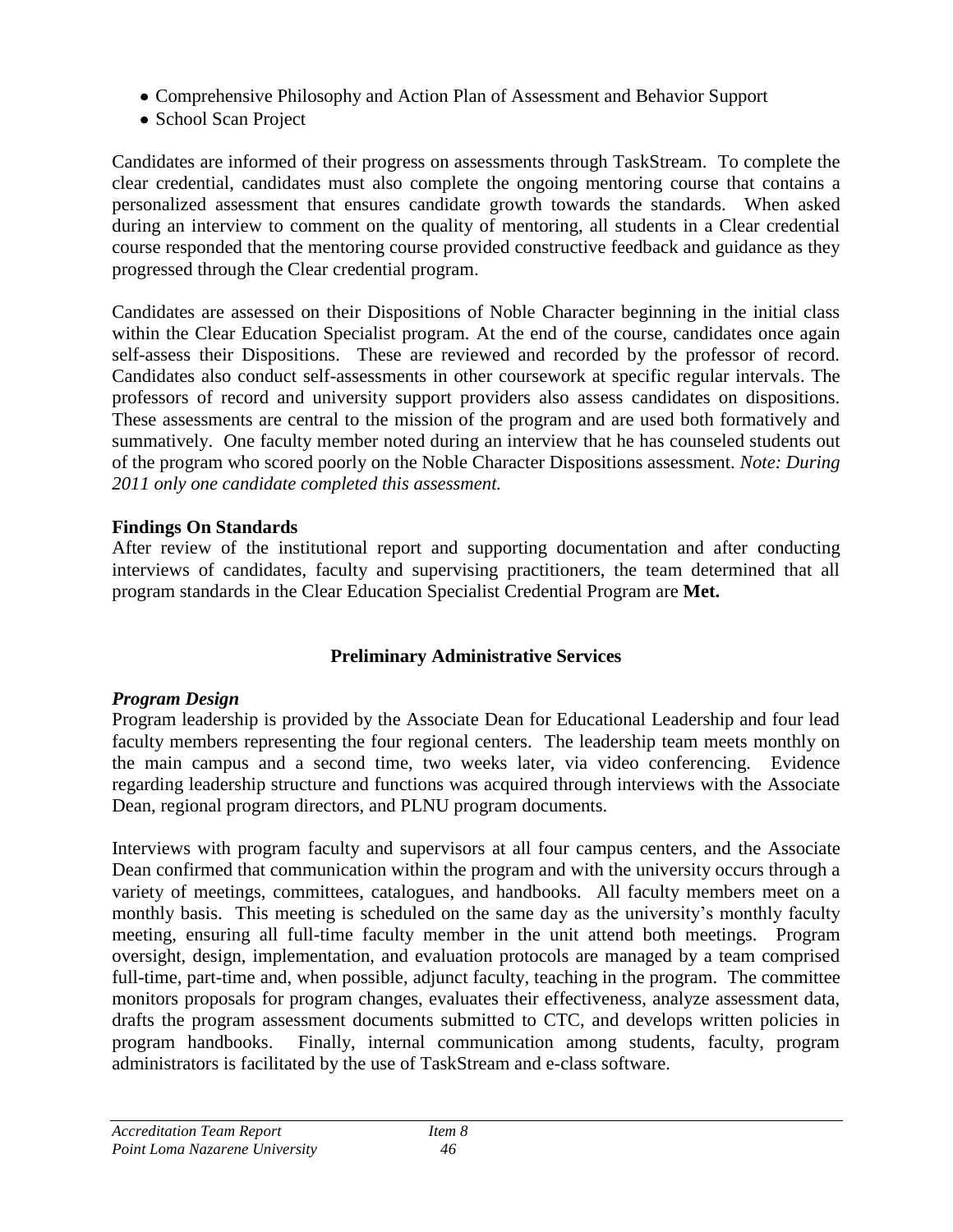Program documents, course syllabi, the website, and college catalogue provide overviews of coursework and related requirements. The program is comprised of 24 semester units consisting of six classes framed around each of the six California Professional Standards for Educational Leaders (CPSELS). Fieldwork activities (6 units per year) are held concurrent with courses and provide evidence-based applications of the CPSEL standards and related theories that undergird the profession. The alignment of fieldwork and course content is evidenced through course syllabi, program handbooks, and confirmed by program faculty members and directors.

Each course, and the accompanying fieldwork activities, occurs over an eight week period. During this time, each candidate is coached and supported by a university fieldwork supervisor and a site administrative supervisor. According to program completers and candidates, the fieldwork activities provide a deep and powerful learning experience that aligns theory and practice. In addition candidates and completers unanimously indicated that university and site supervisors provide ongoing and responsive mentoring throughout all stages of the program.

In recent years, the program has made modifications in the following areas:

- 1. Program-wide signature assignments and rubrics have been re-calibrated thereby strengthening inter-rater reliability among faculty members.
- 2. The program handbook has been rewritten to outline uniform procedures and data collection points.
- 3. All fieldwork assignments have been assessed and up-dated to better reflect the CPSELs and to allow for the application of real-work activities. In many cases, fieldwork activities are aligned with both coursework and signature assignments.

Interviews with program leaders, faculty members, employers, and students reveal that stakeholder input is provided in six ways:

- 1. Candidate completion of program evaluations, exit survey, self-assessment of professional dispositions, and formative assessments in each course.
- 2. School of Education Advisory Council meetings are held three times per year to receive input from the community on both program effectiveness and candidate success. During each EAC meeting an educational administration sub-group meets to address EADM program issues.
- 3. Adjunct faculty members meet three times per year to participate in professional development activities and to receive up-to-date information on the program.
- 4. Signature assignments are re-calibrated annually and modifications made as necessary to rubric scoring protocols. Anchor papers are identified.
- 5. Both the program advisor and fieldwork supervisor complete assessments of candidate dispositions and performance on fieldwork assignments.
- 6. A survey assessment of educational administration alumni and their employers is administered one year after graduation.

## *Course of Study*

Each candidate completes six courses (18 units) and 24 fieldwork activities (6 units) that align with the six CPSELS. Other themes such as participating in a democratic society, social justice, and servant leadership are woven across all courses. The program website states that "this is an evidence-based program." This statement was confirmed by students, faculty members, fieldwork requirements, and by examples of signature assignments. Each candidate develops a plan for their graduate level coursework and fieldwork that builds on the evidence of prior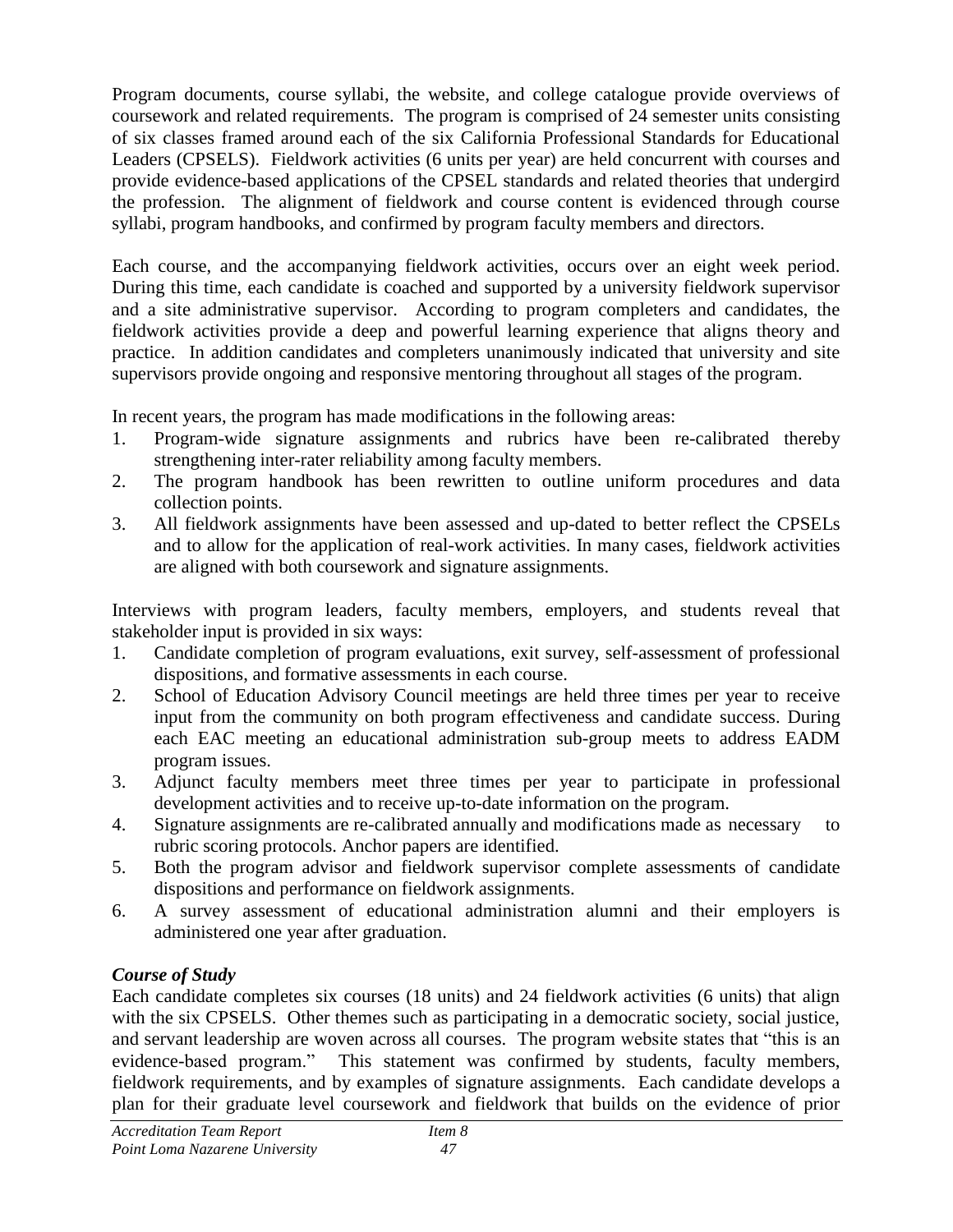knowledge, skills, and dispositions that they bring into the program. In the Mission Valley center, the cohort structure facilitates the articulation and progressive development of knowledge and skills. According to the Associate Dean and two regional program directors, the lack of a cohort structure at the Bakersfield, Arcadia, and Corona centers provides student flexibility in terms of program entry and exit, but also limits the ability to progressively build upon prior coursework and learning activities.

Site and university fieldwork supervisors and program candidates concur that the alignment of coursework and fieldwork is coordinated by university and school site fieldwork supervisors who meet with each candidate to develop an individualized work plan. Course syllabi and the program handbook show that fieldwork activities are representative of the skills, knowledge, and dispositions described in the CPSELs needed to perform at the basic entry level of administrative work. Students and faculty members also confirm that within each course the issues of equity, justice, second language learning and student achievement are discussed and applied through fieldwork assignments. The development of "noble character" is a seminal theme that runs across all program components and is commonly understood by all stakeholders.

According to the Associate Dean, university fieldwork supervisors are chosen on the basis of their depth and breadth of experience in the field of public school administration. Supervisors (and faculty members) must also reflect values and beliefs that are consistent with faith-based education. Supervisors and program students confirmed that they meet at least six times per year with candidates to assess their progress, the quality of tasks completed, and their overall effectiveness and professional dispositions.

The effectiveness of coursework is reflected in the analysis of candidate competency across all six signature assignments. On a scale of 1 (low) to 4 (high), candidates average over 3.5.

At program completion, candidates complete an on-line exit survey, which provides candidate input and perceptions of program and faculty quality and effectiveness as well as suggestions for program improvement and change. In addition, alumni are surveyed one year after graduate to assess the impact of the program. More detailed analysis of the exit and alumni survey results are provided in the 2011 Biennial Report.

## *Candidate Competence*

The program provides clear formative and summative assessment and transition points (or gateways) three times during the year (fall, winter, spring). These assessments include course grades, signature assignment scores, and feedback from site and program supervisors. Initially, candidates are assessed for entry into the program through an initial interview, a writing sample, two letters of recommendations, an initial dispositions interview, and a transcript review.

Candidates within the Preliminary Educational Leadership program are provided multiple opportunities to critique and reflect their work in the context of student learning. This is accomplished through candidate learning outcomes (CLOs) for each course (see program handbook) and a signature assignment in all six courses (see syllabi), which require the candidates to demonstrate how to create a positive learning environment for student learning, the collection and analysis of student achievement data, and strategies for continued improvement of student learning. In addition, the program has conducted a quality review of key program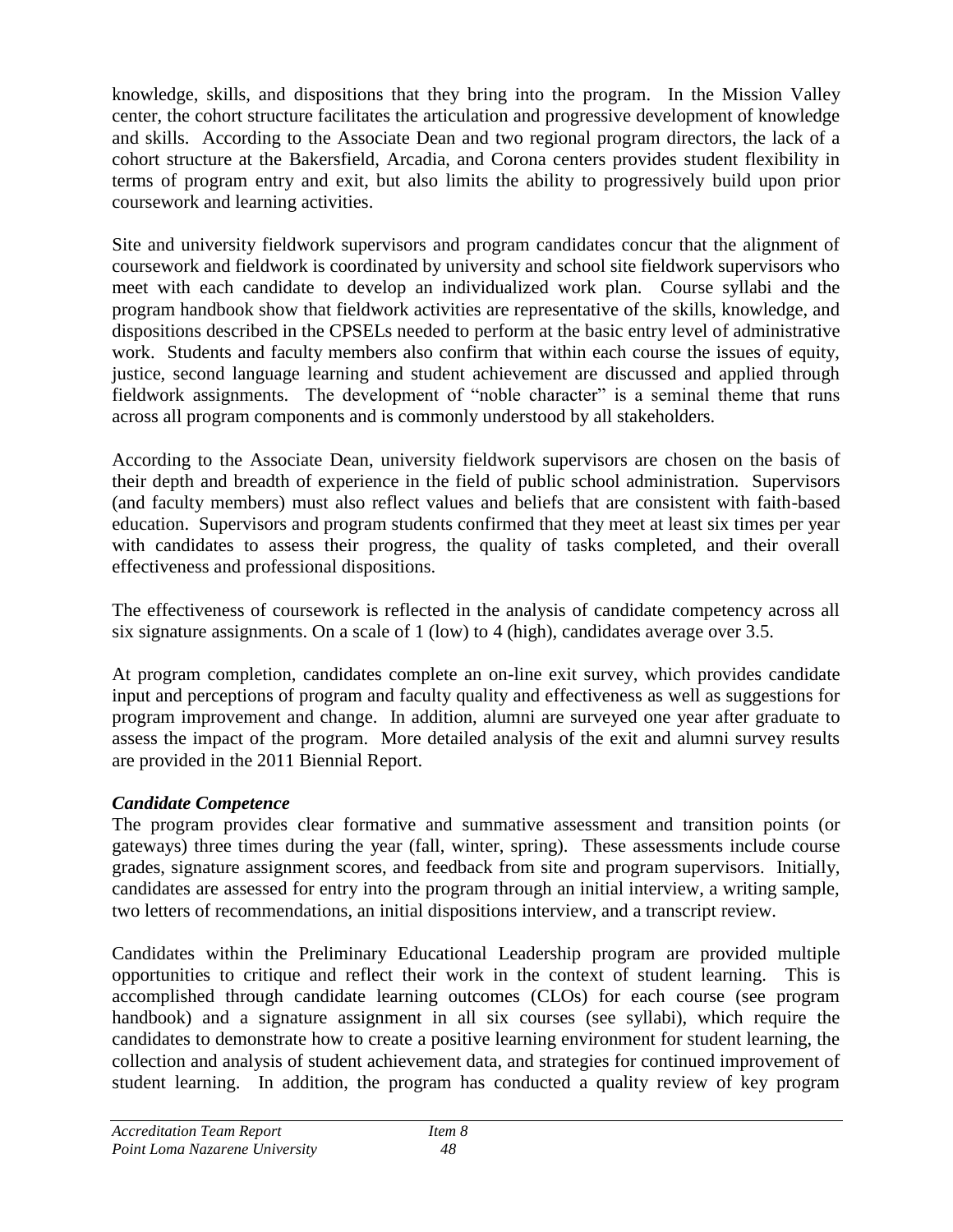assessment tools and signature assignments (see Biennial Report). Task Stream is used to archive, organize, analyze, and report on all signature assignments.

Candidates receive advice about how they will be assessed in the program during the initial advising process, through the handbook, and throughout the program as course assignments are introduced. Interviews with candidates and completers indicated a high level of satisfaction with program advisement and assessment protocols and communications.

#### **Findings on Standards**

After review of the institutional report and supporting documentation and after conducting interviews of candidates, faculty and supervising practitioners, the team determined that all program standards in the Preliminary Administrative Services Credential Program are **Met.**

## **Clear Administrative Services**

## *Program Design*

The clear administrative services program was CTC approved in 2004. Program leadership is provided by the Associate Dean for Educational Leadership and two program advisors representing the four regional centers. The leadership team meets monthly on the main campus and a second time, two weeks later, via video conferencing. Evidence regarding leadership structure and functions was acquired through interviews with the Associate Dean, regional program directors, and PLNU program documents. Program oversight, design, implementation, and evaluation protocols are managed by a team comprised full-time, part-time and, when possible, adjunct faculty, teaching in the program. The committee monitors proposals for program changes, evaluates their effectiveness, analyze assessment data, drafts the program assessment documents submitted to CTC, and develops written policies in program handbooks. Finally, internal communication among students, faculty, and program administrators is facilitated by the use of TaskStream and e-class software.

Program documents, handbooks, and the college course catalogue describe all elements of the program. Interviews with program leaders, faculty, and students revealed that these documents are readily available and uniformly understood.

The program is comprised of two three-unit courses with an emphasis on reflective coaching and induction. University coach-supervisors meet at the beginning of the program with candidates and their district mentors to develop an individual induction plan based on the California Professional Standards for Educational Leaders (CPSEL) and work with them throughout the program in a coaching format to support candidate mastery, competence and successful completion of the induction goals. Coaches include the Associate Dean, program directors at the four campus centers, three part time faculty members, and seven adjunct faculty members. All university coaches have received training and certification through the Association of California School Administrators (ACSA) and New Teacher Center (NTC) Coaching Leaders Around Student Success (CLASS) program. A sub-group of the school of education advisory council meets three times per year to review program outcomes and to assist in the development of strategic plans for ongoing improvement.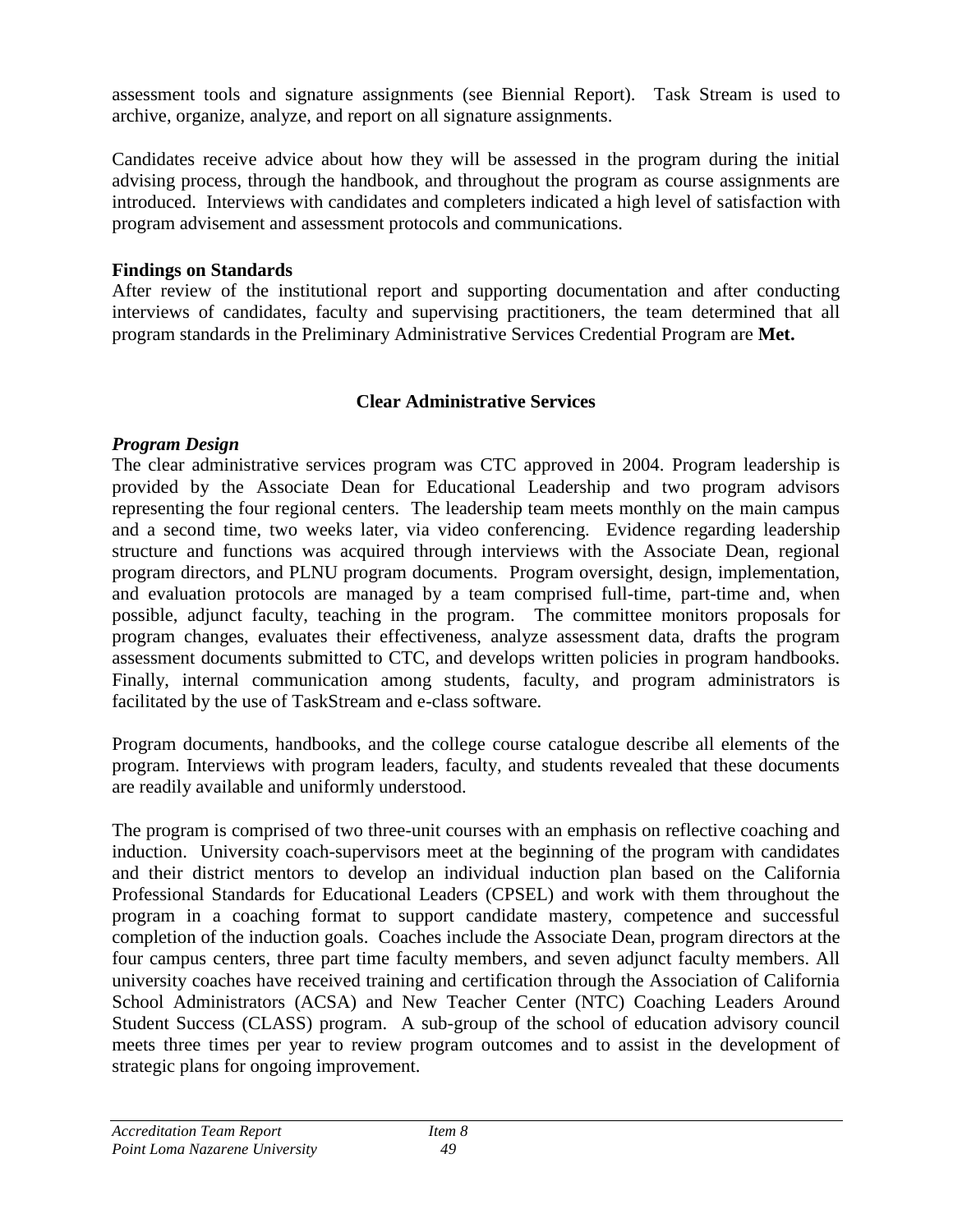The Clear Credential consists of two graduate level, field based courses. The Individualized Induction Plan (IIP) is designed in collaboration with the candidate, the employing school district mentor, and the University Supervisor, and serves as the document through which the candidate's strengths, needs and professional growth needs are addressed. The plan consists of at least two major CCTC themes/CPSEL areas, each with identified, specific goals and a means for assessing those goals. Progress on the IIP is monitored regularly by both the University coach-supervisor and the site/district supervisor. In addition, the candidates participate in at least two professional development activities that address the goals in the IIP. A reflective summary is then developed for each of the activities, including expected outcomes and an instructional design for site implementation. Interviews with program candidates and completers reveal that the induction program has helped to deepen the knowledge, skills, and dispositions acquired in the preliminary credential program, while providing useful guidance in the development of their current job skills.

Communication within the program and with the university occurs through a variety of meetings, committees, catalogues, and handbooks. All faculty members meet on a monthly basis. This meeting is scheduled on the same day as the university's monthly faculty meeting, ensuring all full-time faculty member in the unit attend both meetings. An Educational Leadership program committee oversees the program design, implementation, and evaluation. Membership includes all full-time, part-time and when possible, adjunct faculty, teaching in the program. The committee monitors proposals for program changes, evaluates their effectiveness, analyze assessment data, draft the program assessment documents submitted to CTC, and develop written policies in their program handbooks.

Recent program modifications include

- Revised program handbook implementing uniform procedures and data collection points and processes for dispositions, program completion, and fieldwork across centers.
- Collection of data on student dispositions and employer follow up surveys.
- Created process/procedures for posting all required program data points and paperwork submissions for coursework and induction planning electronically on TaskStream.
- Created formal program transition points in the fall, winter, and spring to monitor and assess candidate progress.

# *Course of Study*

The course syllabi and handbook show that the two required courses are specifically aligned with the coaching component. Together all elements of the curriculum support the induction planning requirements for the clear credential. Interviews with candidates and program completers revealed a high level of satisfaction with the structure and implementation of the Clear Credential process, with specific acknowledgement for the helpful expertise of program coaches. Interviews with employers also verify that the program effectively supports and cultivates the competence of newly hired administrators through meaningful and ongoing coaching and through a spirit of collaboration between PLNU coaches and site/district supervisors. Candidates and completers report high levels of satisfaction with program advisement provided by both coaches and program directors at the four campus centers.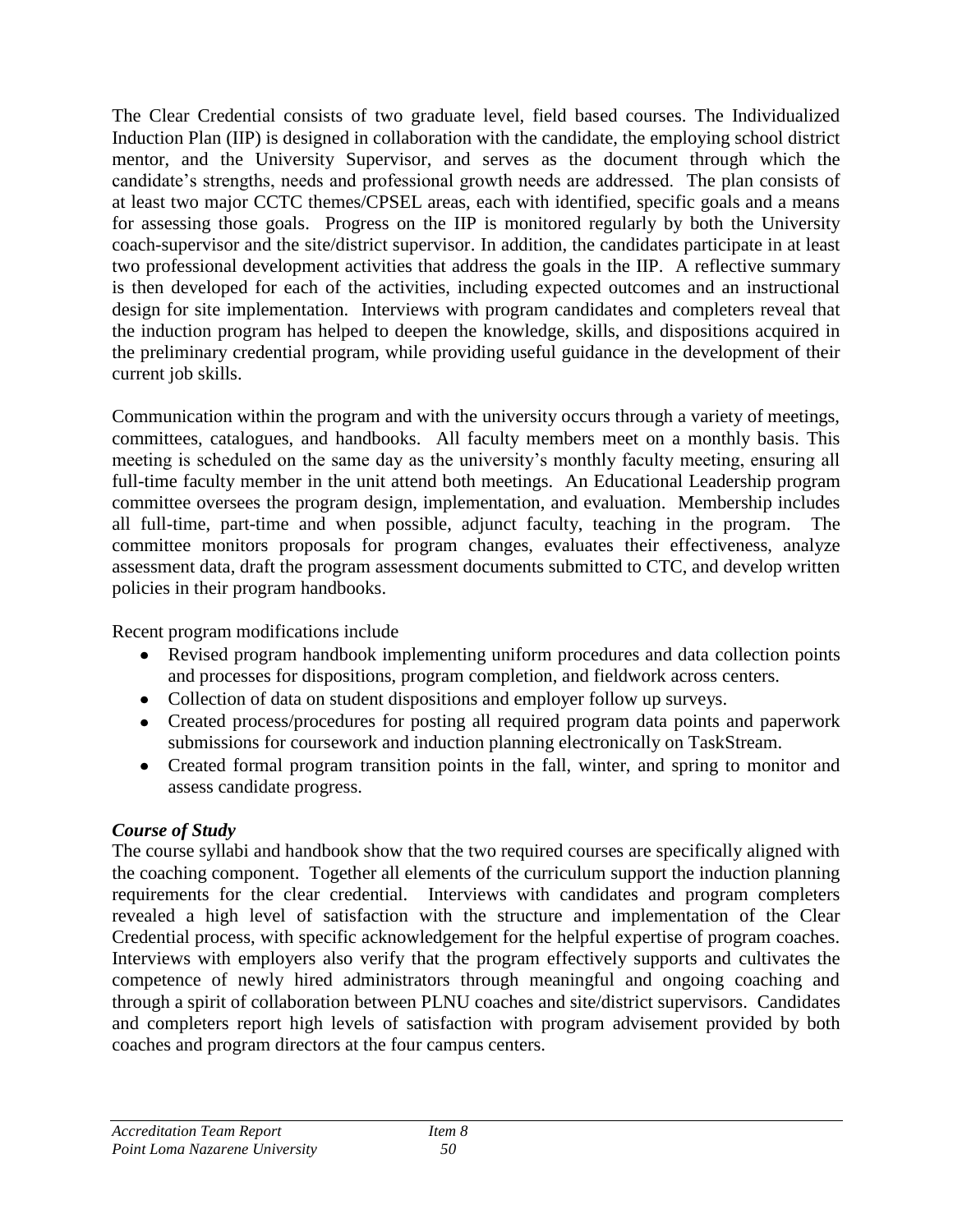## *Candidate Competence*

All professional clear administrative credential program candidates are required to complete a self-assessment of their leadership skills and competencies using a five point rubric based on the California Professional Standards for Educational Leaders (CPSEL) fieldwork supervisor/coach in developing an Individual Induction Plan (IIP). The CPSEL Initial Self-Assessment is archived in TaskStream for data analysis and program improvement purposes. One self-assessment is done at the beginning of the program and one at the completion of the program. In addition, candidates complete a Dispositions of Noble Character self-assessment of the character traits necessary for success as an educational leader. Assessments are archived in TaskStream for data analysis and program improvement purposes.

According to program documents and interviews with program directors, at the beginning *and*  completion of the Clear Credential program each professional clear administrative credential candidate asks a small, randomly selected group of their certificated and classified staff to complete an anonymous survey of the candidate's competence as an educational leader. This assessment is specifically aligned to the goals and objectives described in the IIP. The survey is based on the CPSELs and scored using a five-point rubric. The responses are not seen by the candidate and are sent to the university supervisor/coach for compilation and analysis. The compiled responses are provided to the candidate and form the focal point of a coaching conversation that leads to the development of the IIP. The survey results are archived in TaskStream for data analysis and program improvement purposes.

At program completion each candidate completes an on-line exit survey, which provides candidate input and perceptions of program and faculty quality and effectiveness as well as suggestions for program improvement and change.

The School of Education has established a unit wide system of surveying alumni and employers one year following program completion. These surveys provide data on the effectiveness of the program as well as providing input and suggestions for program improvement and change.

## **Findings on Standards**

After review of the institutional report and supporting documentation and after conducting interviews of candidates, faculty and supervising practitioners, the team determined that all program standards in the Clear Administrative Services Credential Program are **Met.**

## **Pupil Personnel Services: School Counseling**

#### *Program Design*

Point Loma Nazarene University offers the Pupil Personnel Services credential program at the Mission Valley, Arcadia, and Bakersfield campuses. Currently, there is one full-time faculty member who oversees the entire program. There is also a one part-time faculty that works with the Pupil Personnel Services program. The program director is responsible to maintain program structure, scheduling, curriculum fidelity, and accreditation requirements. The PPS program director reports to the Associate Dean in the School of Education. In interviews with the president and provost, it was evident that leadership takes a hands-on approach to program management.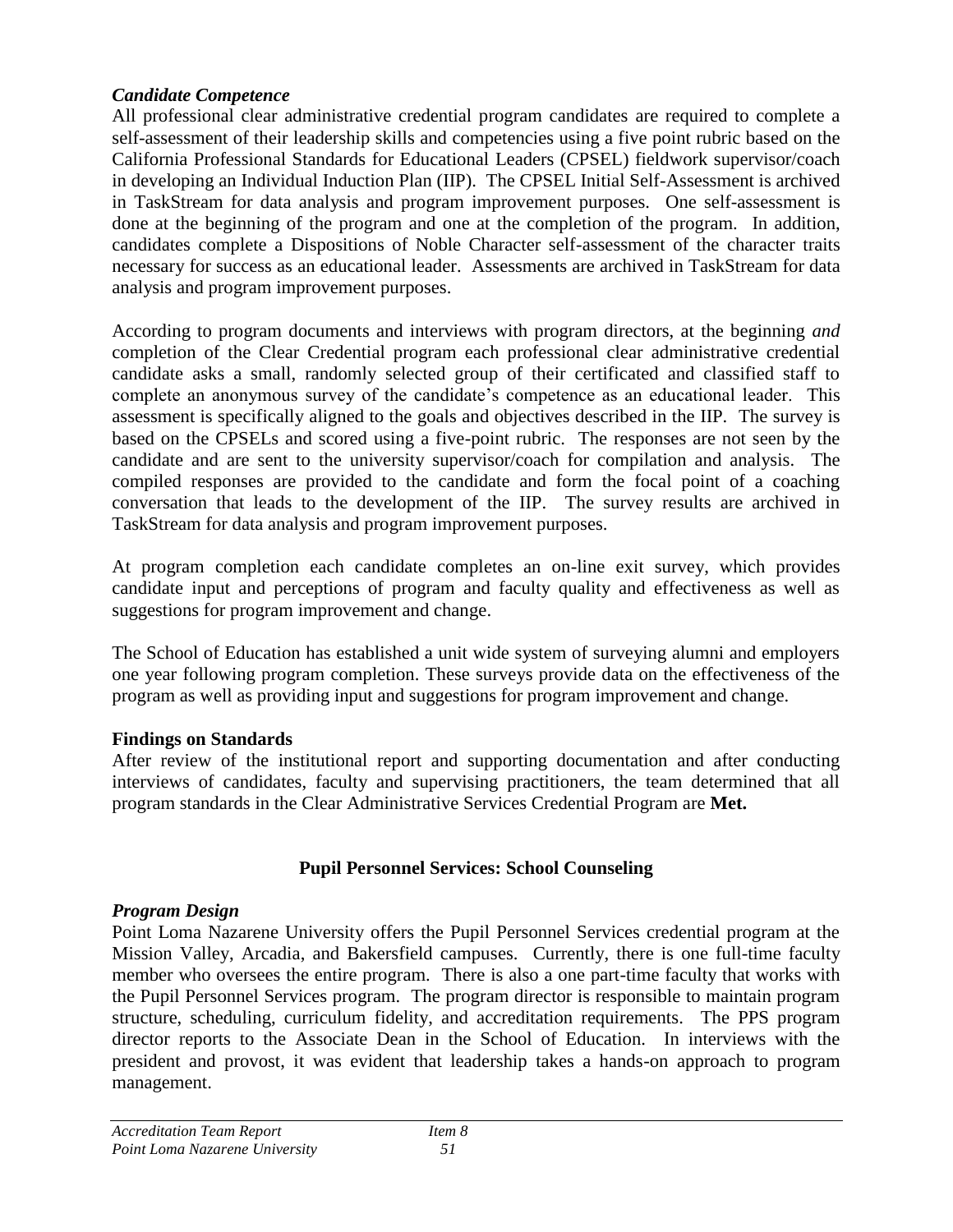Within the PPS credential program, the part-time and full-time faculty members communicate with and evaluate each adjunct faculty who teach in the program. Advisors are assigned at each center to meet student needs. The Associate Dean, Program Director and Part Time faculty meet every month to address overall program and accreditation tasks. According to interviews with the faculty, the Associate Dean communicates with the institution on behalf of the PPS program.

The PPS School Counseling Program consists of 48 semester credits and is designed to be completed in two academic years. Courses are held in eight-week terms (quads) in the evenings, Mondays through Thursdays to better serve the university's working clientele. There are 10 courses per term, and two courses are taught on either a Saturday or an online format. Candidates are required to take a one unit practicum which includes 100 hours of practicum experience. Afterwards candidates must complete six units of fieldwork which requires 600 hours of field experience. Additionally candidates take two units of School Counseling Seminar associated with the fieldwork assignments. All candidates have a university level supervisor and an onsite supervisor. Candidates expressed their satisfaction with receiving both these supports during their fieldwork experiences. The university fieldwork site is required to visit the fieldwork site and onsite supervisor at least once, and maintains regular contact with the candidate throughout the fieldwork experience. On site supervisors are usually provided a site supervisor handbook which includes university guidelines and protocols.

After successful completion of required coursework, fieldwork experience, and completing the portfolio assignment, candidates are eligible to apply to the state for a PPS credential. The Credential Analyst indicated that they are then involved in helping the candidate to apply for the credential.

Over the last year the program has undergone a significant shift in their leadership structure. The Program has also decided to stop offering the program at the Arcadia campus. The leadership has shifted from one full time faculty, who has decided to work on a part time basis, to the only remaining full time faculty member. Additionally, the program has hired a full time fieldwork director to oversee all the fieldwork components of the program. These tasks include revising the fieldwork manual for candidates and supervisors and maintaining fidelity of the fieldwork program to all fieldwork sites. Another significant change is in the university decision to close the Arcadia campus. The PPS program has a large number of candidates in the Arcadia campus, and has developed a plan to work with each candidate in order to ensure they receive the support they need to complete their degree requirements. Interview with candidates in the Arcadia campus indicated that, although they were disappointed and sad that the program was proving the individual support they need to finish their requirements.

The School of Education has advisory boards at each center that meet several times throughout the year. The advisory board includes key constituents in the PPS community, and during board meetings information and suggestions are made for program improvement. One comment from some advisory board members indicated that a behavioral emphasis change was made in the program, based on needs from a local partner school.

## *Course of Study*

The three themes of the university, Equip, Transform, and Empower, are intricately woven into the course content, curriculum, and university experiences. Practicum and fieldwork experiences are coordinated with coursework both in what has to be completed before those experiences and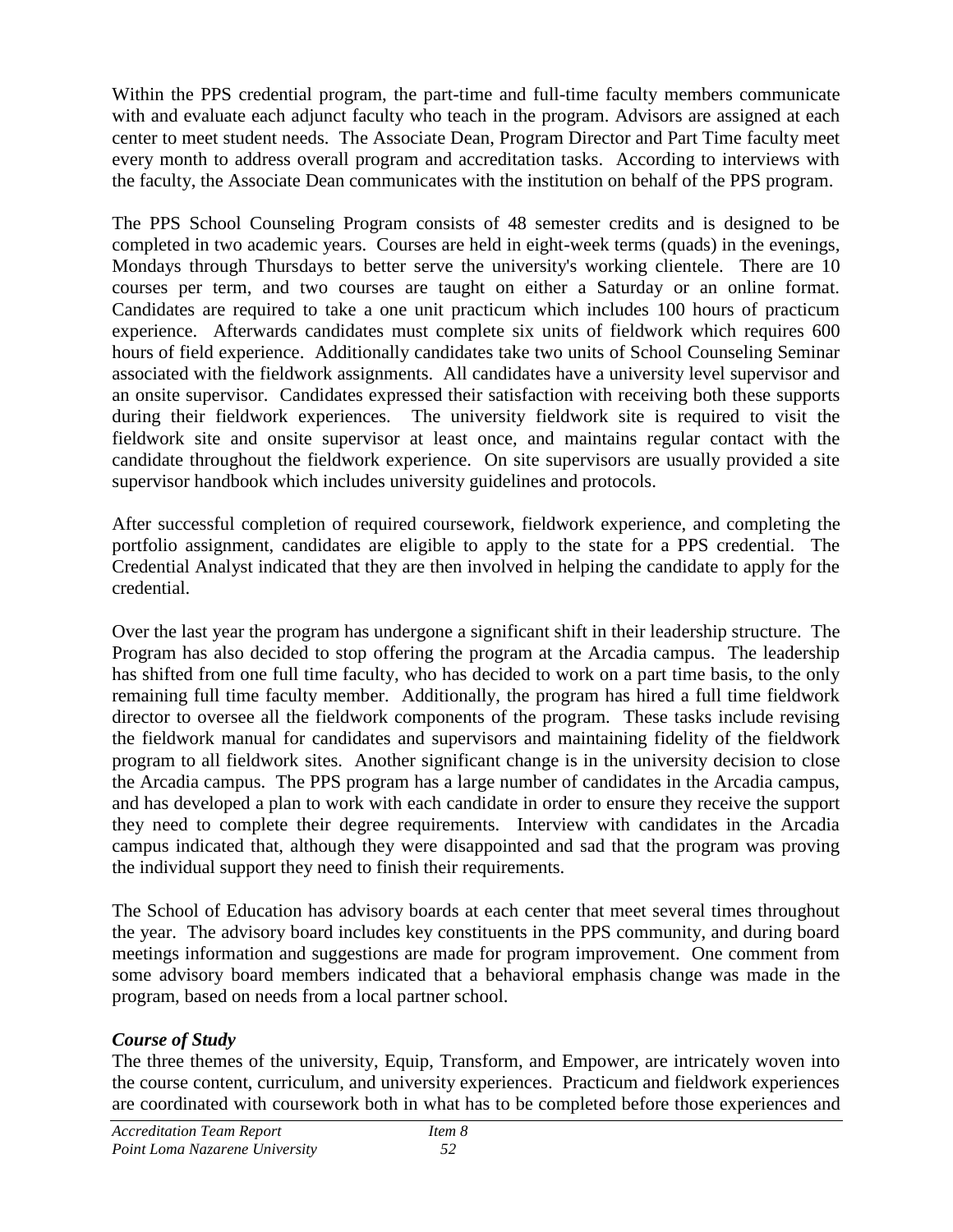what courses are to be taken concurrently with the practicum and fieldwork experiences. The remaining courses are scheduled so that full-time candidates can take additional courses and part-time candidates can take one course per quad. The program course work is sequenced to provide candidates a foundation of theoretical knowledge combined with practice within a school counselor's role. Candidates are evaluated throughout the program through signature assignments, disposition assessments, and field work supervision. Both supervisors and candidates indicated their appreciation of the evaluative process, especially the dispositional component with several alluding to the program's ability to teach to the whole person.

In addition to content focused coursework, candidates in the School Counseling Program must complete a minimum of 100 hours of practicum fieldwork and 600 hours of internship/final fieldwork. The majority of these hours must be completed in a K-12 public school setting. All hours must be under the supervision of an onsite experienced professional school counselor with a pupil personnel credential in school counseling. Candidates reported that the supervision was excellent, and all candidates interviewed stated that their supervisor was always available to meet with them and discuss any issues.

Adjunct faculty serve as university supervisors for both internships and practicum. All supervisory faculty hold a PPS School Counseling credential and have two or more years of experience. Most have worked with the program for several years. In interviews with the adjunct faculty, they indicated their appreciation of the program's acknowledgement of their expertise. They indicated that through working closely with the full and part time faculty, they were better able to present their course content. The adjunct faculty meet with the other adjunct faculty, full time faculty, and part-time faculty during program faculty meetings, held at least 3 times a year. Some of the faculty expressed that these meetings help everyone feel connected to the university and allows continuity between the different sites. Adjunct faculty also participate in evaluating candidate dispositions. These two sources of collaboration and feedback offer the full and part-time faculty a way to provide oversight of the program, while also getting information from adjuncts about Candidate status.

## *Assessment of Candidates*

Candidates in the PPS school counseling program are assessed with both qualitative and quantitative measures. The qualitative component can be found in the continual assessment of candidate dispositions, which are now uploaded and evaluated on TaskStream, according to program leaders. The quantitative measures are used with knowledge and skills and can be found in the assessment of signature assignments which are also uploaded and evaluated with a four-point rubric on TaskStream.

Candidates are evaluated through four phases of the PPS program utilizing signature assignments, dispositions, fieldwork experiences, and portfolio which are assessed on TaskStream as of fall 2011. Additionally, according to interviews, the program is planning to use TaskStream to evaluate site supervisor candidate evaluations. Prior to the implementation of TaskStream in the fall 2011, data is available in a hard copy format and reported in the program's biennial report to the state. The staff and administration indicated that they are completely confident that TaskStream has the capacity to manage the type of data they intend to compile over the next few years.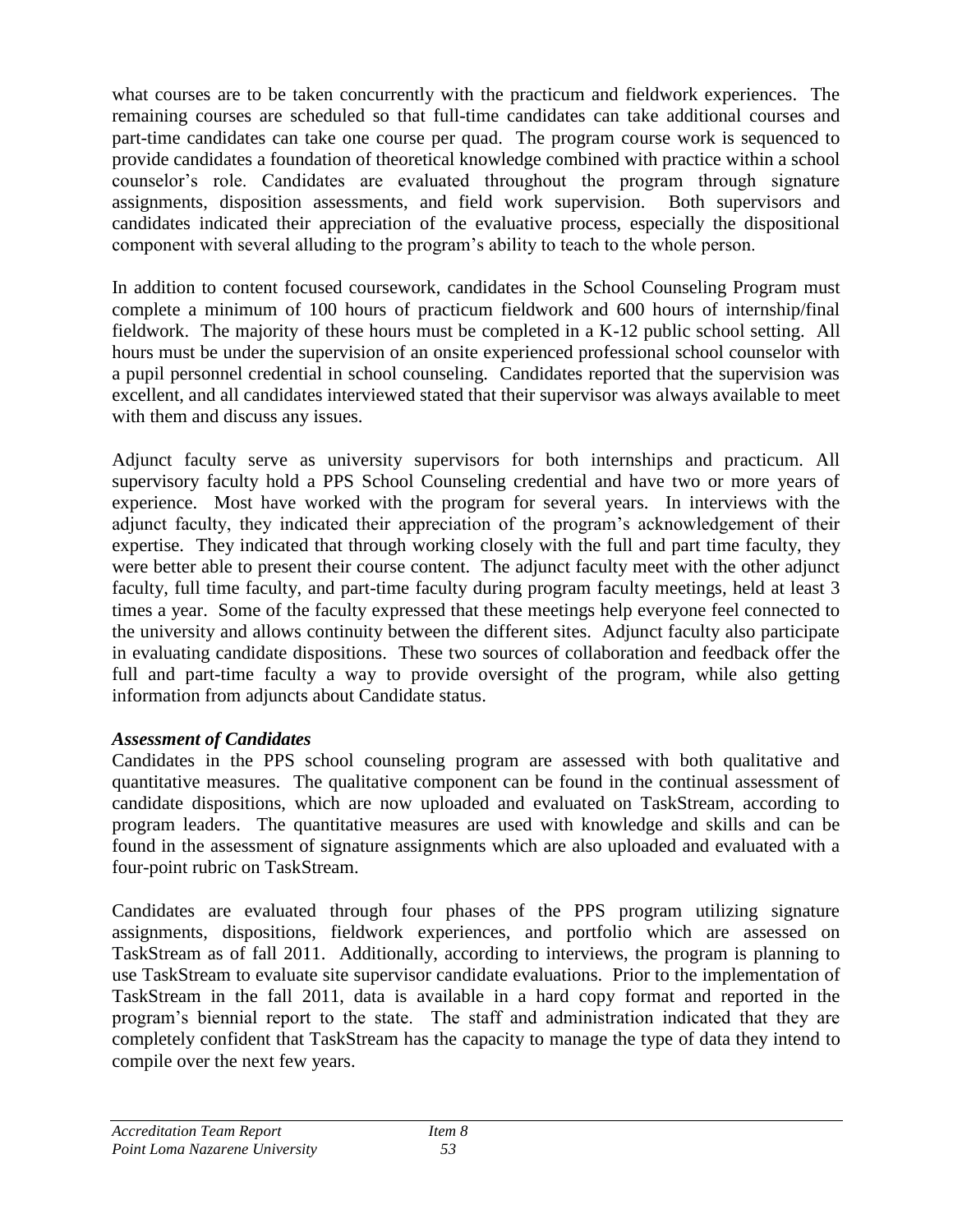The information from the signature assignments, dispositions, and portfolios are used in the final determination on candidate credential eligibility. The university fieldwork supervisor completes the final disposition assessment and evaluates the candidate's portfolio, which addresses every program standard, in order to determine if the candidate meets all the university requirements for credential recommendation.

## **Findings on Standards:**

After review of the Biennial Report, Program Summary, supporting documentation, and interviews of candidates, graduates, faculty, employers and other supervising practitioners, the team determined that all program standards have been **Met**.

#### **Child Welfare & Attendance**

#### *Program Design*

Point Loma Nazarene University offers the Pupil Personnel Services (PPS) credential program with an emphasis in Child Welfare and Attendance (CWA) at the Arcadia Campus. Currently, there is one part-time faculty member who oversees the CWA program. There is also an adjunct faculty that works directly with the CWA program. The program director is responsible to maintain program structure, scheduling, curriculum fidelity, and accreditation requirements. The CWA program director reports to the PPS School Counseling director, who in turn reports to the Associate Dean of the School of Education, according to interviews with PPS program leaders. Interviews with the President and Provost revealed that leadership takes a hands-on approach to program management. The associate dean communicates with the institution on behalf of the CWA program. Because the CWA is offered as a hybrid in the summer, the Institutional Technology Department provides support, training, and supplements any technical needs for the program.

The PPS School Counseling Program consists of 12 semester credits and is designed to be completed over a three-month summer course session, followed by 150 hours of fieldwork. Candidates are required to complete 150 hours of fieldwork under the supervision of a CWA counselor and university assigned supervisor. Candidates are evaluated by their site supervisor on meeting CWA standards, as well as PLNU dispositions. Courses are held on Friday and Saturdays with 10 hours of instruction conducted online. The CWA program director works with local districts to assist with the placement and partnerships between districts and the university. Faculty and candidate interviews confirmed the placement procedures. The School of Education has advisory boards at the Arcadia center that meet several times throughout the year. The advisory board includes key constituents in the PPS CWA community and, during board meetings, information and suggestions are made for program improvement.

## *Course of Study*

The three themes of the university, Equip, Transform, and Empower, are intricately woven into the course content, curriculum, and university experiences. There are three courses and one fieldwork course in the CWA program, for a total of 12 units. Candidates must have completed a PPS credential, or be enrolled in a program leading to the PPS credential, in order to participate in the program, this was verified by program documents and interviews. Courses are sequenced to provide candidates with an initial understanding of the role and responsibilities of the CWA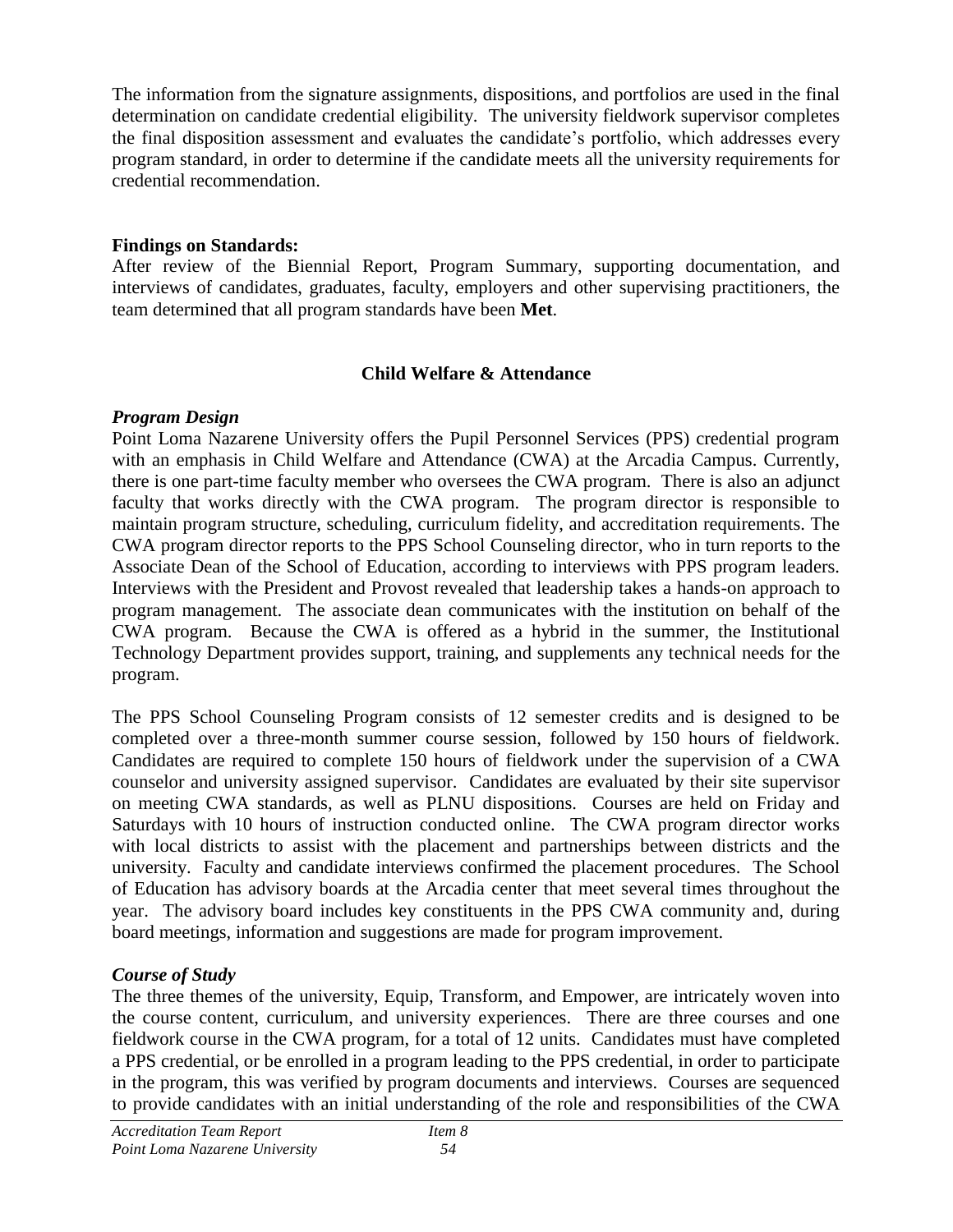counselor. Courses also help candidates develop knowledge and skills in program development, advocacy, and how to address barriers to learning within a school community. Fieldwork can be taken with the first course and the 150 hours must be completed within three semesters from the initial start date. Faculty, candidates, and documents indicate that ninety hours must be acquired in a school setting in direct contact with pupils. Thirty hours minimum to sixty hours maximum must be acquired with an outside agency such as law enforcement, juvenile justice, child health and welfare, mental health, social services, child protective services or a community based agency. The remaining thirty hours can be acquired based on the discretion of the university.

## *Assessment of Candidates*

Candidates are evaluated through four phases of the CWA program utilizing signature assignments, dispositions, and fieldwork assignments, which are currently assessed on TaskStream, according to document reviews and interviews with key stakeholders. The portfolio includes eight reflective papers, twenty-four pieces of evidence, and other assignments that identify how each CWA standard is met. A final portfolio demonstrates the competencies candidates have gained in conjunction with each of the PPS CWA state standards.

The information from the signature assignments, dispositions, and portfolios are used in the final determination on candidate credential eligibility. The university fieldwork supervisor completes the final disposition assessment and evaluates the candidate's portfolio, which addresses all program standards, in order to determine if the candidate meets all the university requirements for credential recommendation.

## **Findings on Standards:**

After review of the Biennial Report, Program Summary, supporting documentation, and interviews of candidates, graduates, faculty, employers and other supervising practitioners, the team determined that all program standards have been **Met**.

## **California Teachers of English Learners (CTEL) Certificate**

## *Program Design*

There are currently few candidates (approximately four) in the California Teachers of English Learners (CTEL) certificate program, in large part because the relevant program standards and the four CTEL certificate courses that "house" these standards, are now embedded in Masters of Arts in Teaching (MAT) for both Multiple Subject and Single Subject preliminary credential program coursework. Prospective candidates primarily include out-of-state credentialed teachers who are looking to obtain documentation of the cross-cultural and linguistic academic and practical preparation required to make them marketable in most California school districts. There are also students who take one or more of the CTEL certificate courses in order to complete CTEL work they began at other institutions, or who have taken and passed portions, but not all, of the CTEL exam.

Rolling admissions allow for multiple entry points into the program throughout the year. The CTEL certificate program reflects the theme of the School of Education: Equip, Transform, and Empower and combines deep and coordinated understanding of ongoing development with continual transformation in professional practice. Course syllabi, interviews with program faculty and administrators confirm this.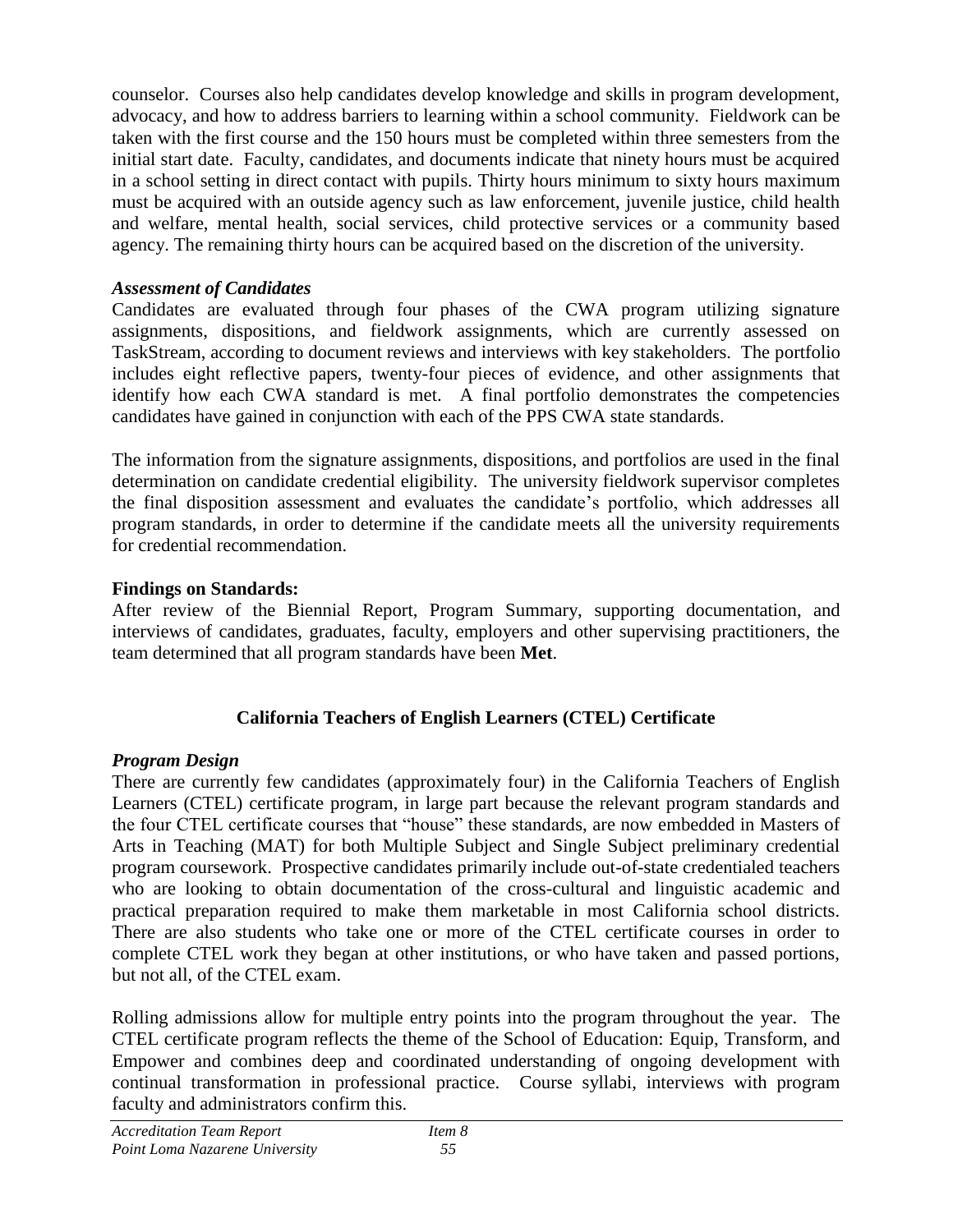The Associate Dean for Teacher Education supervises a CTEL program coordinator, located at the Mission Valley regional center who, in turn, coordinates the program across the university's four regional centers. Because the courses that comprise the certificate are embedded in the MAT Program, full-time faculty, adjunct faculty, university supervisors, and credential analysts have ample opportunities to consult with each other through meetings, video conferencing, email, and other informal means to ensure that decisions regarding course content, delivery, policies, and student support are collaborative and uniform across the regional centers. External stakeholders provide input through advisory board meetings.

As stated above, the courses in the CTEL certificate program are part of the redesigned (2008) MS and SS (MAT) Programs, as well as other programs in the School of Education. Thus, CTEL candidates attend classes with candidates from a variety of programs. While having the CTEL program coursework overlap with required coursework for other programs provides for rich, multiple sources of program advisory input, the multiple candidate streams make tracking specific CTEL candidates in specific courses and in the certificate program, as a whole, challenging. Depending on their previous preparation (e.g. coursework and/or exams taken), candidates in the program may take one, two, three, or all four courses at any given time. This further complicates tracking of candidates.

## *Course of Study*

The four courses in the CTEL Certificate Program are Language Acquisition & Diverse Populations, School Communities in a Pluralistic Society, Teaching Strategies for English Learners, and Bilingual Education and Specially Designed Academic Instruction. Each of the courses provides candidates with opportunities to meld theoretical and practical coursework with required classroom observations and teaching applications. Course emphases are as follows:

- Candidates are introduced to Language Acquisition Theory.
- Candidates apply their knowledge of theory and practice in a more advanced context.
- Candidates examine the community context of English Learners, including socioeconomic and cultural contexts.
- Candidates focus on Specially Designed Academic Instruction in English (SDAIE) content teaching strategies for English Learners.

As course titles imply and interviews and syllabi confirm, the emphasis is on meeting the needs of California's diverse population, particularly English Learners across the CELDT scoring continuum.

## *Candidate Competence*

Candidate competence is assessed completely within the discrete confines of each course. Therefore, successful completion of coursework largely determines candidate eligibility to apply for the certificate. The program is encouraged to find ways to track candidates and document progress throughout each portion of the certificate program, something that program faculty and administration also identified as a goal.

Upon successful completion of required coursework, candidates meet with a credential analyst, who confirms eligibility to apply for the certificate. Because the program is small, there were limited interview data for completers. There were no data from candidates or employers.